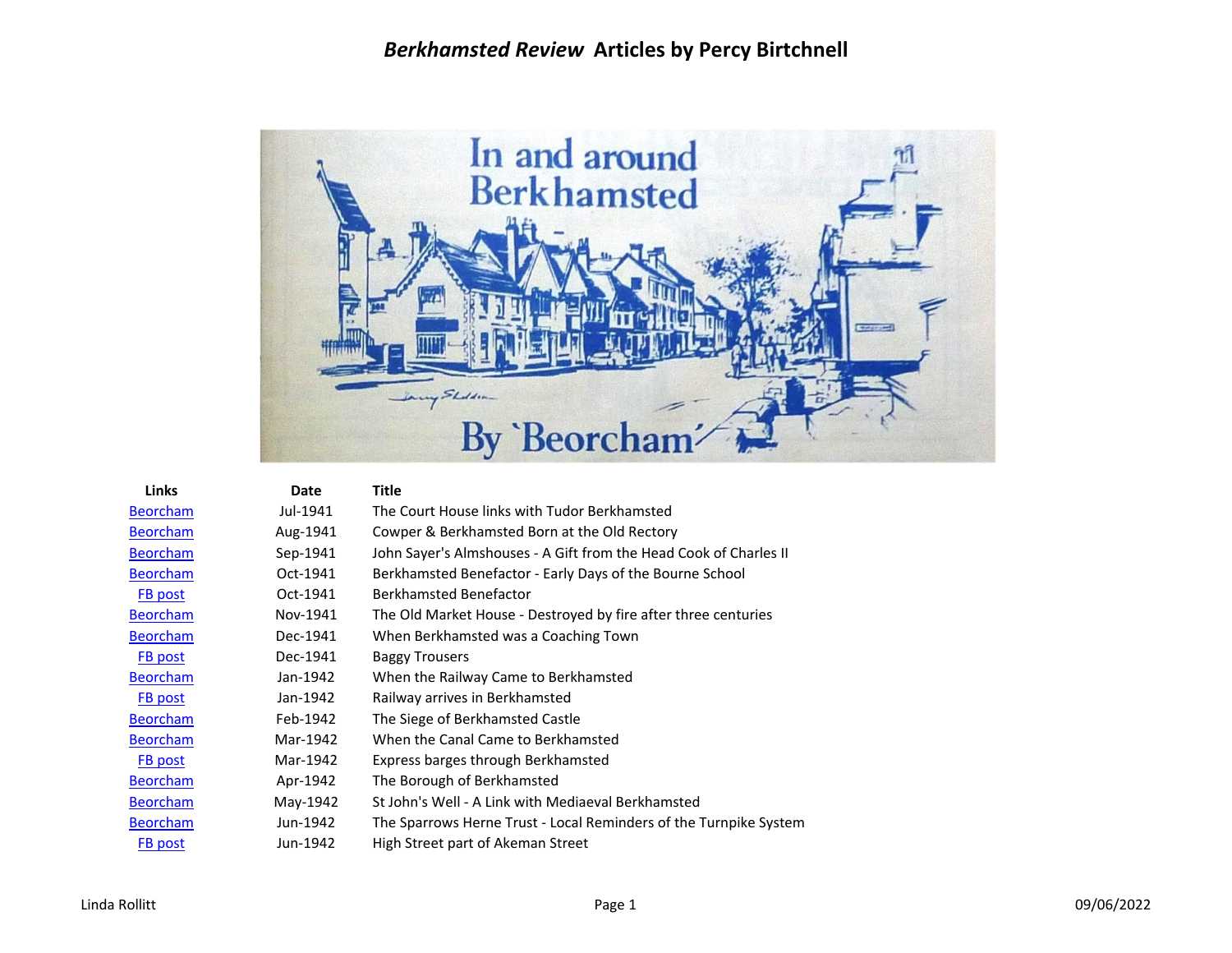| Links           | Date     | <b>Title</b>                                                                                                           |
|-----------------|----------|------------------------------------------------------------------------------------------------------------------------|
| <b>Beorcham</b> | Jul-1942 | When the Parish Church was a Hospital - Stories of the Civil War                                                       |
| <b>Beorcham</b> | Aug-1942 | Berkhamsted's Secret Tunnel Legends                                                                                    |
| FB post         | Aug-1942 | <b>Berkhamsted's Secret Tunnels</b>                                                                                    |
| <b>Beorcham</b> | Sep-1942 | A Royalist with a Republican - More Stories of the Civil War                                                           |
| <b>Beorcham</b> | Oct-1942 | Berkhamsted's Ancient Statute Fairs                                                                                    |
| FB post         | Oct-1942 | Last Whitsuntide fair                                                                                                  |
| <b>Beorcham</b> | Nov-1942 | The Town's Old-Time Markets                                                                                            |
| FB post         | Nov-1942 | Book sale on site of old market hall                                                                                   |
| <b>Beorcham</b> | Dec-1942 | What Berkhamsted Owes to Augustus Smith: Many Benefactors; Starting a New Industry; The Common Rights<br><b>Battle</b> |
| <b>Beorcham</b> | Jan-1943 | When Ashridge was a Monastery                                                                                          |
| <b>Beorcham</b> | Feb-1943 | Ashridge After the Suppression                                                                                         |
| <b>Beorcham</b> | Mar-1943 | The Father of Inland Navigation - Francis Egerton, third Duke of Bridgewater                                           |
| <b>Beorcham</b> | Apr-1943 | The Rebuilding of Ashridge                                                                                             |
| <b>Beorcham</b> | May-1943 | The Straw Plaiters' Craft                                                                                              |
| <b>Beorcham</b> | Jun-1943 | The Town's Old Woodenware Trade: Old Crafts; Tent-pegs by the Thousand; The Picturesque Touch; Three Trees             |
|                 |          | for the Rector                                                                                                         |
| <b>Beorcham</b> | Jul-1943 | Local Legends and Traditions I - St Paul and St John; A "Woe-Water"; Ghosts!                                           |
| <b>Beorcham</b> | Aug-1943 | Local Legends and Traditions II - A Chest of Gold; Frithsden's "Roman" Walls; A Fern-Cutting Ceremony; Jacks-in-       |
|                 |          | the-Green                                                                                                              |
| <b>Beorcham</b> | Sep-1943 | The Bad Old Days of Witchcraft                                                                                         |
| <b>Beorcham</b> | Oct-1943 | Some Berkhamsted Benefactors - The First Workhouse; Nugent House                                                       |
| <b>Beorcham</b> | Nov-1943 | The Berkhamsted Bridewell: Easy Escapes; Fined for Not Going to Church                                                 |
| <b>Beorcham</b> | Dec-1943 | The Story of our Streets - A "Two Street" Town; High Street Farmyards                                                  |
| <b>Beorcham</b> | Jan-1944 | Bandits, Footpads and Highwaymen!                                                                                      |
| <b>Beorcham</b> | Feb-1944 | Question Marks of Local History - Grims Dyke; A Saxon Parliament; Which Berkhamsted?                                   |
| <b>Beorcham</b> | Mar-1944 | Farming in Bygone Berkhamsted - Famous for Wheat; The Crow Scarer's Song                                               |
| FB post         | Mar-1944 | Crow scarer's song                                                                                                     |
| <b>Beorcham</b> | Apr-1944 | When Berkhamsted was at Northchurch                                                                                    |
| <b>Beorcham</b> | May-1944 | When our town had too much water! - The Castle's 800 Years-Old Well; A Family Industry                                 |
| <b>Beorcham</b> | Jun-1944 | The Story of Northchurch - Older than St Peter's?; Some Village Worthies                                               |
| <b>Beorcham</b> | Jul-1944 | The Charm of Historic Aldbury - Links with Ashridge Monastery; In the Pillory                                          |
| <b>Beorcham</b> | Aug-1944 | Little Gaddesden, The Garden Village - Nearby Neighbours                                                               |
| <b>Beorcham</b> | Sep-1944 | Little Gaddesden, The Garden Village - The Brownlow Touch; The Church in the Fields                                    |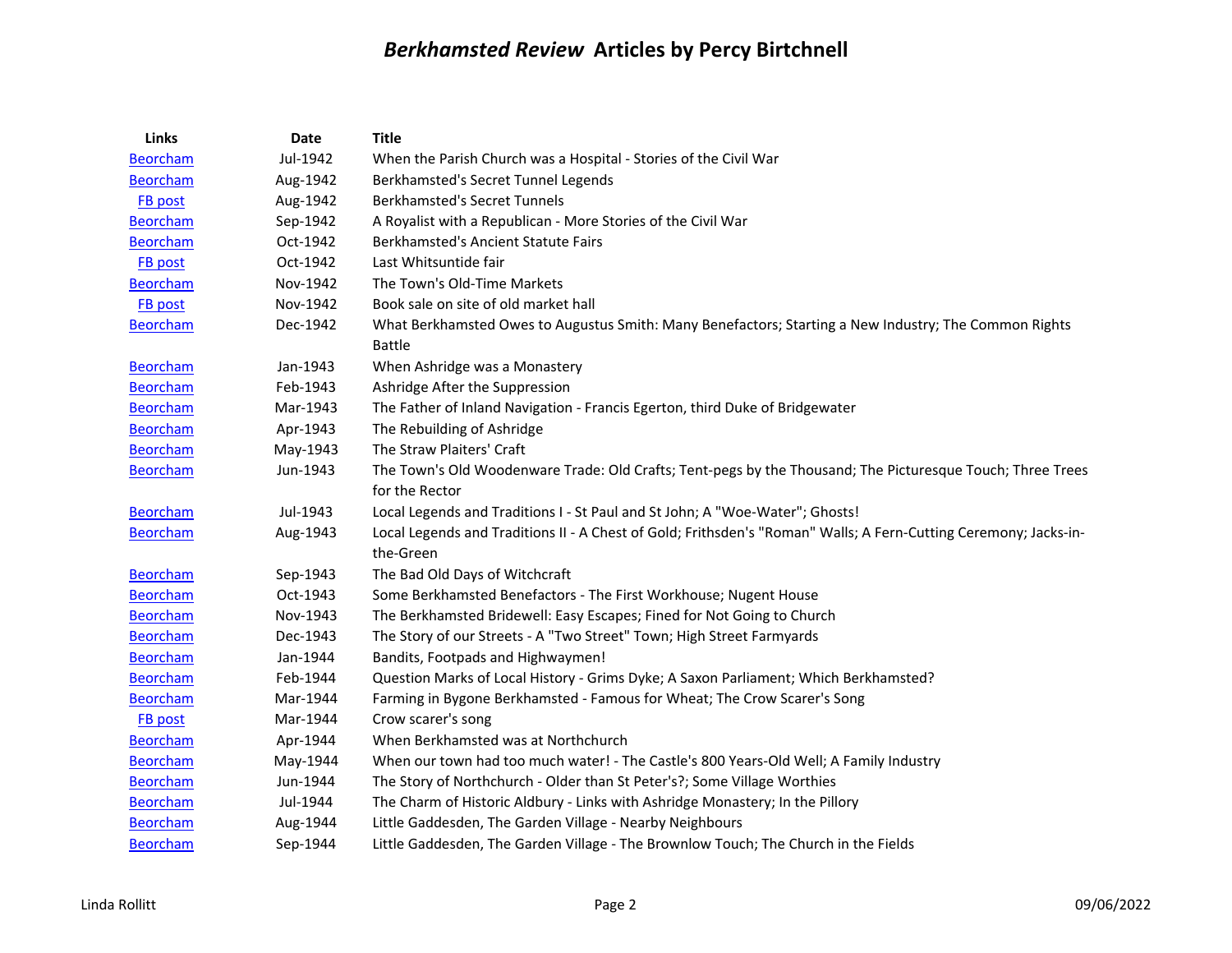| Links           | <b>Date</b> | <b>Title</b>                                                                                                   |
|-----------------|-------------|----------------------------------------------------------------------------------------------------------------|
| <b>Beorcham</b> | Oct-1944    | Frithsden's Links with the Past - A Cherry Fair; Down "Spooky Lane"                                            |
| <b>Beorcham</b> | Nov-1944    | The Fire Engine was kept in Church! - Fire-Watching in Stuart Times; The 1788 Fire Engine                      |
| <b>FB</b> post  | Nov-1944    | The Fire Engine was kept in Church                                                                             |
| <b>Beorcham</b> | Dec-1944    | The Dialect of Old Berkhamsted - Birdies, Nesties, Beasties; The Cowman's Monologue                            |
| <b>Beorcham</b> | Jan-1945    | From Beorhhamstede to Berkhamsted - Fifty Different Ways of Spelling Berkhamsted                               |
| FB post         | Jan-1945    | Spellings of Berkhamsted                                                                                       |
| <b>Beorcham</b> | Feb-1945    | As Others See Berkhamsted - A Scotsman in Exile; Cruikshank's Complaint                                        |
| <b>Beorcham</b> | Mar-1945    | Two Other Berkhamsteds - Little Berkhamsted; Famous Hymn Writer; Barkhamsted, The "Sabbath Day House"          |
| <b>FB</b> post  | Mar-1945    | Barkhamsted and the 50 different spellings of the town                                                         |
| <b>Beorcham</b> | Apr-1945    | Sport in Bygone Berkhamsted I - Plenty of Variety; Bowmen of Berkhamsted                                       |
| FB post         | Apr-1945    | Sabbath sports                                                                                                 |
| Beorcham        | May-1945    | <missing></missing>                                                                                            |
| <b>Beorcham</b> | Jun-1945    | Sport in Bygone Berkhamsted II - Out with the Staghounds; Bulbourne Trout                                      |
| <b>Beorcham</b> | Jul-1945    | Sport in Bygone Berkhamsted III - Footballers of 1685; Nearly 60 years of Golf                                 |
| FB post         | Jul-1945    | Cricket, lovely cricket                                                                                        |
| <b>FB</b> post  | Jul-1945    | Who needs a Super League?                                                                                      |
| <b>Beorcham</b> | Aug-1945    | Some Glimpses of the Past - Five Academies; Sheets a Shilling Each; Where They Worked                          |
| <b>Beorcham</b> | Sep-1945    | Berkhamsted Links with Chesham - Before King's Road Was Made; No Trams to Chesham!                             |
| <b>Beorcham</b> | Oct-1945    | The Story of our Schools I - Fairest in the Land; 17th century boarders                                        |
| <b>Beorcham</b> | Nov-1945    | The Story of our Schools II - A Century Old School Report; The Three Rs; Starting School at 7am                |
| <b>Beorcham</b> | Dec-1945    | The Story of our Schools III - Five "Academies"; Plaiting Schools; The First Evening Classes                   |
| <b>Beorcham</b> | Jan-1946    | The Story of our Schools IV - Quick Work; Half-Timers!; Fines for "Habitually Idling"                          |
| <b>Beorcham</b> | Feb-1946    | The Black Prince and Berkhamsted - Glittering Cavalcades                                                       |
| <b>Beorcham</b> | Mar-1946    | Berkhamsted's Wide Open Spaces - Diminished in Size; Fuel - and Grazing; A Lost Recreation Ground; Round the   |
|                 |             | District                                                                                                       |
| <b>Beorcham</b> | Apr-1946    | The Bells of St Peter's - Superstitious Beliefs; The Safe Firm!; Embarrassing Moments; The Invasion Warning; A |
|                 |             | Holy Office                                                                                                    |
| FB post         | Apr-1946    | Ding-dong battle of Berkhamsted Common                                                                         |
| <b>Beorcham</b> | May-1946    | Feasting in Bygone Berkhamsted - Setting the Fashion; Menus at Berkhamsted Castle; Chickens a Penny Each!;     |
|                 |             | William Cobbett at Tring; Fifty Years Ago;                                                                     |
| <b>Beorcham</b> | Jun-1946    | In and Around Berkhamsted - Forty Years On (All Saints' Church); Forgotten Places of Worship; Seats for Five   |
|                 |             | Thousand; Pendley - and Pirates!; Berkhamsted's Own Coinage; Off the Ration                                    |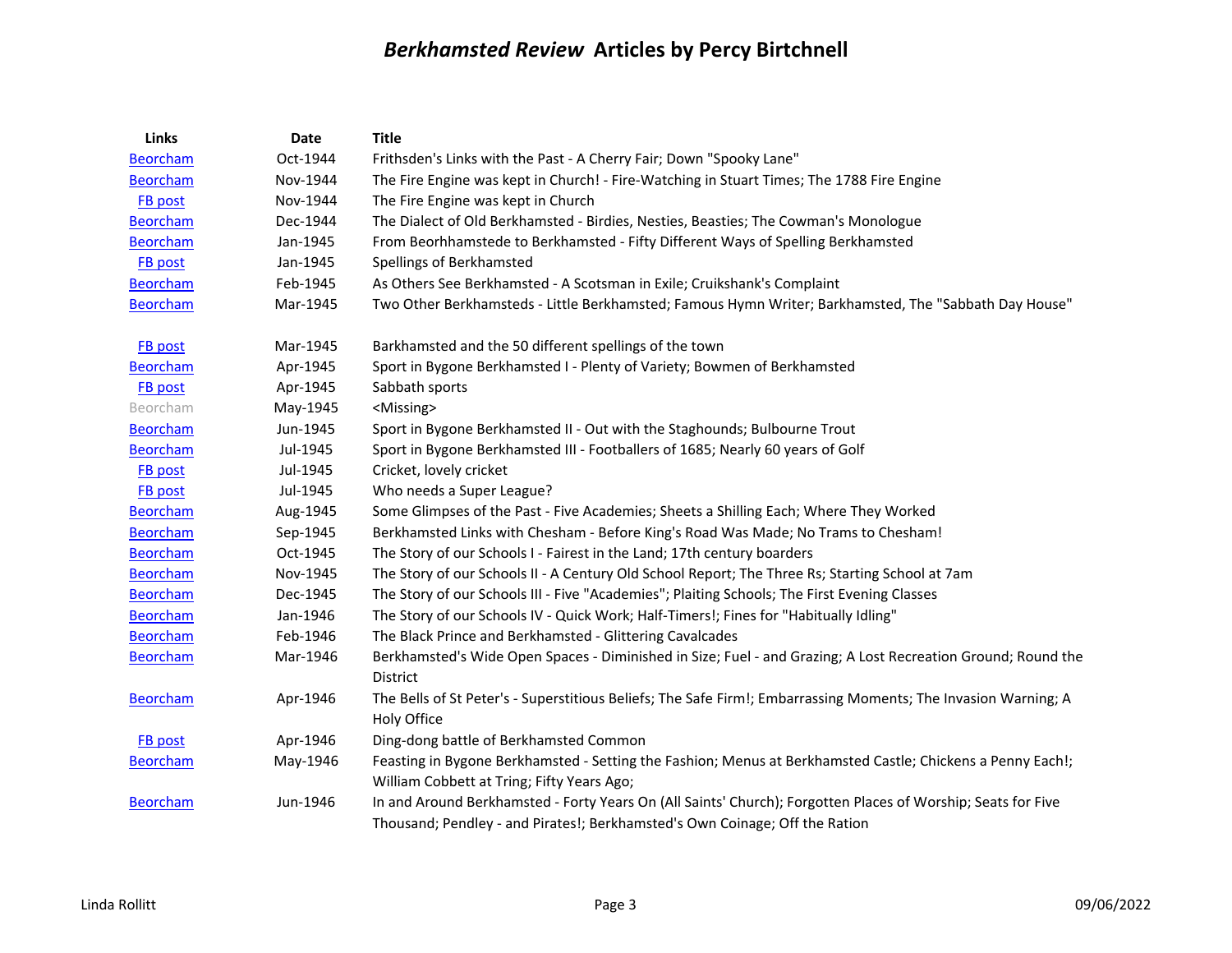| <b>Links</b>    | <b>Date</b> | <b>Title</b>                                                                                                                                             |
|-----------------|-------------|----------------------------------------------------------------------------------------------------------------------------------------------------------|
| <b>Beorcham</b> | Jul-1946    | In and Around Berkhamsted - Listening-In 100 Years Ago; Ten Shillings to London; Old Father Thames;                                                      |
|                 |             | Hertfordshire for Health!; The Rainy Side; A 17th Century Party                                                                                          |
| <b>FB</b> post  | Jul-1946    | Hertfordshire for Health!                                                                                                                                |
| FB post         | Jul-1946    | Christening party at Ashridge                                                                                                                            |
| <b>Beorcham</b> | Aug-1946    | In and Around Berkhamsted - The Gleaners; From Rail to Road; The Burgesses' Cushions; The Great Plague; A Link<br>with William Penn (BMDs 1689)          |
| <b>FB</b> post  | Aug-1946    | <b>Great Plague of Berkhamsted</b>                                                                                                                       |
| FB post         | Aug-1946    | The gleaners                                                                                                                                             |
| <b>FB</b> post  | Aug-1946    | Cottages behind police station                                                                                                                           |
| <b>Beorcham</b> | Sep-1946    | In and Around Berkhamsted - Found in the Auction Room; Half a Day's Work - Ninepence; Over to Ivinghoe; The<br>Old Yew Tree; Coldharbour; Furze for Fuel |
| <b>Beorcham</b> | Oct-1946    | Berkhamsted Place - A House with History                                                                                                                 |
| <b>Beorcham</b> | Nov-1946    | In and Around Berkhamsted - Watchman, What of the Night?; On the Map; "Keeping Kattern"; A Nearby Windmill                                               |
| <b>Beorcham</b> | Dec-1946    | In and Around Berkhamsted - When the Church was a Prison!; Aftermath of War; Singeing the Butler's Whiskers!;<br>The Shah at Ashridge; St Edmund's       |
| <b>Beorcham</b> | Jan-1947    | It was colder then; A bull to the rescue; Roasting an ox; The party spirit; An early band                                                                |
| <b>FB post</b>  | Jan-1947    | The party spirit                                                                                                                                         |
| <b>Beorcham</b> | Feb-1947    | Early Berkhamsted newspapers; The short-lived "Advertiser"; The "Berkhamsted Times"; Compare these prices;                                               |
|                 |             | Fourth class on the railway                                                                                                                              |
| <b>Beorcham</b> | Mar-1947    | How old are the castle moats?                                                                                                                            |
| <b>Beorcham</b> | Apr-1947    | One thousand years old; Fined for Sunday travelling; Swallowed up!; The Whistling Weathercock; An outspoken<br>churchwarden; Ends without end            |
| <b>FB</b> post  | Apr-1947    | Whistling weathercock of St Peter's                                                                                                                      |
| <b>FB</b> post  | Apr-1947    | Goshams yende                                                                                                                                            |
| <b>Beorcham</b> | May-1947    | May Day revels; Ancient and modern; The Bourne Gutter; St John's Well; The cup that cheers                                                               |
| <b>Beorcham</b> | Jun-1947    | Buried treasure; The Berkhamsted Quadrille; General Finch; Famous for cherries; A gift from James the First;<br>"Nothing worth seeing"                   |
| <b>Beorcham</b> | Jul-1947    | The Building of the Railway                                                                                                                              |
| <b>Beorcham</b> | Aug-1947    | The Rise and Fall of Daniel Axtell                                                                                                                       |
| <b>Beorcham</b> | Sep-1947    | An Elizabethan Market House started it all!                                                                                                              |
| <b>Beorcham</b> | Oct-1947    | John Sayer's "Guift"                                                                                                                                     |
| <b>Beorcham</b> | Nov-1947    | Cowper's boyhood at Berkhamsted                                                                                                                          |
| FB post         | Nov-1947    | Cowper's Rectory with photograph by J.T. Newman                                                                                                          |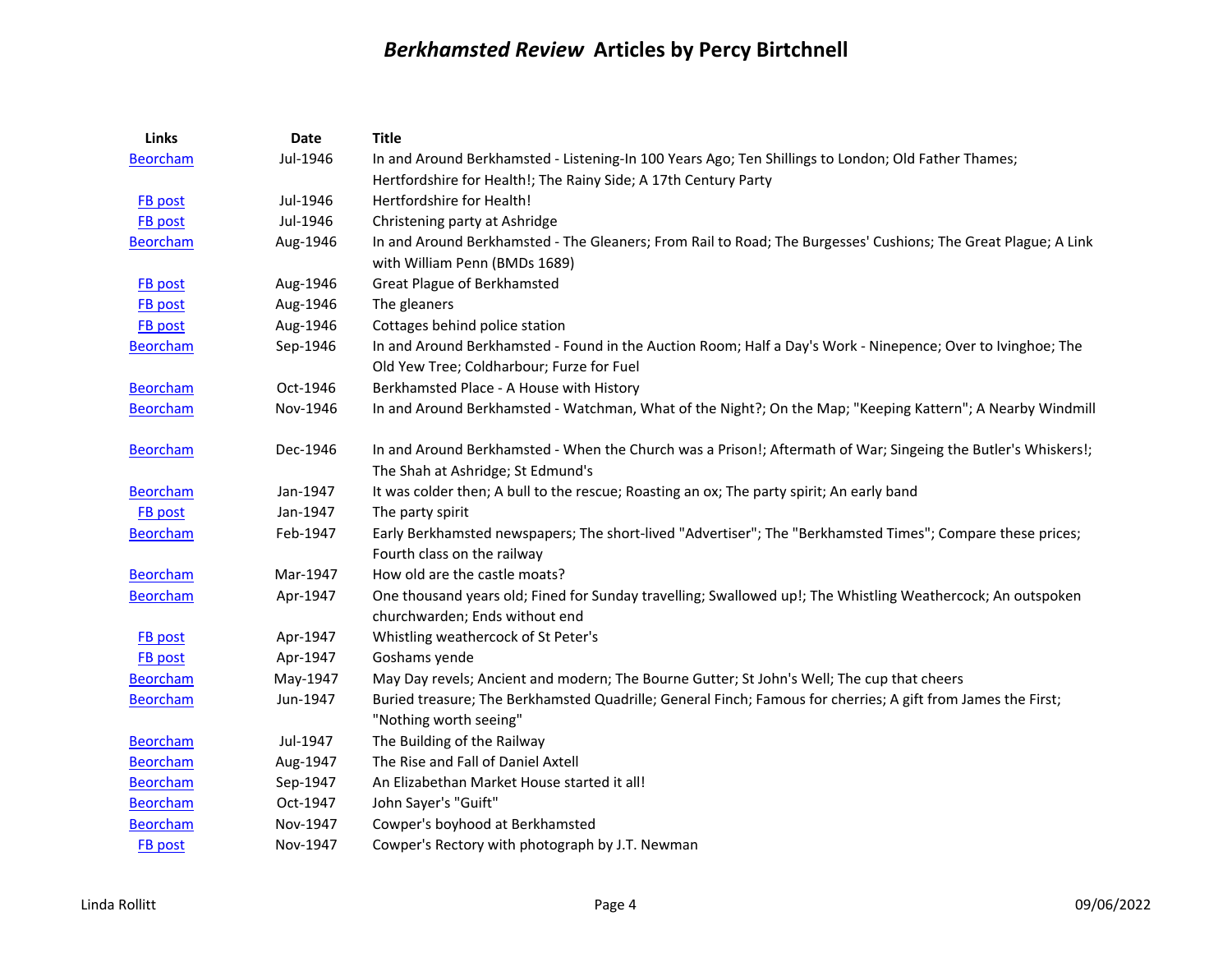| Links           | Date     | <b>Title</b>                                                                                                       |
|-----------------|----------|--------------------------------------------------------------------------------------------------------------------|
| <b>Beorcham</b> | Dec-1947 | Thomas Bourne's Charity School                                                                                     |
| <b>Beorcham</b> | Jan-1948 | The story of the High Street                                                                                       |
| <b>Beorcham</b> | Feb-1948 | Borough of Berkhamsted                                                                                             |
| <b>Beorcham</b> | Mar-1948 | From Vestry to Urban Council                                                                                       |
| <b>Beorcham</b> | Apr-1948 | A Cottage in Berkhamsted churchyard                                                                                |
| <b>Beorcham</b> | May-1948 | The story of the canal                                                                                             |
| <b>Beorcham</b> | Jun-1948 | The Cottage in the Churchyard                                                                                      |
| <b>Beorcham</b> | Jul-1948 | <b>Berkhamsted Park</b>                                                                                            |
| <b>Beorcham</b> | Aug-1948 | Victorian Berkhamsted                                                                                              |
| <b>Beorcham</b> | Sep-1948 | Berkhamsted in the Civil War                                                                                       |
| <b>Beorcham</b> | Oct-1948 | <b>Berkhamsted's Minor Charities</b>                                                                               |
| <b>Beorcham</b> | Nov-1948 | How Lower King's Road was made                                                                                     |
| <b>Beorcham</b> | Dec-1948 | From Norman Village to Modern Town                                                                                 |
| <b>Beorcham</b> | Jan-1949 | Taverns in the town                                                                                                |
| FB post         | Jan-1949 | Social hub and club                                                                                                |
| FB post         | Jan-1949 | Taverns in the town                                                                                                |
| <b>Beorcham</b> | Feb-1949 | Those were the days! (Mr F W Chappell, 70 years a chorister talks to Beorcham)                                     |
| <b>Beorcham</b> | Mar-1949 | Houses with a history I (The Manor House, Sold before breakfast, Peter Pan's home, Egerton Terrace, Notorious      |
|                 |          | John Tawell, Dean Incent's House)                                                                                  |
| <b>FB</b> post  | Mar-1949 | Dower House for Pilkington Manor                                                                                   |
| <b>Beorcham</b> | Apr-1949 | Houses with a history II (The Admiral's Home, The Secret Tunnel!, In the Vaults, Feuding and Feasting, The Old     |
|                 |          | Schoolrooms, The Candle-Maker, Malt - and Gas!)                                                                    |
| <b>FB</b> post  | Apr-1949 | Twopence for the squeeler                                                                                          |
| <b>Beorcham</b> | May-1949 | Houses with a history III (Bought Town Hall site, Save from a ducking!, Established in 1793, Public House with     |
|                 |          | School Crest, Cheap Fares by Wagon!, Stationer and Pastor)                                                         |
| <b>Beorcham</b> | Jun-1949 | Houses with a history IV (The old school hall, the Mayor who cast out Devils, Friend of William Penn, Roll out the |
|                 |          | Barrel!, A High-Street Clothing Factory, Where to find Dollars, One Cottage Three Staircases)                      |
| <b>Beorcham</b> | Jul-1949 | Houses with a history V (On the way to "Gosham's Yende": Hospital for Lepers, How Lane's Nurseries Began,          |
|                 |          | Berkhamsted's Own Apple, Edgeworth House, The Hamlet of Gossoms End, It Spoilt the View)                           |
| <b>Beorcham</b> | Aug-1949 | Houses with a history VI (The Bridewell at Cox's Lane corner)                                                      |
| <b>Beorcham</b> | Sep-1949 | Houses with a history VII (When Prince Edward Street was "Snob's Alley")                                           |
| <b>Beorcham</b> | Oct-1949 | Houses with a history VIII (The King's Way to the Castle)                                                          |
| <b>Beorcham</b> | Nov-1949 | Houses with a history IX (The Changing Face of Castle Street) -> Beorcham's 100th Review article                   |
| FB post         | Nov-1949 | H S Brown, confectioner, now Cecily in Castle Street                                                               |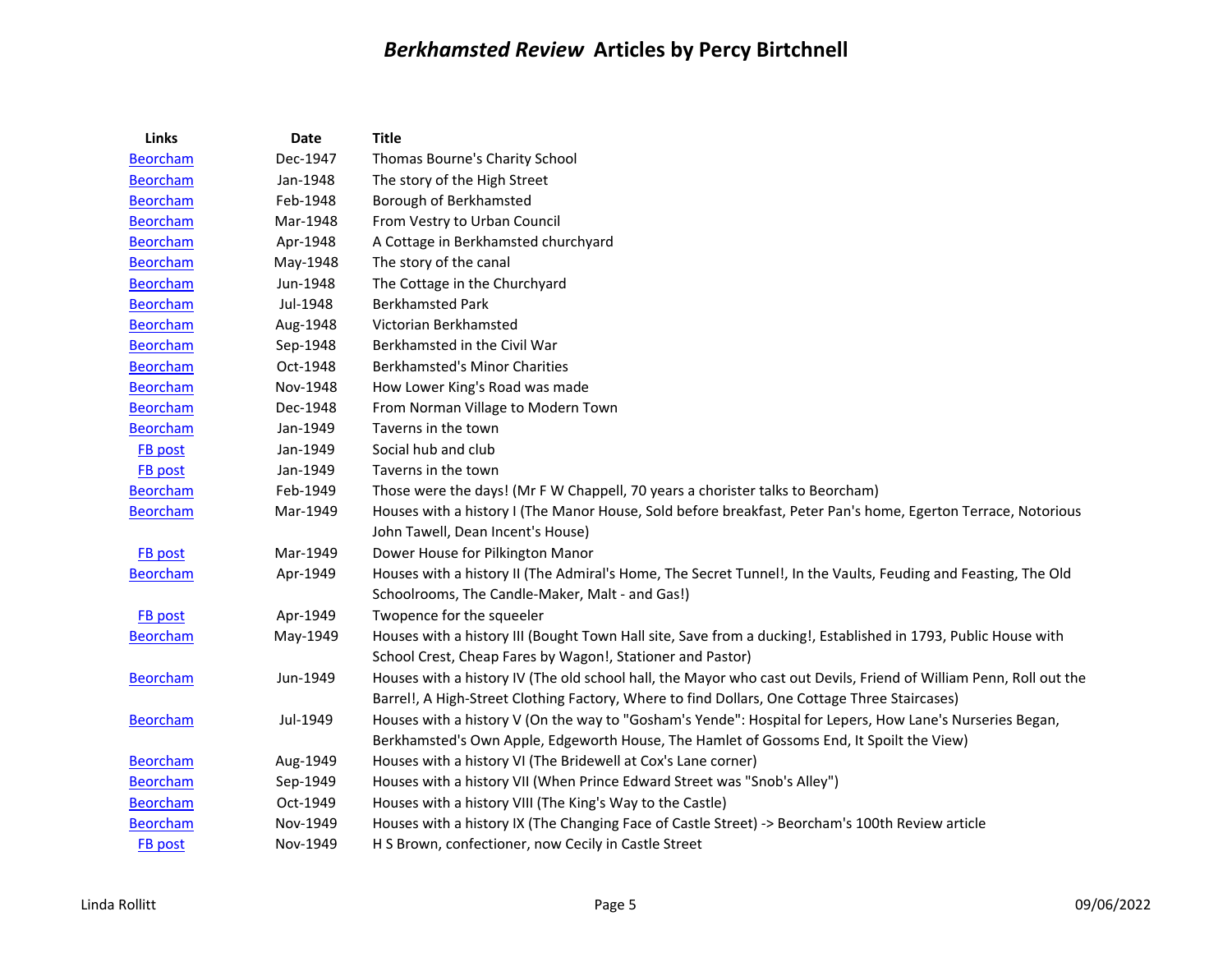| Links           | <b>Date</b> | <b>Title</b>                                                                                                    |
|-----------------|-------------|-----------------------------------------------------------------------------------------------------------------|
| <b>Beorcham</b> | Dec-1949    | Houses with a history X (Castle Street - a last look round)                                                     |
| <b>Beorcham</b> | Jan-1950    | Houses with a history XI (Mill Street Water Lane and The Wilderness)                                            |
| FB post         | Jan-1950    | Changes in Mill Street                                                                                          |
| <b>FB</b> post  | Jan-1950    | Our daily bread (Upper Mill)                                                                                    |
| <b>Beorcham</b> | Feb-1950    | Houses with a history XII (When Highfield Road was "The Pightle"                                                |
| <b>Beorcham</b> | Mar-1950    | Houses with a history XIII (Along "Robber's Way")                                                               |
| <b>Beorcham</b> | Apr-1950    | Houses with a history XIV (Was Bank Mill Lane a Roman Road?)                                                    |
| <b>Beorcham</b> | May-1950    | Houses with a history XV (Built from the Castle Ruins; Berkhamsted Place and the Old Gate-House)                |
| <b>Beorcham</b> | Jun-1950    | Houses with a history XVI ("Ragged Row" in Berkhamsted's West End)                                              |
| <b>Beorcham</b> | Jul-1950    | Quit Rents of the 17th Century: A House (and Orchard) for 2d. a year                                            |
| <b>Beorcham</b> | Aug-1950    | Wool Merchants of Berkhamsted                                                                                   |
| <b>Beorcham</b> | Sep-1950    | The Wood-Turners of Berkhamsted                                                                                 |
| <b>FB</b> post  | Sep-1950    | Timber! Crash                                                                                                   |
| <b>Beorcham</b> | Oct-1950    | Tasks for the Local Records Society (Delving into Berkhamsted's Past)                                           |
| <b>Beorcham</b> | Nov-1950    | Peace, Plenty - and Poverty, Berkhamsted The Good Old 'Times' (Berkhamsted Times)                               |
| <b>Beorcham</b> | Dec-1950    | In the Good Old Coaching Days                                                                                   |
| <b>Beorcham</b> | Jan-1951    | Berkhamsted's Ancient Markets and Fairs                                                                         |
| <b>Beorcham</b> | Feb-1951    | A 19th Century Elopement: Letters to James and Isabella                                                         |
| <b>Beorcham</b> | Mar-1951    | A "Skeleton" in the Town Hall Cupboard!                                                                         |
| <b>Beorcham</b> | Apr-1951    | Second Class to Euston - in Open Railway Coaches!                                                               |
| <b>Beorcham</b> | May-1951    | No Recreation Ground, No Trams                                                                                  |
| <b>Beorcham</b> | Jun-1951    | Farming - Our Oldest Industry                                                                                   |
| <b>Beorcham</b> | Jul-1951    | White Smocks for Firemen! When the Fire Engine was kept in Church                                               |
| <b>FB</b> post  | Jul-1951    | Dedication of Alice, our horse-drawn fire engine in 1907                                                        |
| <b>Beorcham</b> | Aug-1951    | Queer Characters in Local History                                                                               |
| <b>Beorcham</b> | Sep-1951    | The Man Who Saved the Common: Berkhamsted's Debt to Augustus Smith                                              |
| <b>Beorcham</b> | Oct-1951    | An Old-Time "Cost of Living" Index: The Churchwardens' Accounts                                                 |
| <b>Beorcham</b> | Nov-1951    | More Extracts from the Churchwardens' Accounts                                                                  |
| <b>Beorcham</b> | Dec-1951    | Where Berkhamsted Originated: Historic Northchurch                                                              |
| <b>Beorcham</b> | Jan-1952    | The Bow-Men of Berkhamsted                                                                                      |
| <b>Beorcham</b> | Feb-1952    | The seamy side of local history (crime & punishment; at the 'Crooked Billet'; not apprenticed; a good whipping; |
|                 |             | riot in the park; 'contemptuous persons')                                                                       |
| <b>FB</b> post  | Feb-1952    | Crooked Billet                                                                                                  |
| <b>Beorcham</b> | Mar-1952    | Berkhamsted in Elizabethan times                                                                                |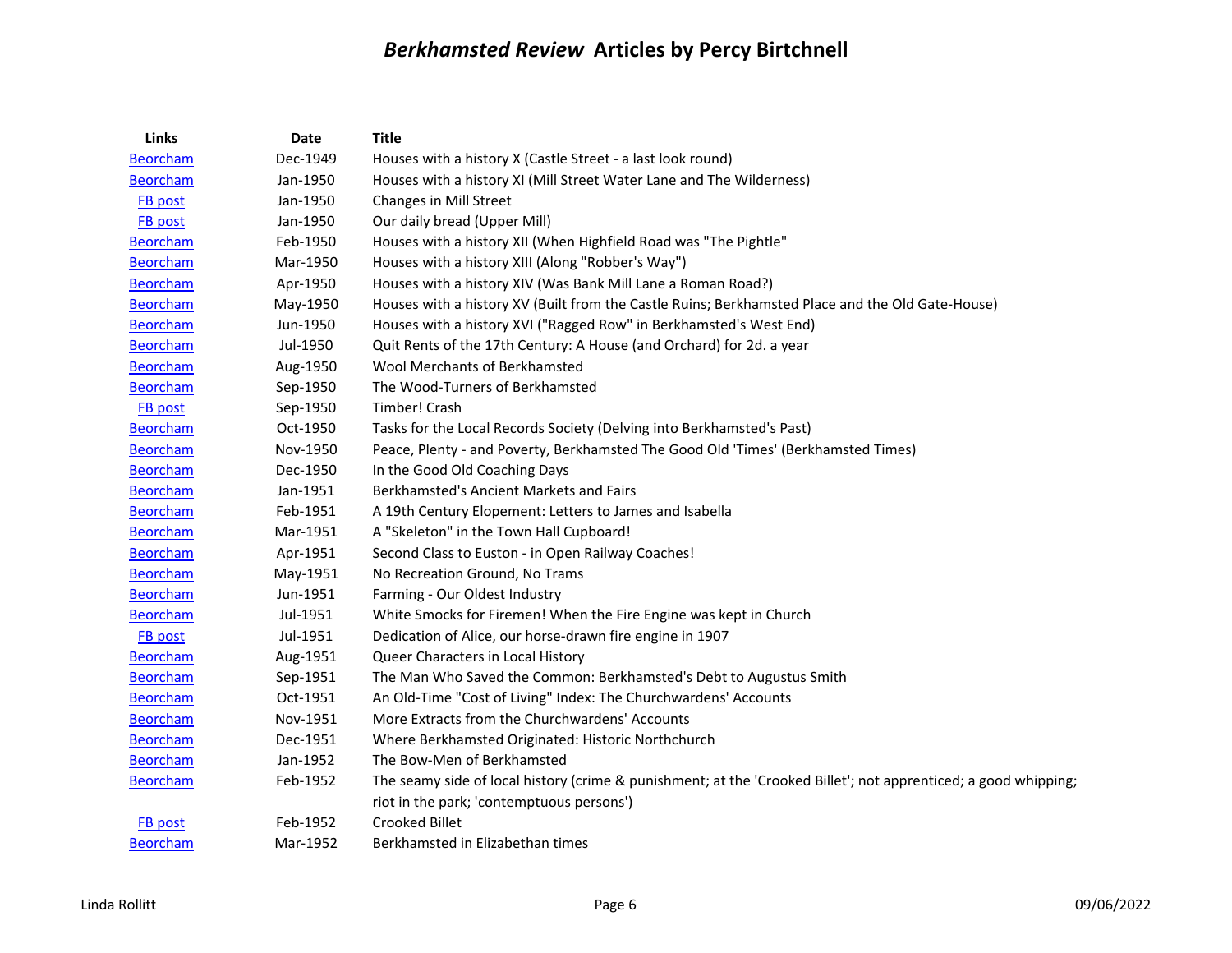| Links           | <b>Date</b> | <b>Title</b>                                                                                                   |
|-----------------|-------------|----------------------------------------------------------------------------------------------------------------|
| FB post         | Mar-1952    | <b>Good Queen Bess</b>                                                                                         |
| <b>Beorcham</b> | Apr-1952    | Playing truant at the Chalk School                                                                             |
| <b>FB</b> post  | Apr-1952    | Saucy boys, girls all sugar and spice                                                                          |
| <b>Beorcham</b> | May-1952    | Straw-plaiters of Berkhamsted - Beware the plait men!                                                          |
| FB post         | May-1952    | Straw-plaiters of Berkhamsted - Beware the plait men!                                                          |
| FB post         | May-1952    | Straw-plaiters of Berkhamsted - Beware the plait men!                                                          |
| <b>Beorcham</b> | Jun-1952    | <b>Berkhamsted's Bridewell</b>                                                                                 |
| <b>Beorcham</b> | Jul-1952    | Some Notable Berkhamsted Women                                                                                 |
| FB post         | Jul-1952    | Mrs Humphry Ward and Walter Scott stayed at Stocks                                                             |
| FB post         | Jul-1952    | Notable Berkhamsted Women on International Women's Day                                                         |
| <b>Beorcham</b> | Aug-1952    | Notable Berkhamsted Women II - Anne Murray's adventures                                                        |
| <b>Beorcham</b> | Sep-1952    | Notable Berkhamsted Women III - Proud Cis and Lady Marion                                                      |
| <b>Beorcham</b> | Oct-1952    | Potten End in the Seventies                                                                                    |
| <b>Beorcham</b> | Nov-1952    | Not so very long ago (houses not numbered; the vapours; in a green smock frock; local developments; the newest |
|                 |             | vehicle; the first cyclist?)                                                                                   |
| <b>Beorcham</b> | Dec-1952    | Robert Snooks - Highwayman                                                                                     |
| <b>Beorcham</b> | Jan-1953    | Some early 'reviews' (suitable for the poor; midnight parade; the wrong medicine?; a dry public-house; in the  |
|                 |             | Wilderness                                                                                                     |
| <b>Beorcham</b> | Feb-1953    | Berkhamsted street names A-F                                                                                   |
| FB post         | Feb-1953    | Chesham Road / Grubbs Lane                                                                                     |
| <b>Beorcham</b> | Mar-1953    | Berkhamsted street names F-N                                                                                   |
| FB post         | Mar-1953    | King's Road                                                                                                    |
| Beorcham        | Apr-1953    | Berkhamsted street names N-Z                                                                                   |
| <b>Beorcham</b> | May-1953    | More about street names                                                                                        |
| <b>Beorcham</b> | Jun-1953    | Local links with royalty                                                                                       |
| <b>Beorcham</b> | Jul-1953    | Old local field names                                                                                          |
| <b>Beorcham</b> | Aug-1953    | Old local field names                                                                                          |
| <b>Beorcham</b> | Sep-1953    | Old local field names                                                                                          |
| <b>Beorcham</b> | Oct-1953    | Berkhamsted folk in 1851                                                                                       |
| <b>Beorcham</b> | Nov-1953    | William Ellis and his sure guide                                                                               |
| <b>Beorcham</b> | Dec-1953    | Parish feasts of long ago                                                                                      |
| FB post         | Dec-1953    | Lavish repast for Cooper's employees                                                                           |
| <b>Beorcham</b> | Jan-1954    | From the Bourne School Minute Books                                                                            |
| <b>Beorcham</b> | Feb-1954    | Treasures of the Church Chest                                                                                  |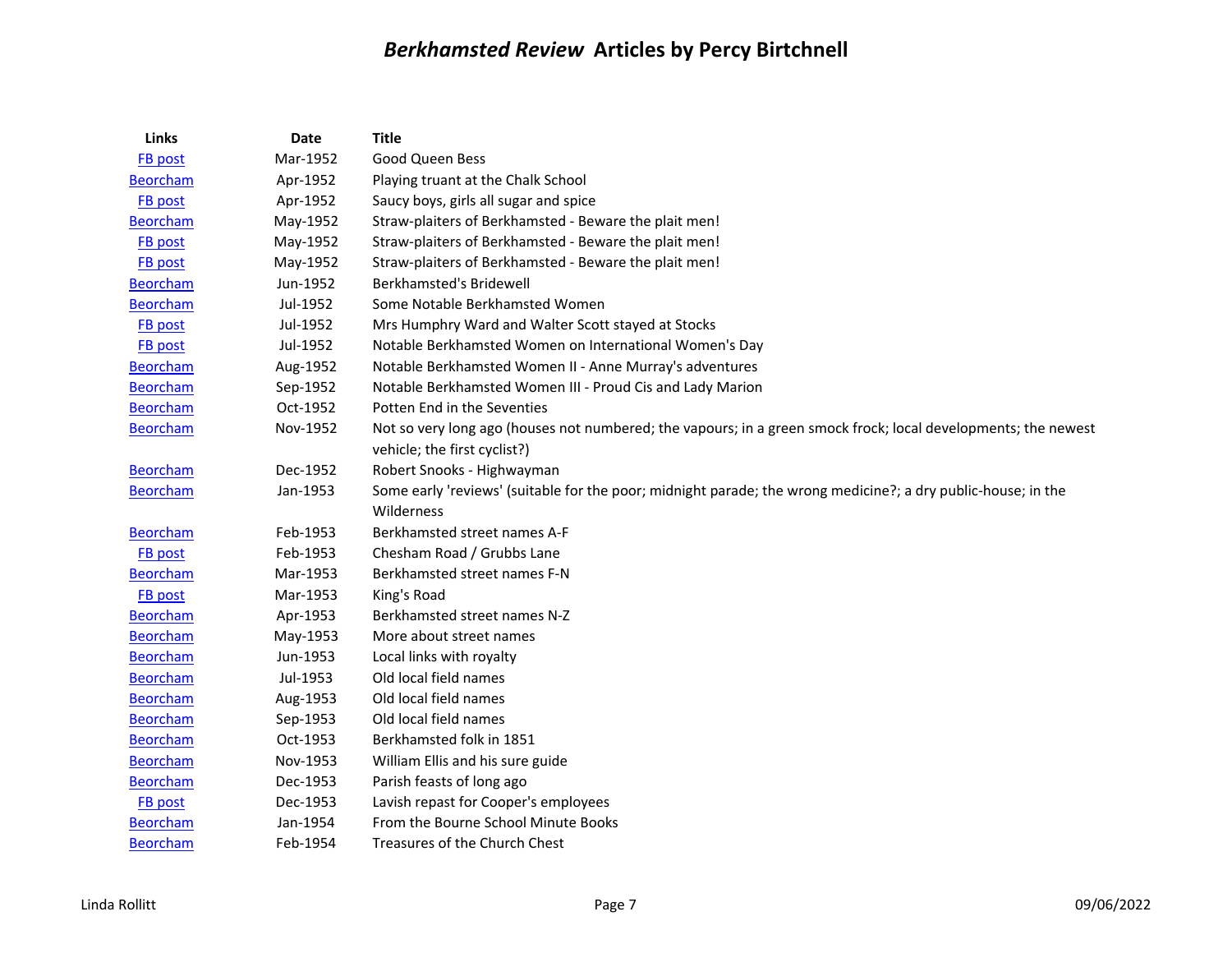| Links           | Date     | <b>Title</b>                                                                                                                                                       |
|-----------------|----------|--------------------------------------------------------------------------------------------------------------------------------------------------------------------|
| <b>Beorcham</b> | Mar-1954 | In Early Stuart Times                                                                                                                                              |
| <b>Beorcham</b> | Apr-1954 | The Hyde Park Waterworks Charity                                                                                                                                   |
| <b>Beorcham</b> | May-1954 | When Berkhamsted was a Borough                                                                                                                                     |
| <b>Beorcham</b> | Jun-1954 | The Borough 'Jayle'                                                                                                                                                |
| <b>Beorcham</b> | Jul-1954 | The Corporation's Weights and Measures                                                                                                                             |
| <b>Beorcham</b> | Aug-1954 | The End of the Corporation                                                                                                                                         |
| <b>Beorcham</b> | Sep-1954 | The Six Musketeers                                                                                                                                                 |
| <b>Beorcham</b> | Oct-1954 | The Private Accounts of Dr. Jeffries                                                                                                                               |
| <b>Beorcham</b> | Nov-1954 | The Rector's Problems - in 1799                                                                                                                                    |
| <b>Beorcham</b> | Dec-1954 | The Great and Small Tithes of Berkhamsted                                                                                                                          |
| <b>Beorcham</b> | Jan-1955 | When Ashlyns was sold for £4,620                                                                                                                                   |
| <b>Beorcham</b> | Feb-1955 | Berkhamsted Developments in Victorian Days                                                                                                                         |
| <b>Beorcham</b> | Mar-1955 | From Kitts End Bury to Kingshill                                                                                                                                   |
| <b>Beorcham</b> | Apr-1955 | Berkhamsted Tradesfolk in 1824                                                                                                                                     |
| <b>Beorcham</b> | May-1955 | Churches that are now Cottages                                                                                                                                     |
| <b>Beorcham</b> | Jun-1955 | Berkhamsted's Lost Rights                                                                                                                                          |
| <b>Beorcham</b> | Jul-1955 | The Ancient Courts of Berkhamsted                                                                                                                                  |
| <b>Beorcham</b> | Aug-1955 | The Town's Royal Charities                                                                                                                                         |
| <b>Beorcham</b> | Sep-1955 | The Lace-Maker's Halfpenny                                                                                                                                         |
| <b>FB</b> post  | Sep-1955 | Mrs Deacon, lace maker                                                                                                                                             |
| <b>Beorcham</b> | Oct-1955 | Factory Conditions Over a Century Ago: School for Scandal, On the Canal, Canvas and silk, Music while they<br>worked, Happy Plaiters                               |
| <b>FB</b> post  | Oct-1955 | On the canal                                                                                                                                                       |
| <b>Beorcham</b> | Nov-1955 | Farthing for a Sparrow - 4d for a Polecat [Churchwardens' Accounts]: Reserved Pews, Selecting a Sexton, Time<br>Signals, Workhouse Master, In detail, Unpaid Rates |
| <b>Beorcham</b> | Dec-1955 | <b>Gathering Winter Fuel</b>                                                                                                                                       |
| <b>Beorcham</b> | Jan-1956 | Not So Very Long Ago: Chapel Street Infants' School rebuilt in a month, Sewing class for boys, General Finch's                                                     |
|                 |          | house, Egerton House, Victorian rents                                                                                                                              |
| <b>Beorcham</b> | Feb-1956 | The Lighter Side of Local History: Vanishing trick, Curate's egg, Silence is golden, Old remedies, Ghosts!, Dropshort                                              |
| <b>FB</b> post  | Feb-1956 | <b>Dropshort Cottage</b>                                                                                                                                           |
| FB post         | Feb-1956 | Ghosts in Soldiers' Bottom                                                                                                                                         |
| FB post         | Feb-1956 | Ghosts at Egerton House                                                                                                                                            |
| <b>Beorcham</b> | Mar-1956 | The Roads the Romans Made                                                                                                                                          |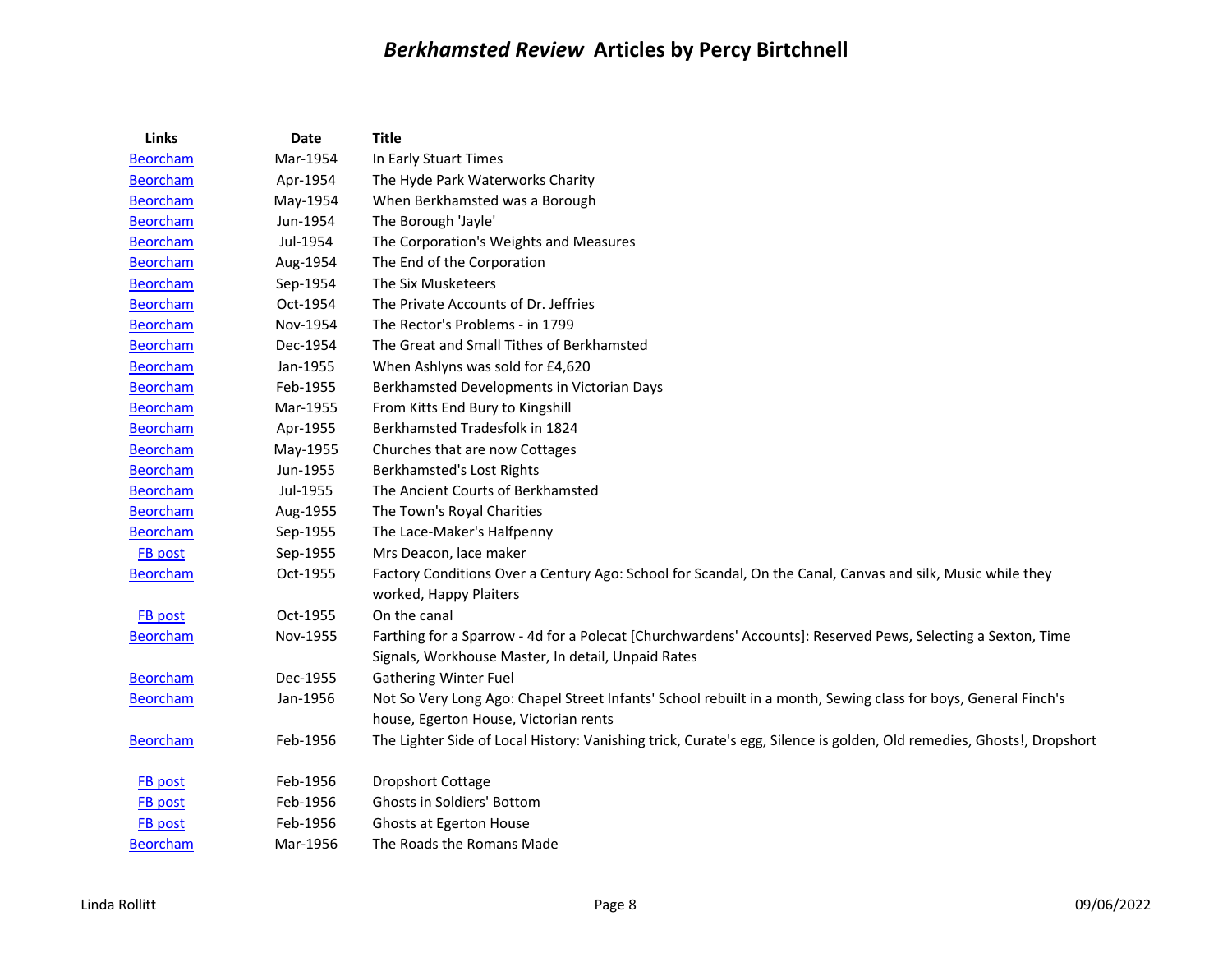| <b>Links</b>    | Date     | <b>Title</b>                                                                                                 |
|-----------------|----------|--------------------------------------------------------------------------------------------------------------|
| <b>Beorcham</b> | Apr-1956 | <b>Sparrows Herne Trust</b>                                                                                  |
| <b>Beorcham</b> | May-1956 | The Coaching Days                                                                                            |
| <b>Beorcham</b> | Jun-1956 | The Canal in its Heyday                                                                                      |
| <b>Beorcham</b> | Jul-1956 | The Railway Pioneers                                                                                         |
| <b>Beorcham</b> | Aug-1956 | <b>Building the Railway</b>                                                                                  |
| <b>Beorcham</b> | Sep-1956 | Early days of the Railway                                                                                    |
| <b>Beorcham</b> | Oct-1956 | <b>Railway Developments</b>                                                                                  |
| <b>Beorcham</b> | Nov-1956 | The Sixpenny Horse Bus                                                                                       |
| <b>Beorcham</b> | Dec-1956 | <b>Early Local Motorists</b>                                                                                 |
| FB post         | Dec-1956 | Early bus services                                                                                           |
| <b>Beorcham</b> | Jan-1957 | Ancient Sports & Pastimes: Archery, Hunting and Cockfighting                                                 |
| <b>Beorcham</b> | Feb-1957 | Ancient Sports & Pastimes                                                                                    |
| <b>Beorcham</b> | Mar-1957 | The People's Park                                                                                            |
| <b>Beorcham</b> | Apr-1957 | The Institute's Early Days                                                                                   |
| <b>Beorcham</b> | May-1957 | The Institute's Later History                                                                                |
| <b>Beorcham</b> | Jun-1957 | John Sayer and His Critics                                                                                   |
| <b>Beorcham</b> | Jul-1957 | The Sayer Almshouse                                                                                          |
| <b>Beorcham</b> | Aug-1957 | George Nugent's Gift                                                                                         |
| <b>Beorcham</b> | Sep-1957 | Not So Very Long Ago                                                                                         |
| <b>FB</b> post  | Sep-1957 | Bobby's Convenience Store                                                                                    |
| <b>FB</b> post  | Sep-1957 | <b>Court Theatre</b>                                                                                         |
| FB post         | Sep-1957 | <b>Bygone Shopkeepers</b>                                                                                    |
| <b>Beorcham</b> | Oct-1957 | Not So Very Long Ago - 2                                                                                     |
| FB post         | Oct-1957 | Castle Street shops                                                                                          |
| <b>Beorcham</b> | Nov-1957 | The Poor of Northchurch                                                                                      |
| <b>Beorcham</b> | Dec-1957 | Cowper's Birthplace                                                                                          |
| <b>Beorcham</b> | Jan-1958 | How the Poor Lived: The Shoemaker's Story; Flour and Water; Nine Shillings a Week; Shepherd Boy; Begging for |
|                 |          | <b>Boots</b>                                                                                                 |
| <b>Beorcham</b> | Feb-1958 | The Local Press: Newspaper Stamp Duty; Early Advertisers; At the Petty Sessions; The 'Berkhamsted Times';    |
|                 |          | <b>Compare These Prices!</b>                                                                                 |
| <b>Beorcham</b> | Mar-1958 | The 'Times' and the 'Post': New Format; Still One Penny; Amalgamation; Lost in the Fire; Prices in 1888      |
| <b>Beorcham</b> | Apr-1958 | Gazette' and 'Independent': Nearly 100 Years Old; Early Copies; Not Worth a Headline; The Green 'Un; Hectic  |
|                 |          | <b>Publishing Days</b>                                                                                       |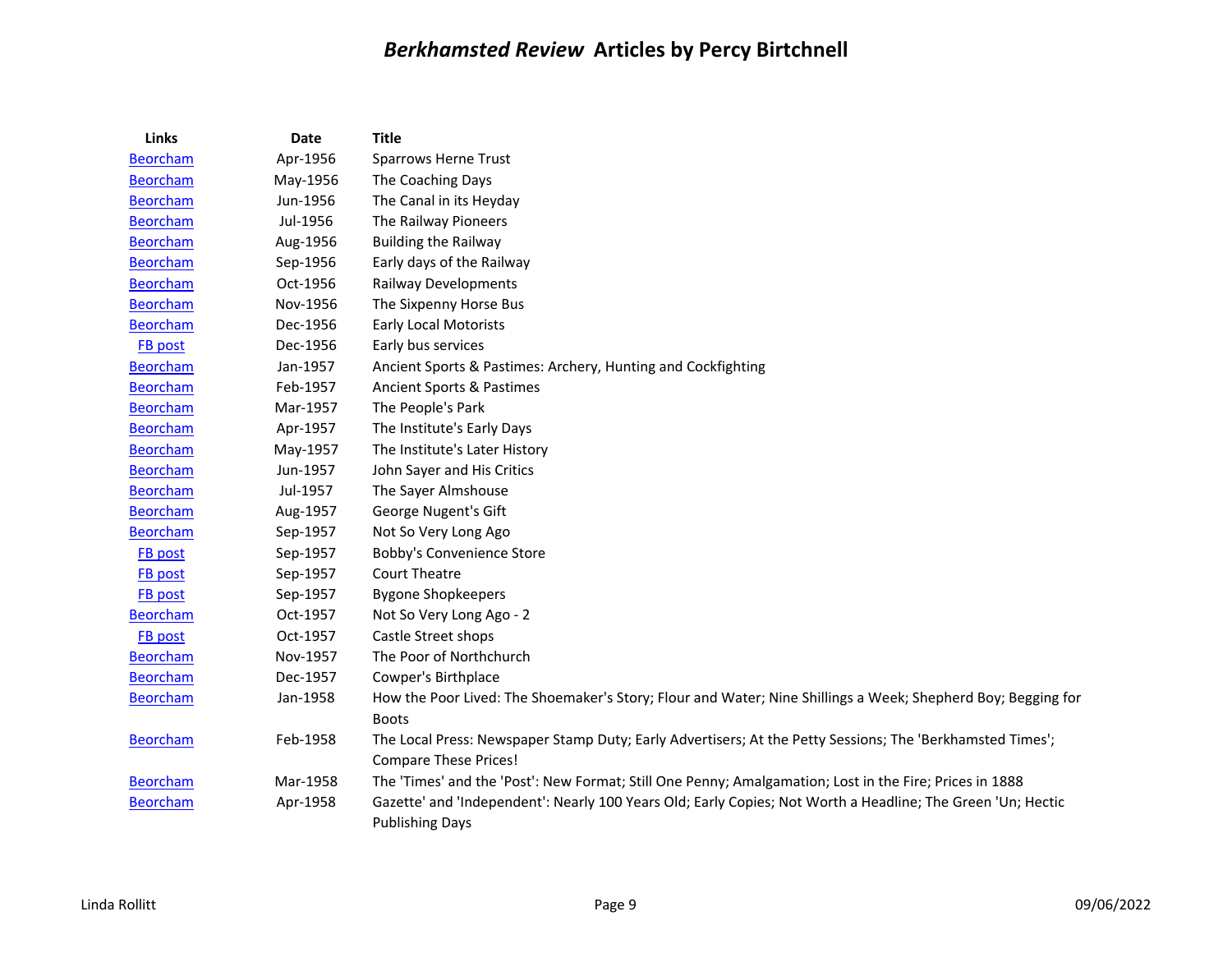| Links           | Date     | <b>Title</b>                                                                                                                                        |
|-----------------|----------|-----------------------------------------------------------------------------------------------------------------------------------------------------|
| <b>Beorcham</b> | May-1958 | How the 'Review' Has Grown: Half-a-Crown a Week; Early Issues; The Town in the Seventies; Many Changes;<br>Largest Circulation; An Editor's Tribute |
| <b>Beorcham</b> | Jun-1958 | The Local Postal Service: The King's Post; A Famous Ride to London; The First Mail Train; The Penny Post; Four                                      |
|                 |          | <b>Deliveries</b>                                                                                                                                   |
| <b>Beorcham</b> | Jul-1958 | Town of the Birch Trees: Go-As-You-Please Spelling; The Town's Namesakes; Dropping the 'Great'; Fifty Ways of                                       |
|                 |          | <b>Spelling Berkhamsted</b>                                                                                                                         |
| <b>Beorcham</b> | Aug-1958 | When the Church Roof Fell In: Just in Time; How Old?; Wyatt's Restoration; Dangerous Decay - in 1628; The                                           |
|                 |          | Tower; The Work of 1820; Churchyard Cottage; Many Changes                                                                                           |
| <b>Beorcham</b> | Sep-1958 | An Association of 1794: Prosecute!; The Rewards; Higglers Barred; Problem of a 'She Ass'; A Bad Risk; The                                           |
|                 |          | Chairman Absconded                                                                                                                                  |
| <b>Beorcham</b> | Oct-1958 | New Look at the Old Scenes: Like a Village; Unbroken Line; Bygone Villas; Was It An Inn?; Castle Street Changes; A                                  |
|                 |          | Permanent Show?                                                                                                                                     |
| <b>Beorcham</b> | Nov-1958 | Berkhamsted Tradesmen of 1792: 'Pretty Large'; In the Coaching Days; Seven Shillings to London; Business                                            |
|                 |          | Women; Busy Blacksmiths; Family Names                                                                                                               |
| <b>Beorcham</b> | Dec-1958 | The Grims Dyke Mystery: On the Common; Hard Labour; The Experts Differ; What the Name Means; More                                                   |
|                 |          | Spadework                                                                                                                                           |
| <b>Beorcham</b> | Jan-1959 | When the Romans Came                                                                                                                                |
| <b>Beorcham</b> | Feb-1959 | A Roman Settlement on the Common                                                                                                                    |
| <b>Beorcham</b> | Mar-1959 | The American Axtells                                                                                                                                |
| <b>Beorcham</b> | Apr-1959 | Found at the Five Bells Inn; The Red Lion; The Saracen's Head                                                                                       |
| <b>Beorcham</b> | May-1959 | Bygone Taverns and Breweries; The Wheatsheaf; The Chaffcutters Arms                                                                                 |
| <b>Beorcham</b> | Jun-1959 | Taverns in the Town; At the King's Arms; The Drovers' Inn                                                                                           |
| <b>Beorcham</b> | Jul-1959 | Town Crier and Night Watchman                                                                                                                       |
| <b>Beorcham</b> | Aug-1959 | Old Brushy                                                                                                                                          |
| <b>Beorcham</b> | Sep-1959 | History of the Town Hall (1):Our Ancient Market: Early Developments; No Market House; Three-Fold Plan; A                                            |
|                 |          | Monopoly; A Sunday Market; In Decline; Shabby - and Decayed                                                                                         |
| <b>Beorcham</b> | Oct-1959 | History of the Town Hall (2): The Ancient Market House                                                                                              |
| <b>Beorcham</b> | Nov-1959 | History of the Town Hall (3): The Burning of the Market House                                                                                       |
| Beorcham        | Dec-1959 | History of the Town Hall (4): The Committee Attacked                                                                                                |
| <b>Beorcham</b> | Jan-1960 | In Victorian days: Town Hall Clock; Looking Back; Dinners and Plays; Large Audiences; Exhibitions; In Modern                                        |
|                 |          | Times; Controversial Issue                                                                                                                          |
| <b>Beorcham</b> | Feb-1960 | A Map of 1766 by Dury and Andrews                                                                                                                   |
| <b>Beorcham</b> | Mar-1960 | The North Side of the Town: A One-Sided Town; Park and Common; Prohibitive Cost; The Road-Makers; A Blocked                                         |
|                 |          | Highway; A Print of 1724                                                                                                                            |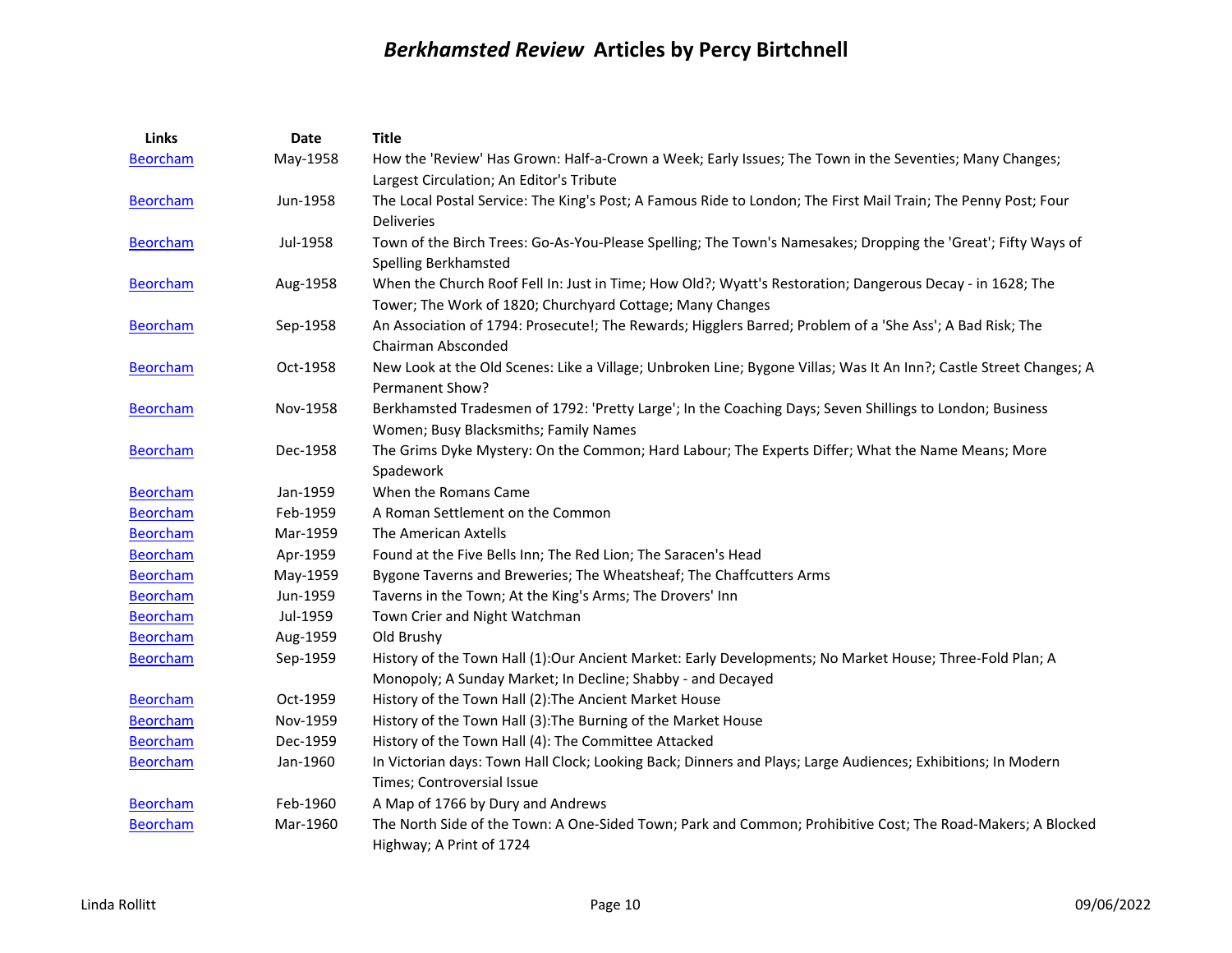| Links           | <b>Date</b> | <b>Title</b>                                                                                                     |
|-----------------|-------------|------------------------------------------------------------------------------------------------------------------|
| <b>Beorcham</b> | Apr-1960    | The Story of the Castle                                                                                          |
| <b>Beorcham</b> | May-1960    | The Black Prince's Home                                                                                          |
| <b>Beorcham</b> | Jun-1960    | Government by Vestry: One Full-Time Official; Sturdily Independent; The Workhouse; George Nugent's Gift; The     |
|                 |             | Pest House; The Urban Council                                                                                    |
| <b>Beorcham</b> | Jul-1960    | What's in a Street Name?                                                                                         |
| <b>Beorcham</b> | Aug-1960    | The Sunken Cottages; Our First Bank                                                                              |
| FB post         | Aug-1960    | Our First Bank                                                                                                   |
| <b>Beorcham</b> | Sep-1960    | In the Heart of the Town: Opening Night; In the Wilderness; A Former Chapel; Memorial to a Mill                  |
| <b>Beorcham</b> | Oct-1960    | The Story of Marlin Chapel                                                                                       |
| <b>Beorcham</b> | Nov-1960    | Variety in Local History: The Rector's Wife; Foster's Brewery; From the "Daily News"; Village Band; Swing Gate   |
|                 |             | Lane; A Cottage for £3 10s a year                                                                                |
| <b>Beorcham</b> | Dec-1960    | Peter the Wild Boy                                                                                               |
| <b>Beorcham</b> | Jan-1961    | A Wild Man in the Parish                                                                                         |
| <b>Beorcham</b> | Feb-1961    | The Northchurch Tramway                                                                                          |
| <b>Beorcham</b> | Mar-1961    | Berkhamsted's Oldest Family Business: A Forge Founded in 1793                                                    |
| <b>Beorcham</b> | Apr-1961    | How Butts Meadow was Saved                                                                                       |
| <b>Beorcham</b> | May-1961    | A New Way to the Station                                                                                         |
| <b>Beorcham</b> | Jun-1961    | How Lower King's Road was made                                                                                   |
| <b>Beorcham</b> | Jul-1961    | The Great Park of the Castle                                                                                     |
| <b>Beorcham</b> | Aug-1961    | The Parish Church Tower                                                                                          |
| <b>Beorcham</b> | Sep-1961    | The Bells of St Peter's: Time Signal; Not Very Tuneable; Weights and Measures; Seen in the Sky; Peal of Triumph; |
|                 |             | The Church Clock                                                                                                 |
| <b>FB</b> post  | Sep-1961    | Sunday morning church bells                                                                                      |
| <b>Beorcham</b> | Oct-1961    | Diaries of Long Ago                                                                                              |
| <b>Beorcham</b> | Nov-1961    | Some Victorian Gossip: Gentry and Tradesfolk; A Broadside from the Rector; The Butler's Whiskers; The Drinking   |
|                 |             | Fountain; "Cock-Hat" Sunday; A Clean Pair of Heels                                                               |
| FB post         | Nov-1961    | Cock-hat Sunday                                                                                                  |
| <b>Beorcham</b> | Dec-1961    | Berkhamsted's First Locomotive                                                                                   |
| <b>Beorcham</b> | Jan-1962    | The River Bulbourne                                                                                              |
| <b>Beorcham</b> | Feb-1962    | The Watercress Valley                                                                                            |
| <b>Beorcham</b> | Mar-1962    | The Town's Ancient Hospitals                                                                                     |
| <b>Beorcham</b> | Apr-1962    | The Story of Egerton House                                                                                       |
| <b>Beorcham</b> | May-1962    | <b>Egerton House Memories</b>                                                                                    |
| <b>Beorcham</b> | Jun-1962    | Some Bygone Mansions                                                                                             |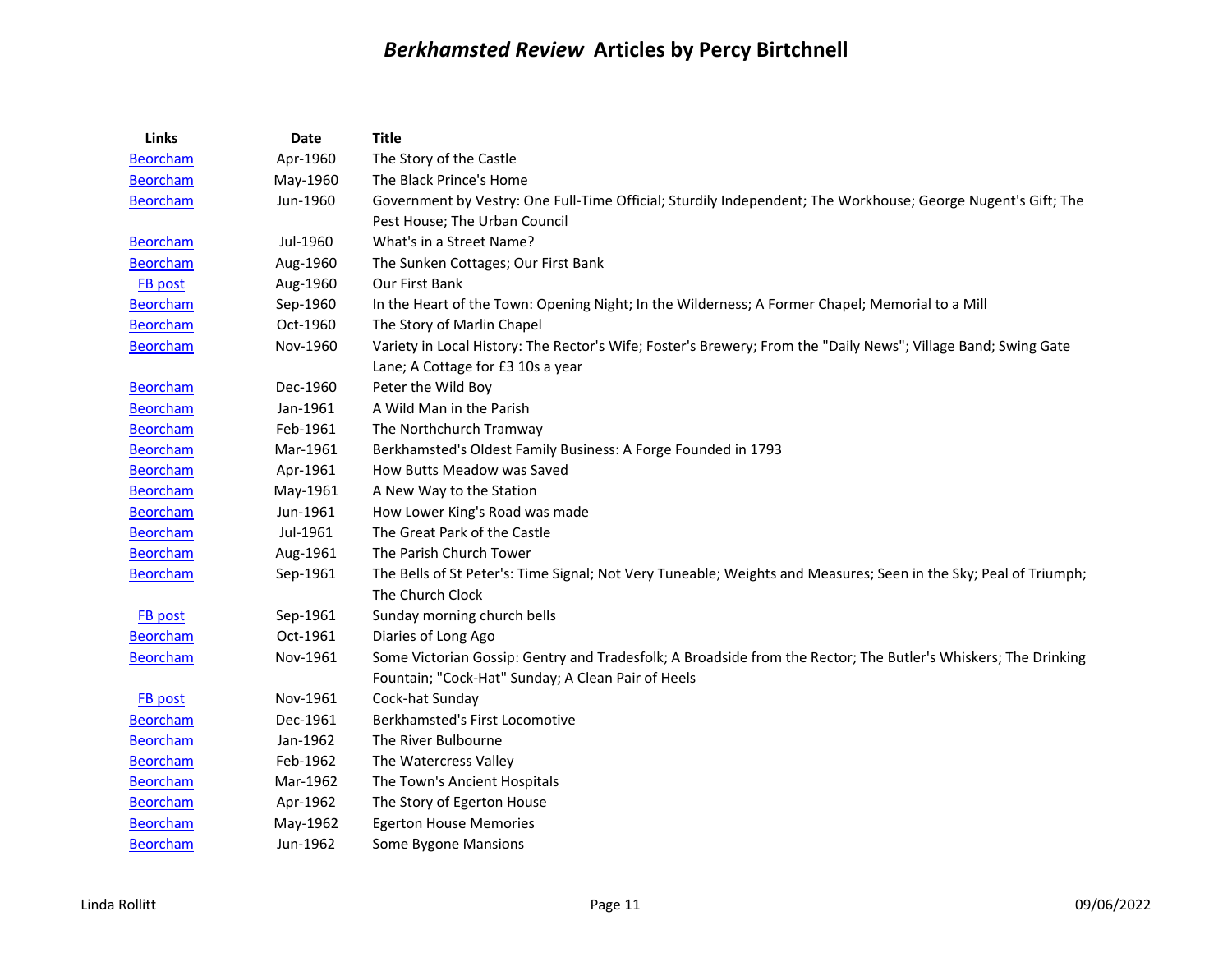| Links           | Date     | <b>Title</b>                                                                                                                          |
|-----------------|----------|---------------------------------------------------------------------------------------------------------------------------------------|
| <b>Beorcham</b> | Jul-1962 | The Pilkington Manor                                                                                                                  |
| <b>Beorcham</b> | Aug-1962 | The Red House                                                                                                                         |
| <b>Beorcham</b> | Sep-1962 | Curious Finds in an Old Cottage                                                                                                       |
| <b>Beorcham</b> | Oct-1962 | The Story of Boxwell House                                                                                                            |
| <b>Beorcham</b> | Nov-1962 | Maria Edgeworth's House                                                                                                               |
| <b>Beorcham</b> | Dec-1962 | The Story of Woodcock Hill                                                                                                            |
| <b>Beorcham</b> | Jan-1963 | William Edlyn of Norcott                                                                                                              |
| <b>Beorcham</b> | Feb-1963 | A Property Sale of 1778 (includes Pilkington Manor and Cross of the Oak Farm)                                                         |
| <b>Beorcham</b> | Mar-1963 | Some Northchurch Stories (Northchurch Hall, Rosemary Cottage, Tobacco Factory, Sheep's Head Lock, Earl<br>Bridgewater's Gift)         |
| <b>FB</b> post  | Mar-1963 | New Road Northchurch                                                                                                                  |
| <b>Beorcham</b> | Apr-1963 | Changing Northchurch (Thorne's Yard, The Pheasant, Plaiting School, Fire Down Below, Whisky and Woodwork,<br>One of the First)        |
| <b>Beorcham</b> | May-1963 | Round the World on a Penny Farthing                                                                                                   |
| <b>Beorcham</b> | Jun-1963 | From Lagley to Dropshort                                                                                                              |
| <b>Beorcham</b> | Jul-1963 | More Northhurch Stories (Golf at Northchurch, Five Shillings a Week, The Statty Fair, The Gleaners, Water Music,<br>Days to Remember) |
| <b>Beorcham</b> | Aug-1963 | The Rossway Centenary                                                                                                                 |
| <b>Beorcham</b> | Sep-1963 | From Rosswell to Dudswell                                                                                                             |
| <b>Beorcham</b> | Oct-1963 | The Court House School                                                                                                                |
| <b>Beorcham</b> | Nov-1963 | A Mansion Which Hastened the Castle's Ruin: Berkhamsted Place                                                                         |
| <b>Beorcham</b> | Dec-1963 | <b>Edward Carey's 'Fayre Mansion'</b>                                                                                                 |
| <b>Beorcham</b> | Jan-1964 | Royalists and Roundheads                                                                                                              |
| <b>Beorcham</b> | Feb-1964 | Who Planted the Lime Avenue?                                                                                                          |
| <b>Beorcham</b> | Mar-1964 | What Happened in 1066?                                                                                                                |
| <b>Beorcham</b> | Apr-1964 | When Trade Followed the Trains                                                                                                        |
| <b>Beorcham</b> | May-1964 | Trades of Bygone Berkhamsted                                                                                                          |
| <b>Beorcham</b> | Jun-1964 | Berkhamsted's Men of Iron                                                                                                             |
| <b>Beorcham</b> | Jul-1964 | When wool was the staple local trade: The town's first merchants                                                                      |
| <b>Townsman</b> | Jul-1964 | On the screen (the Bargee); Town Hall clock (painted); Manor house (Little Gaddesden); Where to go (the Lee at                        |
|                 |          | Great Missenden, Tring museum, Ivinghoe windmill)                                                                                     |
| <b>FB</b> post  | Jul-1964 | On the screen (the Bargee)                                                                                                            |
| <b>Beorcham</b> | Aug-1964 | August the Fourth 1914                                                                                                                |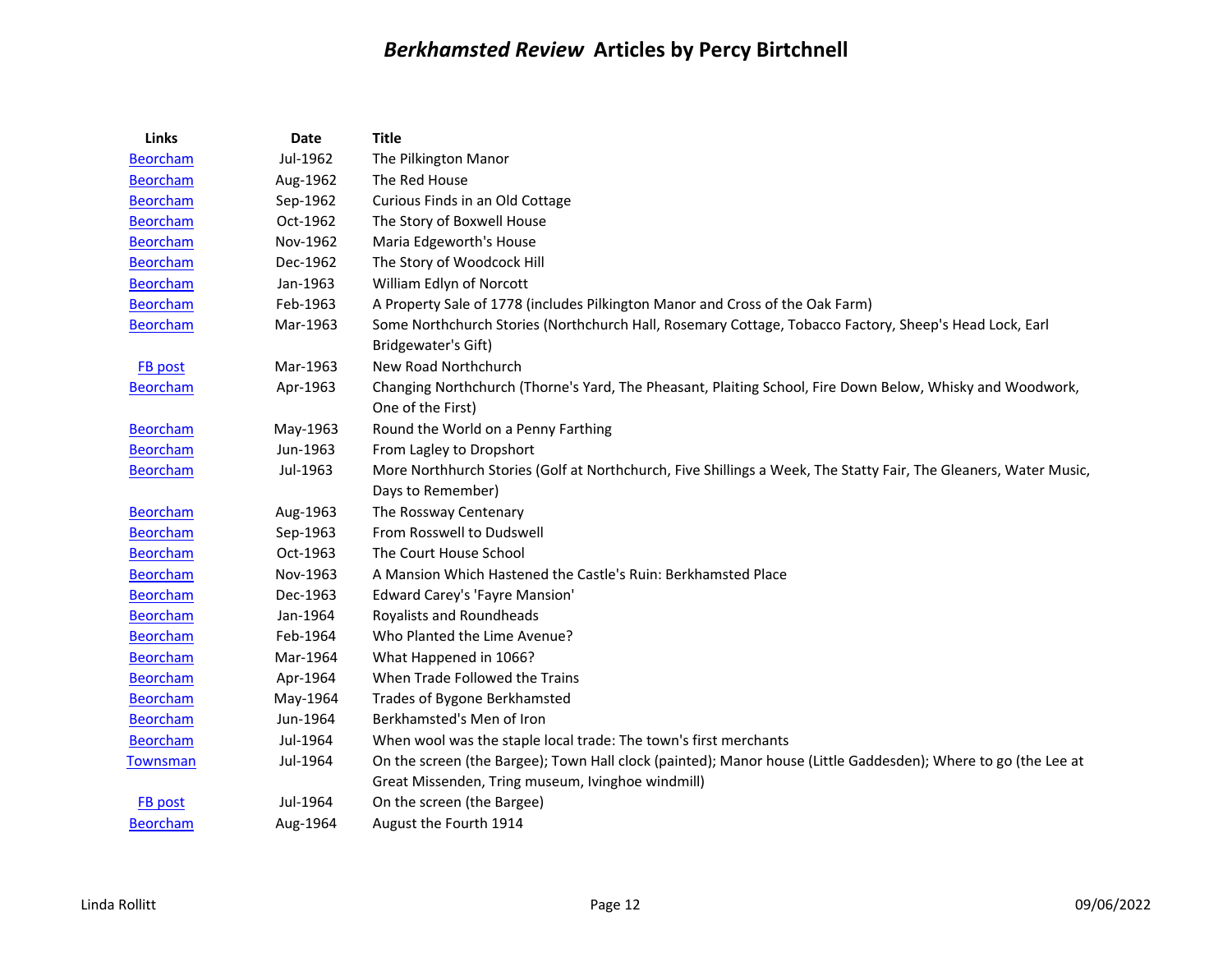| Links           | Date     | <b>Title</b>                                                                                                             |
|-----------------|----------|--------------------------------------------------------------------------------------------------------------------------|
| <b>Townsman</b> | Aug-1964 | Spoiling the view (Home & Colonial advertisement); No Happy Returns (from Euston station); Breaking the Glass            |
|                 |          | (Church room, Potten End); Swinging the Gate (telescoping street names e.g. Swingate Lane)                               |
| <b>FB</b> post  | Aug-1964 | Spoiling the view (Home & Colonial advertisement)                                                                        |
| <b>Beorcham</b> | Sep-1964 | Berkhamsted in the Great War: The Inns of Court O.T.C                                                                    |
| <b>Townsman</b> | Sep-1964 | Aldbury double murder (gamekeepers killed by poachers, Dec 1891); From the continent (exchange students);                |
|                 |          | Same name (St Peter's visitors book; Swing Gate farm Johannesburg); Visitors' views                                      |
| <b>Beorcham</b> | Oct-1964 | Berkhamsted in the Great War: On the Home Front                                                                          |
| <b>FB</b> post  | Oct-1964 | Rationing on the Home Front                                                                                              |
| <b>Townsman</b> | Oct-1964 | Green light (signal always green); Thanks for the memory ('Alice' the horse-drawn fire engine); Station bell (signal     |
|                 |          | box removed); Down on the 'Upper' (Kings Road)                                                                           |
| <b>FB</b> post  | Oct-1964 | Thanks for the memory ('Alice' the horse-drawn fire engine)                                                              |
| <b>FB</b> post  | Oct-1964 | Town crier Mr Elliott                                                                                                    |
| FB post         | Oct-1964 | Signal box removed                                                                                                       |
| FB post         | Oct-1964 | A fireman's wedding, in "new-fangled contraption" fire engine                                                            |
| <b>FB</b> post  | Oct-1964 | Town crier Mr Elliott                                                                                                    |
| <b>Beorcham</b> | Nov-1964 | Black Marks in Local History: Berkhamsted's Lost Chances (Wilderness / the Moor)                                         |
| <b>Townsman</b> | Nov-1964 | Choirboy's return (John Dell moved to New England); Alice where art thou? (fire engine); What's his name?                |
|                 |          | (Northchurchian, -er, -ite, -man); Colourful Berkhamsted (autumn colours in the town); Overseas visitors (St             |
|                 |          | Peter's visitors book; connection with Swing Gate Lane - Sylvia Hart née Dell)                                           |
| <b>FB</b> post  | Nov-1964 | Alice where art thou? (fire engine)                                                                                      |
| <b>FB</b> post  | Nov-1964 | What's his name?                                                                                                         |
| <b>FB</b> post  | Nov-1964 | Colourful Berkhamsted                                                                                                    |
| <b>Beorcham</b> | Dec-1964 | Firefighting in bygone Berkhamsted: The Church 'Engine Room'                                                             |
| <b>Townsman</b> | Dec-1964 | Hidden casket (buried under oak tree in Hall Park, but never found again); Local time signal (church bells); New         |
|                 |          | library (transfer from Prince Edward Street); Our parish registers (request for data for Cambridge population            |
|                 |          | project); Flint cottage (demolished to make way for development up Swing Gate Lane)                                      |
| <b>FB</b> post  | Dec-1964 | Firefighting in bygone Berkhamsted: The Church 'Engine Room'                                                             |
| <b>Beorcham</b> | Jan-1965 | Beorcham in the Underworld: Berkhamsted's Secret Tunnels                                                                 |
| FB post         | Jan-1965 | Beorcham in the Underworld: Berkhamsted's Secret Tunnels                                                                 |
| <b>Townsman</b> | Jan-1965 | In the limelight (suggestions for floodlighting the church); Robert de Tuardo (first rector of St Peter's); Hard to find |
|                 |          | (Victory Road and Victoria Road); Bright lights (Christmas tree - request for more lights in the town); Information      |
|                 |          | please (regarding Park Street - chapel?)                                                                                 |
| <b>FB</b> post  | Jan-1965 | Bright lights (Christmas tree - request for more lights in the town)                                                     |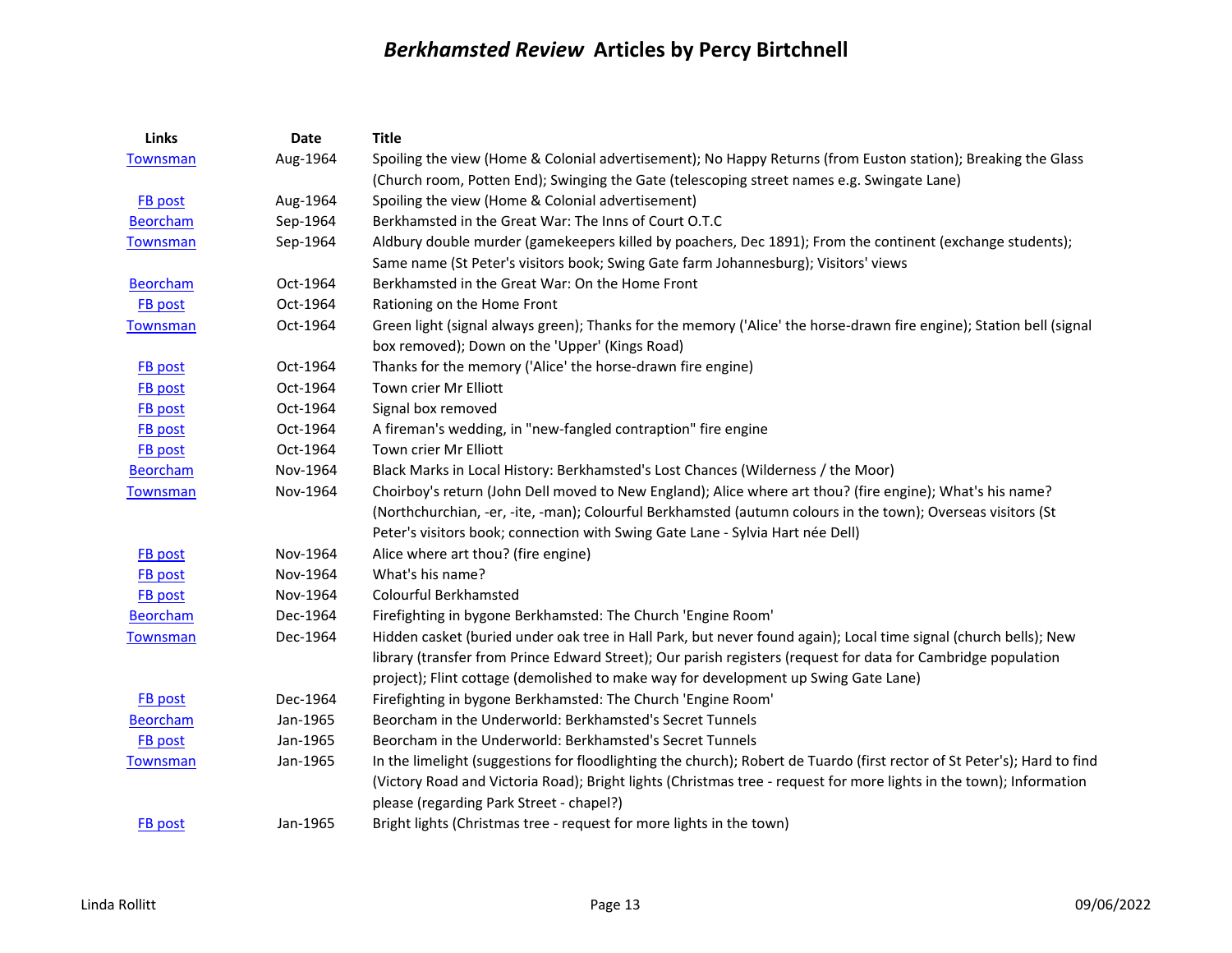| Links           | <b>Date</b> | <b>Title</b>                                                                                                              |
|-----------------|-------------|---------------------------------------------------------------------------------------------------------------------------|
| <b>Beorcham</b> | Feb-1965    | Relics of Bygone Local Trades (John Walklate's Shop, Foster's Brewery, A Brush Factory, Stone Sleepers,                   |
|                 |             | Stephenson's Mistake)                                                                                                     |
| Townsman        | Feb-1965    | Old characters (Ali Sloper's toy windmills to swap for jam-jars, Dutter, Old Brushy); Whiter Berkhamsted (Billy           |
|                 |             | Whitening sold chalk for doorsteps); Brickhill Green (appeal to stop rubbish); Side by side (little bridge beside         |
|                 |             | Castle Street bridge, for use of horses from towpath)                                                                     |
| <b>FB</b> post  | Feb-1965    | Old characters (Ali Sloper's toy windmills to swap for jam-jars, Dutter, Old Brushy)                                      |
| <b>FB</b> post  | Feb-1965    | Side by side (little bridge beside Castle Street bridge, for use of horses from towpath)                                  |
| <b>Beorcham</b> | Mar-1965    | Looking for Local Relics                                                                                                  |
| Townsman        | Mar-1965    | On the waterfront (Crystal Palace and Poets Corner); Tall chimneys (industrial chimneys being demolished);                |
|                 |             | Collops and cucumber (book by W.S. Shears, This England); Tring dumplings (meat one end and jam at the other -            |
|                 |             | is this a myth?)                                                                                                          |
| <b>FB</b> post  | Mar-1965    | Collops and cucumber                                                                                                      |
| <b>Beorcham</b> | Apr-1965    | Eighty Institutions in 750 years: The Rectors of Berkhamsted                                                              |
| Townsman        | Apr-1965    | Tavern in the town (Railway Tavern to be pulled down); Dumplings for dinner (Tring dumpling not a myth;                   |
|                 |             | drovers' pork and apple 'clanger' in Bedfordshire); Curly stories (local character famous for Berkhamstedisms, or         |
|                 |             | Irishisms with W. Herts upbringing); Another post (turnpike post in Gossoms End, also Watford)                            |
| <b>Beorcham</b> | May-1965    | Four centuries of parish history: Strange tales from the Registers                                                        |
| <b>Townsman</b> | May-1965    | Private not public (Boote and George and Dragon in Castle Street); Relic of the past (farm gate next to Sayer's           |
|                 |             | almshouses in Cowper Road); Poet's corner (named after Frank Reffitt, lodger at cottage after serving with Inns of        |
|                 |             | Court); Penny post? (Victorian letter-box in Shootersway); Nothing new (traffic noise in the High Street; local by-       |
|                 |             | pass first mooted 30 years ago, 1935); The folly (students asked if folly in neighbourhood were advised to see            |
|                 |             | Beorcham!)                                                                                                                |
| <b>FB</b> post  | May-1965    | If not Cowper, who was the poet of Poet's Corner?                                                                         |
| <b>Beorcham</b> | Jun-1965    | Four centuries of parish history: An Ale-house at Brickhill Green                                                         |
| <b>FB</b> post  | Jun-1965    | Ale-house at Brickhill Green?                                                                                             |
| <b>Townsman</b> | Jun-1965    | In the air (resurgence of interest in civic affairs); Looking to the future (social centre, by-pass, new building plans); |
|                 |             | Citizens' Association; The Crinkle-Crankle (near Bottom Farm)                                                             |
| <b>Beorcham</b> | Jul-1965    | Odd names in the registers                                                                                                |
| <b>Townsman</b> | Jul-1965    | Ninety Years Young (Cricket Club booklet by H.E. Todd); Duncombe Terrace (walk to Northchurch and Aldbury                 |
|                 |             | Commons); Right Number (phone numbers in Berkhamsted in 1906-7); Coaching Days (man's life saved by coach                 |
|                 |             | driving over him); Opening of Berhamsted's new library                                                                    |
| <b>FB</b> post  | Jul-1965    | Coaching Days (man's life saved by coach driving over him)                                                                |
| <b>FB</b> post  | Jul-1965    | Odd name in the Parish Register - What you please                                                                         |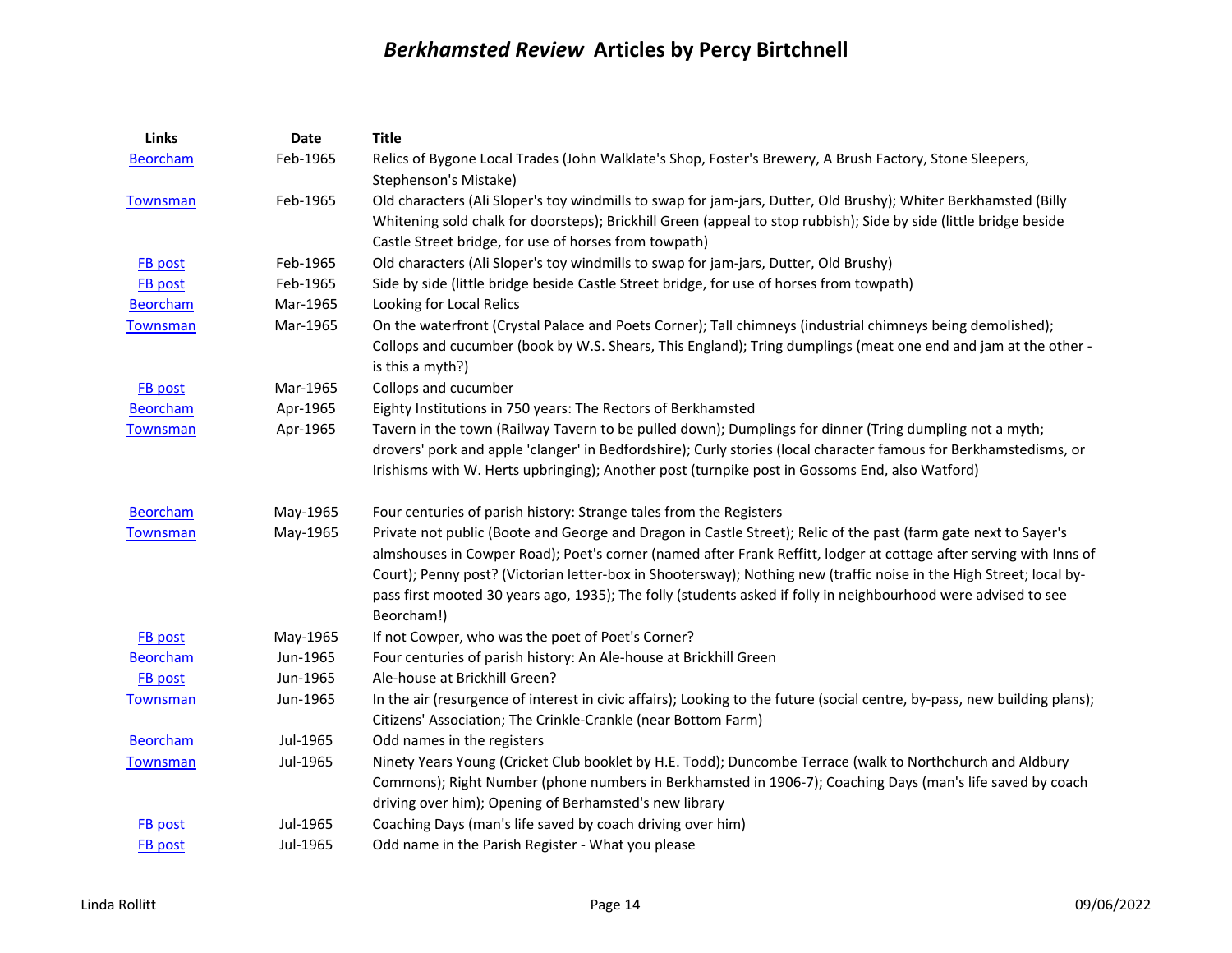| Links           | Date     | <b>Title</b>                                                                                                         |
|-----------------|----------|----------------------------------------------------------------------------------------------------------------------|
| <b>Beorcham</b> | Aug-1965 | The American Berkhamsted (in Connecticut)                                                                            |
| Townsman        | Aug-1965 | That Hidden Casket (planted at the Hall); Empty Houses; Look for the Date (visible from pavement); Half Baptised     |
|                 |          | (emergency when child not expected to live); Keep Going! (footpaths becoming overgrown)                              |
| <b>Beorcham</b> | Sep-1965 | Our hill-top village namesake: Little Berkhamsted                                                                    |
| Townsman        | Sep-1965 | Dated buildings (in High Street); In the wilds (raspberry picking, wood collecting); What we lack (large public      |
|                 |          | garden); Canal museum (at Stoke Bruerne)                                                                             |
| <b>Beorcham</b> | Oct-1965 | The King's Way to the Castle: Berkhamsted's Royal Road (Castle Street)                                               |
| <b>Townsman</b> | Oct-1965 | Farrier's Hall (British Legion); Writing on the wall (Nash's celebrated Chesham Ales on wall during demolition of    |
|                 |          | Railway Arms); Torture chamber (hard chairs in Council Chamber); Plain spelling (two letters dropped from            |
|                 |          | Berkhampstead); Crossing the road; Found in a garden (metal token 'C.B. Chasteney, Berkhamsted. Denomination         |
|                 |          | 1/2-lb. coupon' for tea)                                                                                             |
| <b>FB</b> post  | Oct-1965 | Farrier's Hall (British Legion)                                                                                      |
| <b>Beorcham</b> | Nov-1965 | Ancient and Modern (servants, curate's mistake, bread & fireworks)                                                   |
| FB post         | Nov-1965 | <b>Bread and fireworks</b>                                                                                           |
| <b>Townsman</b> | Nov-1965 | Lighting-up time (Town Hall clock); Fresh Discoveries (at the Castle and Station); Wandering Around (local walks);   |
|                 |          | Roadside Chat (Council meeting outside Civic Centre)                                                                 |
| <b>FB</b> post  | Nov-1965 | Fresh discoveries                                                                                                    |
| FB post         | Nov-1965 | Hertfordshire's Lake District                                                                                        |
| <b>Beorcham</b> | Dec-1965 | Two ways to the castle: Tradesman's Entrance                                                                         |
| <b>Townsman</b> | Dec-1965 | Famous hymn writer (Rev. Henry Twells); Popular lectures (at Local History Society); Not so bright? (street lights); |
|                 |          | Climbing the heights (Ivinghoe Beacon)                                                                               |
| <b>Beorcham</b> | Jan-1966 | When labourers married straw plaiters: Northchurch Registers                                                         |
| <b>Townsman</b> | Jan-1966 | In the cart (Temperance children on an outing in a brewer's dray, 1896); Coming events (pageant); Butts meadow       |
|                 |          | (Mrs Lionel Lucas' gift to the town, including allotments); On the level (Butts Meadow levelled by unemployed in     |
|                 |          | 1932 @ 1s per hour)                                                                                                  |
| <b>Beorcham</b> | Feb-1966 | Yeomen of Northchurch (local names, including Wild Boy)                                                              |
| <b>Townsman</b> | Feb-1966 | Missing Milestones (removed in 1940); Burke Hampstead (letter addressed); Thomas Ellens / Henry Twells;              |
|                 |          | Ashlyns in America (Wethered family)                                                                                 |
| <b>Beorcham</b> | Mar-1966 | Lord Brownlow's Enclosure                                                                                            |
| <b>Townsman</b> | Mar-1966 | Telling the time (different clocks in the town tell different times); Milestones again; Saint Berkhamsted (letter    |
|                 |          | addressed); Transplanted (Sunken cottages railing moved to the Moor)                                                 |
| <b>FB</b> post  | Mar-1966 | Sunken cottages                                                                                                      |
| <b>Beorcham</b> | Apr-1966 | The fight for Berkhamsted Common: Lord Brownlow's 'Carrot' (land nearer the town)                                    |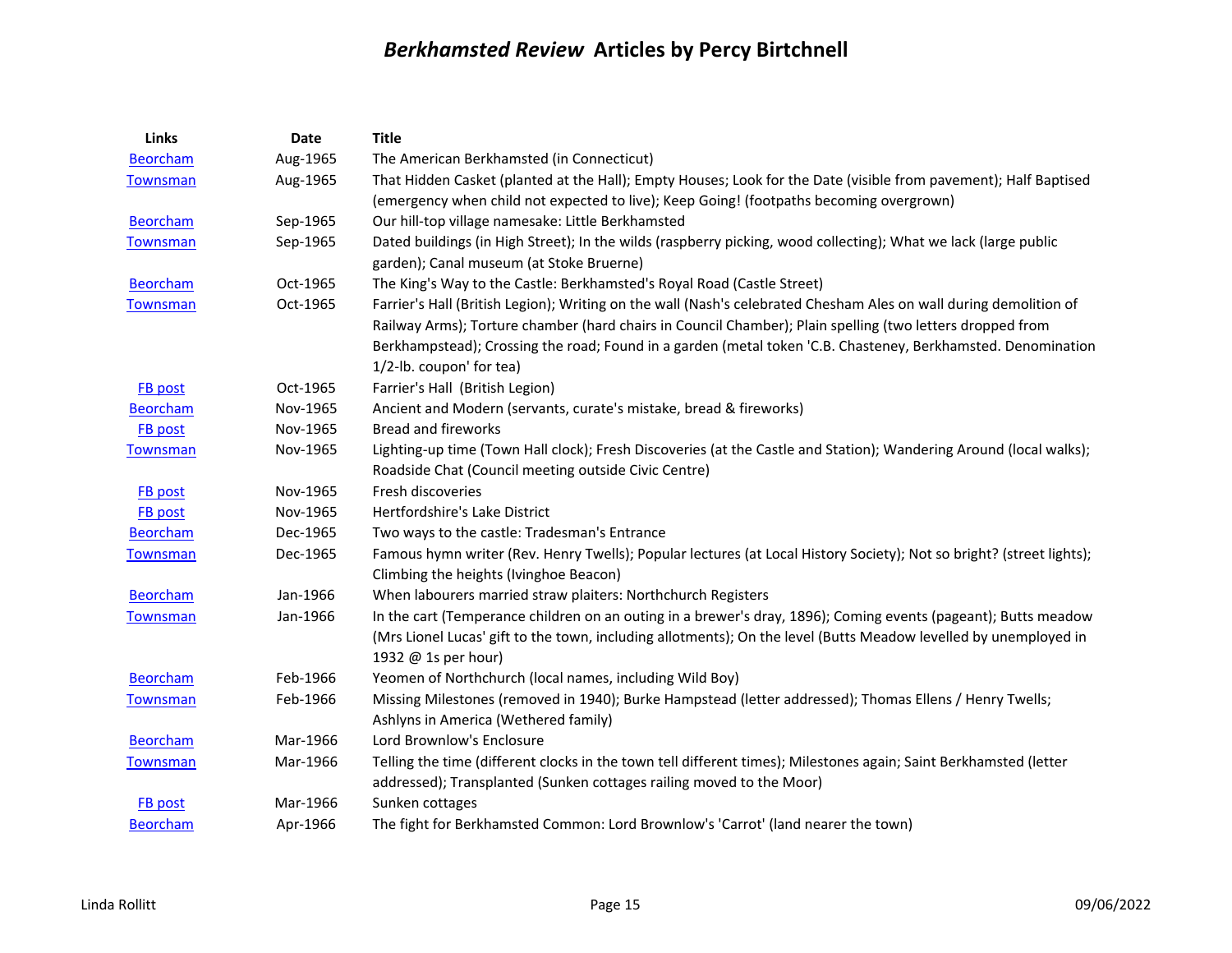| Links           | <b>Date</b> | <b>Title</b>                                                                                                         |
|-----------------|-------------|----------------------------------------------------------------------------------------------------------------------|
| <b>Townsman</b> | Apr-1966    | Electrified line (not as many stops, affected parcel carriage e.g. watercress); Have you a crowbar? (from saving the |
|                 |             | Common); New generation (players for pageant); By the wayside (Berkhamsted station described as 'wayside             |
|                 |             | station' to justify stopping parcels)                                                                                |
| <b>Beorcham</b> | May-1966    | The Raid on the Railings (Berkhamsted Common)                                                                        |
| Townsman        | May-1966    | Daffodil time (castle grounds and trough outside Goat); Unfriendly? Bah! (certainly not); Cheap outings (choir       |
|                 |             | visited Llandudno in 1896); In Victorian Times (Temperance Society)                                                  |
| <b>FB</b> post  | May-1966    | Unfriendly? Bah!                                                                                                     |
| <b>Beorcham</b> | Jun-1966    | The 'Dick Turpin' of Berkhamsted Pageant: Snooks the Highwayman                                                      |
| Townsman        | Jun-1966    | In the window (displays from Society of local bygones in Dacorum college window); Small world (inter-church          |
|                 |             | pilgrimage to Holy Land); On tap (water trough outside Town Hall, 1887); Non-Roman walls (between Frithsden          |
|                 |             | and Nettleden)                                                                                                       |
| FB post         | Jun-1966    | On tap (water trough outside Town Hall)                                                                              |
| <b>Beorcham</b> | Jul-1966    | A Romance of the Coaching Days: Polly Page's Marriage (to Mr Monk)                                                   |
| FB post         | Jul-1966    | Romance of prince and innkeeper's daughter                                                                           |
| <b>Townsman</b> | Jul-1966    | Castle grounds (suggestions for use e.g. tennis courts, bowling green etc); Making friends (at the pageant); Not in  |
|                 |             | the papers (pageant not mentioned in London papers); Ten years on (suggestion that pageant held at 10-yearly         |
|                 |             | intervals); Twin town? (suggestion to link up with French town)                                                      |
| <b>Beorcham</b> | Aug-1966    | The Churchwardens' Accounts                                                                                          |
| Townsman        | Aug-1966    | Old names for new (street names); Smoothing the way (walk from Frithsden to Nettleden sunken lane); Villagers        |
|                 |             | All (Pageant photo caption refers to villagers); Thomas Read (donated drinking fountain)                             |
| <b>Beorcham</b> | Sep-1966    | Workhouse Master Asked for More!                                                                                     |
| <b>Townsman</b> | Sep-1966    | New lamps for old; The Rector's Gas; Three Zebra Power; Splash of Colour                                             |
| <b>Beorcham</b> | Oct-1966    | The Constables' Accounts                                                                                             |
| Townsman        | Oct-1966    | In Cold Storage; Kingshill; Bright Lights; Climbing the Heights; In the Looking Glass                                |
| <b>Beorcham</b> | Nov-1966    | The Stonewardens' Accounts                                                                                           |
| Townsman        | Nov-1966    | Showing the Way; Rotten Shame; The 'Gamma' Airship; Ninety-Two Not Out; All Over the Place                           |
| FB post         | Nov-1966    | Pointing out a rotten shame                                                                                          |
| <b>Beorcham</b> | Dec-1966    | Paving the Way Victorian Style                                                                                       |
| <b>Townsman</b> | Dec-1966    | Safety Measure (life-belts at the castle); Tatty Posters (should be removed after serving their purpose); A Nice     |
|                 |             | Town (visit by London Appreciation Society); Name and Trade (Richard Wood, carrier); Home Example (speech by         |
|                 |             | example)                                                                                                             |
| <b>Beorcham</b> | Jan-1967    | Early Days at the Chalk School                                                                                       |
| <b>Townsman</b> | Jan-1967    | Busman's Holiday; The Baptist Church Spire; Clash of Dates; Our Footpaths                                            |
| <b>Beorcham</b> | Feb-1967    | New Lamps for Old                                                                                                    |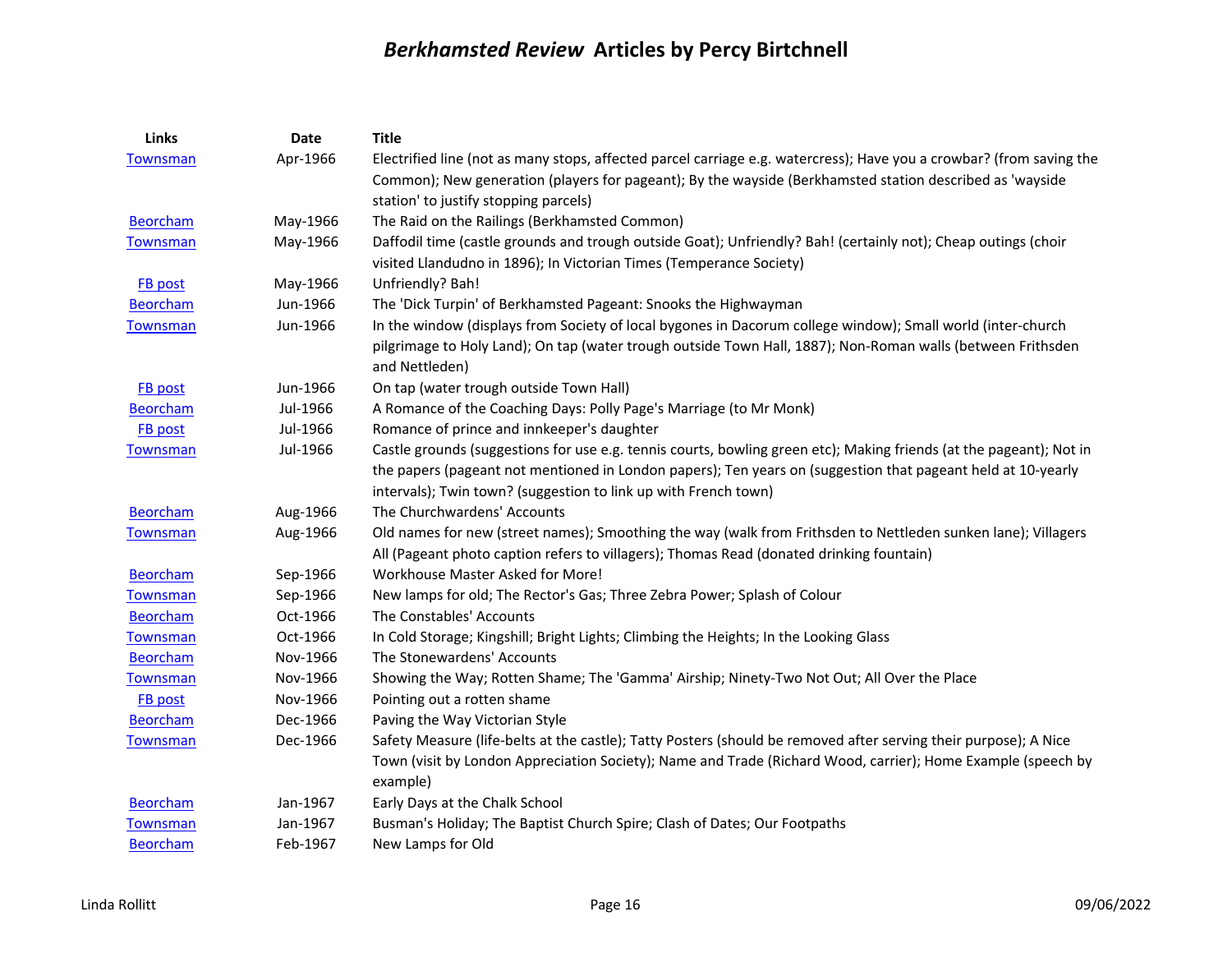| Links           | <b>Date</b> | <b>Title</b>                                                                                                                   |
|-----------------|-------------|--------------------------------------------------------------------------------------------------------------------------------|
| <b>Townsman</b> | Feb-1967    | Writing on the Wall; Films of Northchurch; Earlier Start; Law and Order                                                        |
| <b>Beorcham</b> | Mar-1967    | From Ponds and Wells to Taps and Hydrants: Town's Pipelines                                                                    |
| <b>FB</b> post  | Mar-1967    | The Berkhamsted Water Tower in Shootersway                                                                                     |
| <b>Townsman</b> | Mar-1967    | Wild life (deer on Berkhamsted Common, foxes); Falling into line (spelling of Berkhamsted on ancient                           |
|                 |             | monuments); This year's centenaries (film of pageant eagerly awaited)                                                          |
| <b>Beorcham</b> | Apr-1967    | A Cottage in Berkhamsted churchyard: How the High Street developed                                                             |
| <b>Townsman</b> | Apr-1967    | Planning progress (town centre appraisal plan at the library); Cheap fares- old version; New views (new plans for<br>the town) |
| <b>Beorcham</b> | May-1967    | Local History with a personal touch: Long Memories and Short Commons                                                           |
| Townsman        | May-1967    | Our changing town (Dell Field housing estate, new RC church in Park Street, Poet's Corner gone); In the country                |
|                 |             | (flowers, birds and rubbish); No end of ends (why do so many place names end with End?); Zigzag path (north side               |
|                 |             | of castle); Caught in a trap (stoats in Ivy House Lane)                                                                        |
| <b>Townsman</b> | Jun-1967    | Fewer and Fewer; Any Volunteers?; Safe and Sound; Rural Bygones; Ancient and Modern                                            |
| <b>Beorcham</b> | Jun-1967    | Part of article on castle map                                                                                                  |
| <b>Beorcham</b> | Jul-1967    | 1495 - a Black Year in Local History: Why the Castle was Abandoned                                                             |
| Townsman        | Jul-1967    | Snakes alive (in a building near railway station); Frittisden prayer book; American compliment (in the Wethered                |
|                 |             | book); Lock gates or weirs? (possibility of downgrade to utility waterway with weirs instead of gates)                         |
| <b>Beorcham</b> | Aug-1967    | Fun and games in Merrie Berkhamsted: Entertainments Old and New                                                                |
| <b>Townsman</b> | Aug-1967    | The green belt (Brickhill Green, Sandpit Green); Links with Ashlyns (book by US descendants of Wethered family);               |
|                 |             | Berkhamsted Museum (constrained by housing problem); Wrong number (milk bottles indicator changed by<br>children)              |
| <b>FB</b> post  | Aug-1967    | Historian Percy Birtchnell wished for a museum in Berkhamsted                                                                  |
| <b>FB</b> post  | Aug-1967    | Happy New Year (Brickhill Green)                                                                                               |
| <b>Beorcham</b> | Sep-1967    | From £12 'Jayle' to £100,000 Police Station: When Berkhamsted Owned a Prison                                                   |
| <b>FB</b> post  | Sep-1967    | <b>Berkhamsted Police Station</b>                                                                                              |
| <b>FB</b> post  | Sep-1967    | Demolition begins at Police Station (again)                                                                                    |
| <b>Townsman</b> | Sep-1967    | Accommodation bridges (to access properties on either side of the railway line); Bridge problem (narrow under                  |
|                 |             | the railway); Angle Place (footpath between Doctors Commons to Cross Oak Road); Fares please! (need for new<br>bus routes)     |
| <b>Beorcham</b> | Oct-1967    | From Coaching Days to Railway Age                                                                                              |
| <b>Townsman</b> | Oct-1967    | Gossoms End; In the Window; Saving the Canal; Yours affectionately                                                             |
| <b>Beorcham</b> | Nov-1967    | Berkhamsted's First Motor Car                                                                                                  |
| <b>Townsman</b> | Nov-1967    | Canal Field; Over the Border; Gravel Path; Roc-o-long                                                                          |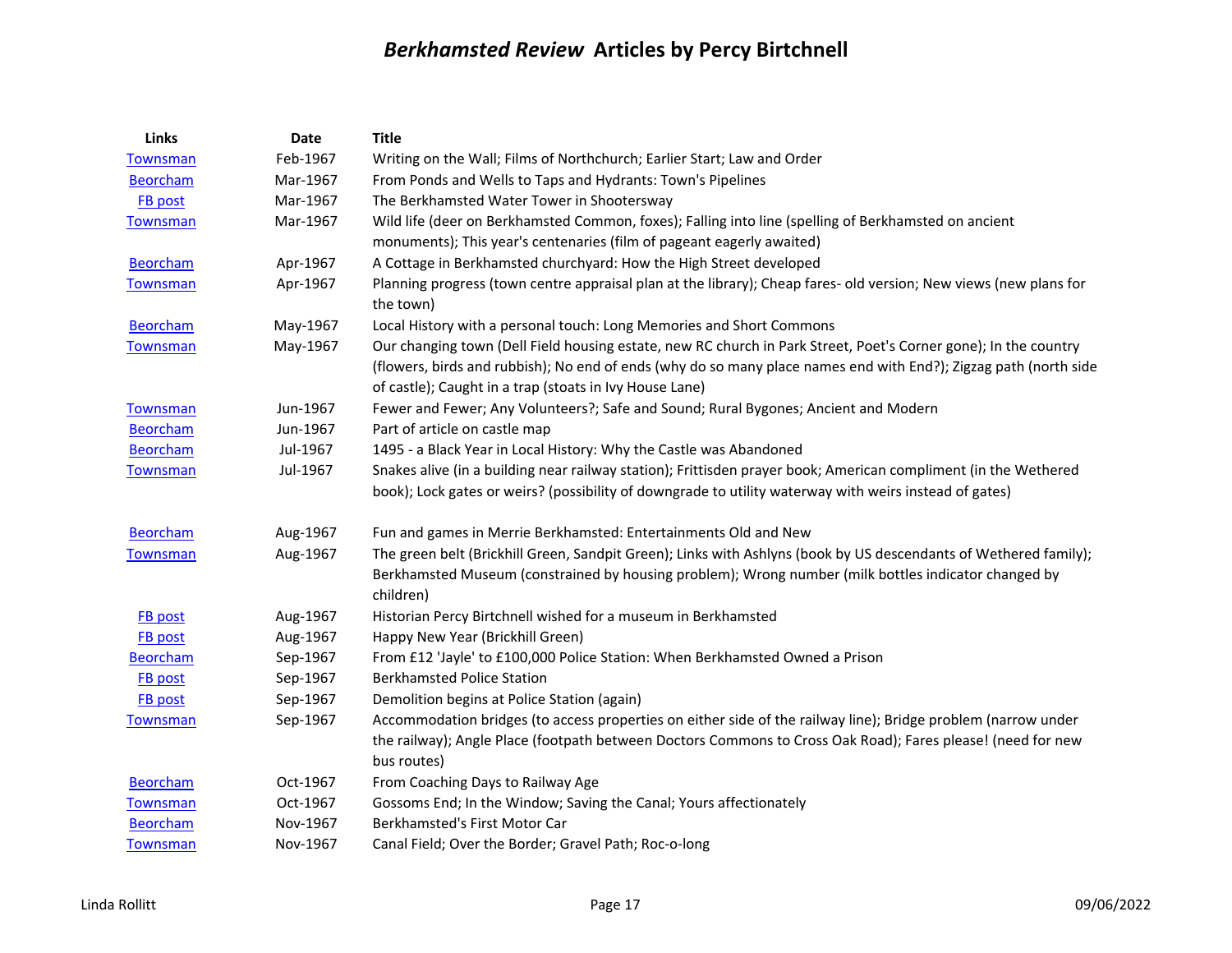| <b>Links</b>    | <b>Date</b> | <b>Title</b>                                                                                                                                                                                                                                                                                                                                      |
|-----------------|-------------|---------------------------------------------------------------------------------------------------------------------------------------------------------------------------------------------------------------------------------------------------------------------------------------------------------------------------------------------------|
| FB post         | Nov-1967    | Roc-o-long made by L.N. Reader of Berkhamstead                                                                                                                                                                                                                                                                                                    |
| FB post         | Nov-1967    | Berkhamsted's First Motor Car                                                                                                                                                                                                                                                                                                                     |
| <b>Beorcham</b> | Dec-1967    | Why East's went West to Gossom's End: Berkhamsted's Oldest Business                                                                                                                                                                                                                                                                               |
| FB post         | Dec-1967    | East's timber yard moves west                                                                                                                                                                                                                                                                                                                     |
| <b>Townsman</b> | Dec-1967    | Gravel Path (named after carts carrying gravel between Ravens Lane and the Common); Rambling club (not in<br>Berkhamsted, though one in Tring); Broad and narrow (Broadway between Hall Park and Bourne End very<br>narrow); Endpiece (OED definition of End, as in East End -> quarter); Looking for eyesores (quiz by Citizens'<br>Association) |
| FB post         | Dec-1967    | Endpiece                                                                                                                                                                                                                                                                                                                                          |
| <b>Beorcham</b> | Jan-1968    | Berkhamsted in January 1868 - new newspaper: Chesham Recorder and Berkhampstead Advertiser                                                                                                                                                                                                                                                        |
| <b>Townsman</b> | Jan-1968    | Potten End Centenary; Kitsbury New Town; Nursery Slopes; Watersplash                                                                                                                                                                                                                                                                              |
| <b>Beorcham</b> | Feb-1968    | When Samuel Pepys met John Sayer                                                                                                                                                                                                                                                                                                                  |
| <b>Townsman</b> | Feb-1968    | The Yew Tree; The Pageant Film; Ealy Photographs; Honi soit                                                                                                                                                                                                                                                                                       |
| FB post         | Feb-1968    | Samuel Pepys' wine-bibbing session with John Sayer                                                                                                                                                                                                                                                                                                |
| Beorcham        | Mar-1968    | Peeps into an Old Craftsman's Ledger                                                                                                                                                                                                                                                                                                              |
| <b>Townsman</b> | Mar-1968    | The Town Hall; The Yew Tree; Where are the Bridges?; Pepys and the Headmaster; A New 'History'                                                                                                                                                                                                                                                    |
| <b>Beorcham</b> | Apr-1968    | Have you ever seen a Southey?: From Stage Coaches to Motor-Cycles                                                                                                                                                                                                                                                                                 |
| <b>FB</b> post  | Apr-1968    | Have you ever seen a Southey?                                                                                                                                                                                                                                                                                                                     |
| <b>Townsman</b> | Apr-1968    | Old bridge (canal bridge in Lower King's Road); Victoria school (one of the town's greatest assets); Nameless alley<br>(between High Street and Back Lane); Favourite sights Incents, church, castle, market etc)                                                                                                                                 |
| <b>FB</b> post  | Apr-1968    | Old iron canal bridge in Lower King's Road                                                                                                                                                                                                                                                                                                        |
| <b>Beorcham</b> | May-1968    | Street Cried of Bygone Berkhamsted: Watchman, What of the Night?                                                                                                                                                                                                                                                                                  |
| <b>Townsman</b> | May-1968    | Ashley Green; Chalk school (Park View school); Berkhamsted Institute (oldest society, may have to close down);<br>Pride of Berkhamsted (first motor-coach)                                                                                                                                                                                        |
| <b>Beorcham</b> | Jun-1968    | Shops in Bygone Berkhamsted                                                                                                                                                                                                                                                                                                                       |
| <b>Townsman</b> | Jun-1968    | General de Gaulle; Flying High; A Larger Hall; Way to the Castle                                                                                                                                                                                                                                                                                  |
| <b>Beorcham</b> | Jul-1968    | From Market Stalls to Supermarkets 3: Local Shops and Their Owners:                                                                                                                                                                                                                                                                               |
| <b>Townsman</b> | Jul-1968    | Borderline Case; Better Late; Sunnyside Up; I'd Like to Know; Tring Museum; £15 a Year                                                                                                                                                                                                                                                            |
| <b>Beorcham</b> | Aug-1968    | Local Shops and Their Owners                                                                                                                                                                                                                                                                                                                      |
| <b>Townsman</b> | Aug-1968    | Tunnel Field; Overheard; No comment; Berkhamsted School; Whitehill; Chapel Conversion                                                                                                                                                                                                                                                             |
| <b>Beorcham</b> | Sep-1968    | From Market Stalls to Supermarkets 4: Contrasts in Local Shopping                                                                                                                                                                                                                                                                                 |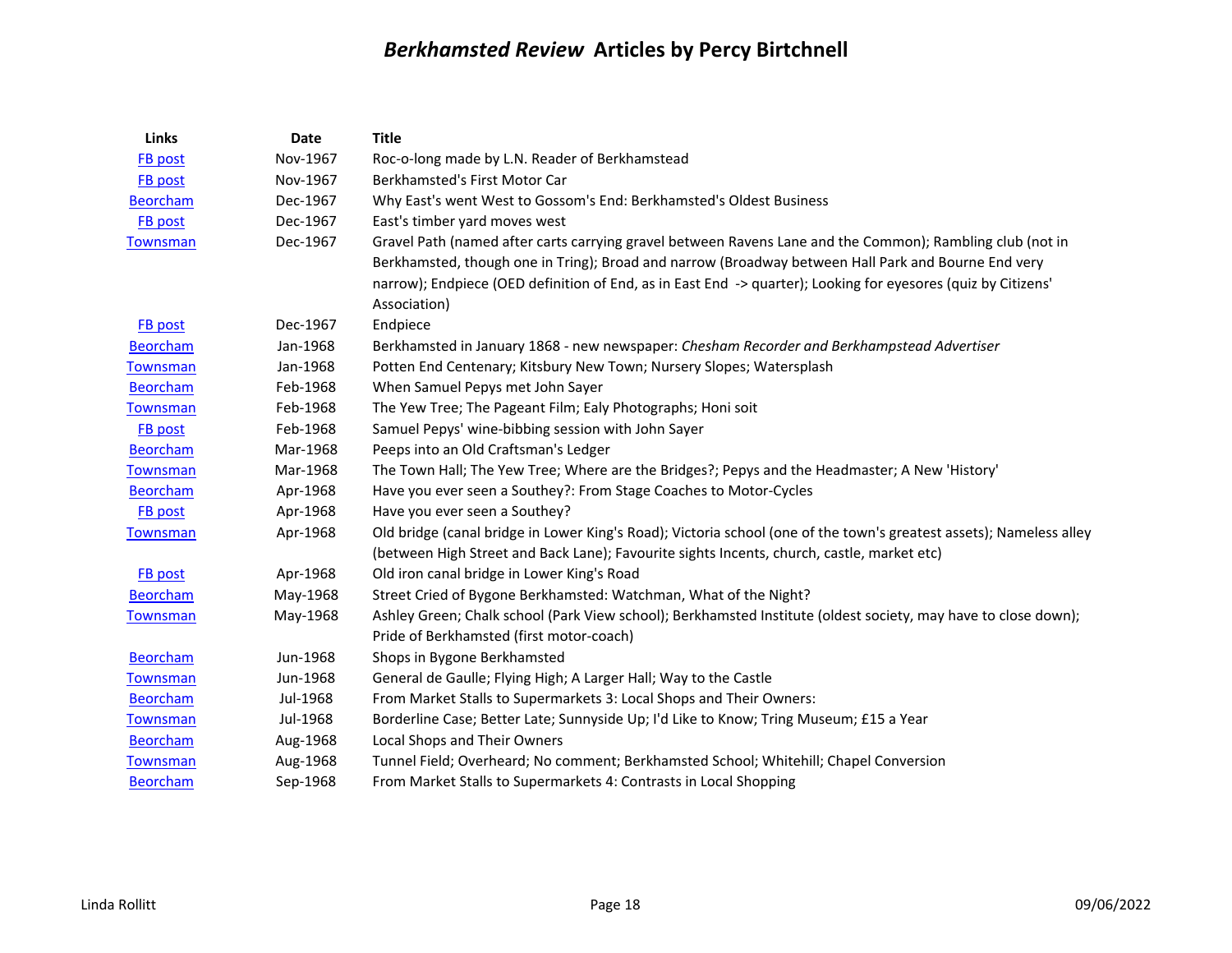| Links           | Date     | <b>Title</b>                                                                                                         |
|-----------------|----------|----------------------------------------------------------------------------------------------------------------------|
| <b>Townsman</b> | Sep-1968 | Town sign (outside Civic Centre, in need of repair); Georgian evening (in Ashridge College conference room);         |
|                 |          | Flowers all the way (in Station Road and Ravens Lane); High Street changes (long row of post-war buildings,          |
|                 |          | Waitrose, Woolworth, Sketchley); Canal-side hazards (towpath washed away between Dudswell and Cow Roast              |
|                 |          | bridge; rubbish)                                                                                                     |
| <b>Beorcham</b> | Oct-1968 | From Market Stalls to Supermarkets 5: Tradesmen of Bygone Berkhamsted                                                |
| Townsman        | Oct-1968 | Georgian evening (idea from Local History Society; School for Scandal, Rivals, songs etc); Roadmender V.C. (James    |
|                 |          | Osbourne); End of the road (A41, ends in Birkenhead); Post Alley (between High St and Back Lane); After 54 years     |
|                 |          | (Captain Pearson came with Inns of Court; remembers bath lists)                                                      |
| FB post         | Oct-1968 | Post Alley                                                                                                           |
| <b>Beorcham</b> | Nov-1968 | Stories behind the Monuments 1: Thomas Baldwin's Hyde Park Charity                                                   |
| <b>Townsman</b> | Nov-1968 | Saving the gates (at entrance to Berkhamsted Place; moved to Radclive Manor, Buckingham); Tuppence a head (in        |
|                 |          | 'Daffy' de Fraine's hairdresser's); Hockeridge Wood; Northchurch mystery ('new' postbox not new); Cross Oak          |
|                 |          | (Mansion the home of Lady Haslam, on site of home of Robert de Cruce); By appointment (hairdressers Percy            |
|                 |          | Pocock; 'Daffy' de Fraine hairdresser to Louis XVIII); To boot (high leather boots for watercress growers)           |
| <b>FB</b> post  | Nov-1968 | Daffy de Fraine, 1800-1879                                                                                           |
| <b>Beorcham</b> | Dec-1968 | Stories behind the Monuments 2: The Adventures of Anne Murray                                                        |
| <b>Townsman</b> | Dec-1968 | Deans' Hall (named after both Deans, Incent and Fry); Choirboys' cake (at Queen's Arms); Finding the right name;     |
|                 |          | Well well well (three wells at Waitrose site); Sentry walk (parapet and rampart walk); Men at work (digging at the   |
|                 |          | Castle); Save the mark (apostrophe in church names e.g. St Peter's)                                                  |
| FB post         | Dec-1968 | Choirboys' cake (at Queen's Arms)                                                                                    |
| <b>Beorcham</b> | Jan-1969 | Stories behind the Monuments 3: Constable of the Castle                                                              |
| <b>Townsman</b> | Jan-1969 | Have a guess! (Knowles' Mill); Auld Lang Syne (meeting under yew tree to sing and welcome the New Year,              |
|                 |          | stopped after war); Shah at Ashridge; Fairyland (decoration of flowers at Ashridge House for the Shah's visit); High |
|                 |          | time (clock on top of shop at corner of Lower King's Road and High St)                                               |
| FB post         | Jan-1969 | Shah at Ashridge                                                                                                     |
| <b>Beorcham</b> | Feb-1969 | Stories behind the Monuments 4: A Scotsman Exiled to Berkhamsted (Francis Farquharson)                               |
| Townsman        | Feb-1969 | William Cowper (hardly a family left that Cowper would know); Bourne's charity; Mud mud mud (footpaths,              |
|                 |          | especially on Common); Au revoir (Townsman discontinued temporarily while he writes a book); From the air            |
|                 |          | (aerial photos note detailed enough); The targets (rifle range on the Common)                                        |
| <b>Beorcham</b> | Mar-1969 | Berkhamsted's Modern growth 1: The Decline of the Country Mansion                                                    |
| <b>Beorcham</b> | Apr-1969 | Berkhamsted's Growing Pains 2: Housing Problems in Years Gone By                                                     |
| FB post         | Apr-1969 | Sunken cottages - unfit for habitation                                                                               |
| <b>Beorcham</b> | May-1969 | Early Developments at Kitsbury: The Town's Growth in Victorian Times                                                 |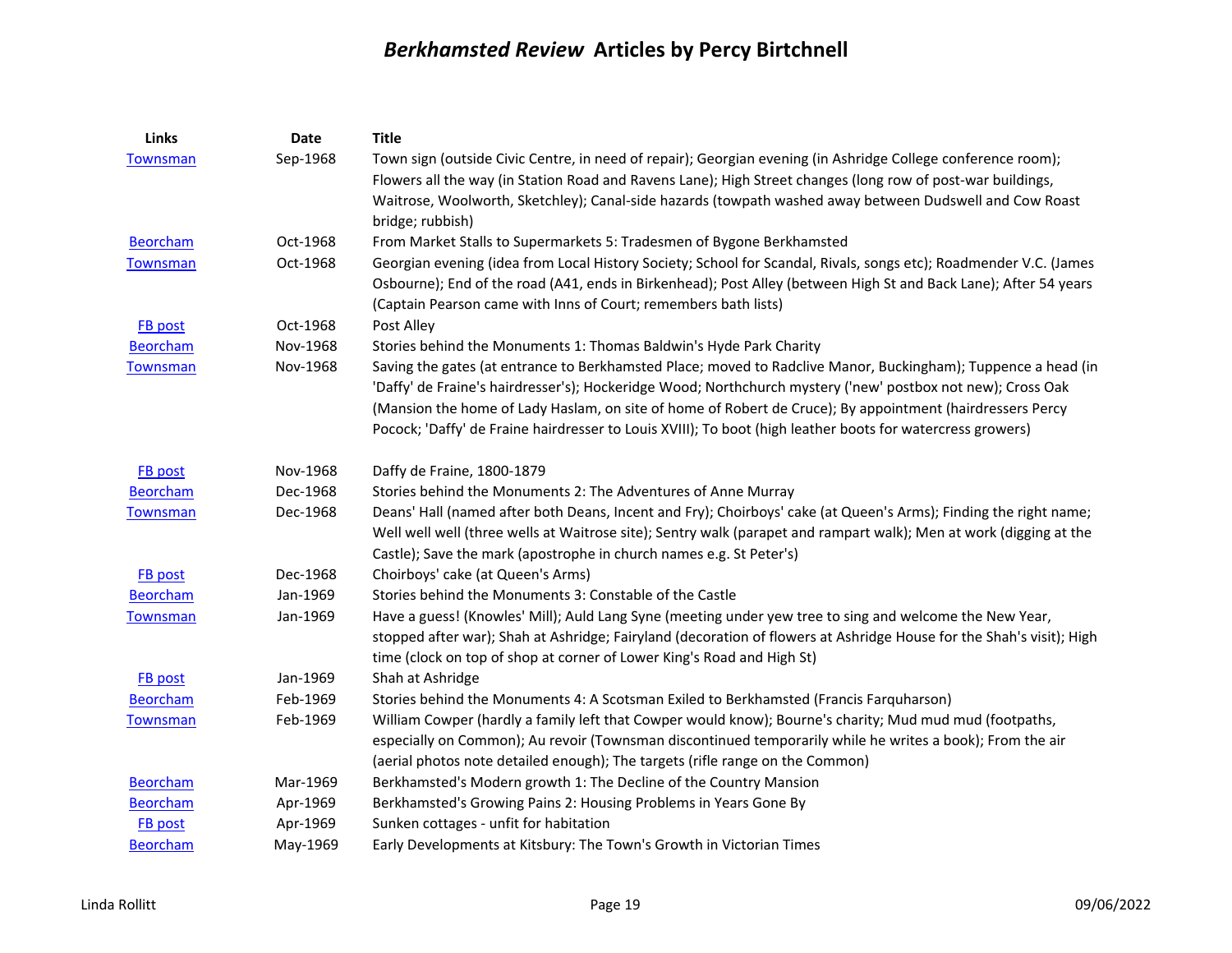| Links           | Date     | <b>Title</b>                                                                                                     |
|-----------------|----------|------------------------------------------------------------------------------------------------------------------|
| Townsman        | May-1969 | Walks 1: The Valley of the Bourne                                                                                |
| <b>Beorcham</b> | Jun-1969 | Mission Rooms in the 'Suburbs': The Sunny Side of the Town                                                       |
| FB post         | Jun-1969 | The sunny side of town                                                                                           |
| <b>Townsman</b> | Jun-1969 | Walks 2: Over the Hills to Tring                                                                                 |
| <b>Beorcham</b> | Jul-1969 | Rural life in years gone by: Frithsden the Cherry Hamlet                                                         |
| <b>Beorcham</b> | Jul-1969 | Augustus Smith of Scilly (Book Review)                                                                           |
| <b>Beorcham</b> | Aug-1969 | New facts from old diaries: The Man Who Rebuilt Ashridge                                                         |
| <b>Beorcham</b> | Sep-1969 | Country life 150 years ago: The Diary of an Ashridge Bailiff                                                     |
| FB post         | Sep-1969 | Diary of Ashridge bailiff                                                                                        |
| <b>Townsman</b> | Sep-1969 | Walks 5: The Fieldpath Way to the Gade Valley                                                                    |
| <b>Beorcham</b> | Oct-1969 | Country life 150 years ago: The Diary of an Ashridge Bailiff (2)                                                 |
| FB post         | Oct-1969 | Vaccination in 1813                                                                                              |
| <b>Beorcham</b> | Nov-1969 | The Old Craft of Straw-Plaiting: High Wages Make the Poor Saucy                                                  |
| <b>Townsman</b> | Nov-1969 | Walks 7: The Quickest Way to Aldbury                                                                             |
| <b>Beorcham</b> | Dec-1969 | Strange Tales from the Parish Records: Whipping the Dogs out of Church                                           |
| <b>Townsman</b> | Dec-1969 | Walks 8: From Bullbeggars to Winkwell                                                                            |
| <b>Beorcham</b> | Jan-1970 | Low Wages and Cheap Prices: Berkhamsted in 1900                                                                  |
| <b>Townsman</b> | Jan-1970 | Walks 9: The Call of the Crinkle-Crankle                                                                         |
| <b>Beorcham</b> | Feb-1970 | Berkhamsted's Ancient Monument 1: The Castle in Early Times                                                      |
| <b>Townsman</b> | Feb-1970 | Walks 10: Potten End and the Ladies Mile                                                                         |
| <b>Beorcham</b> | Mar-1970 | Berkhamsted's Ancient Monument 2: Before and After the Siege of 1216                                             |
| <b>Townsman</b> | Mar-1970 | Walks 11: Clipperdown and Pitstone Hill                                                                          |
| <b>Beorcham</b> | Apr-1970 | Berkhamsted's Ancient Monument 3: The Castle in its Heyday                                                       |
| Townsman        | Apr-1970 | Walks 12: The Hilltop Way to Bovingdon Green                                                                     |
| <b>Beorcham</b> | May-1970 | Berkhamsted's Ancient Monument 4: The Castle's Decline and Fall                                                  |
| <b>Townsman</b> | May-1970 | Walks 13: Along the Ridgeway from Hawridge to Chesham Vale                                                       |
| <b>Beorcham</b> | Jun-1970 | How the Town was Governed 1: Whan Berkhamsted was a Borough                                                      |
| Townsman        | Jun-1970 | Walks 14: Up Hill Down Dale to Nettleden                                                                         |
| <b>Beorcham</b> | Jul-1970 | How the Town was Governed 2: The Corporation of Berkhamsted                                                      |
| <b>Beorcham</b> | Aug-1970 | How the Town was Governed 3: Attempts to Revive the Charters                                                     |
| Townsman        | Aug-1970 | Boot scrapers (outside recreation ground changing rooms, to prevent blocking drains); Trouble in church (quarrel |
|                 |          | about tithes, 1290); The Citizens' map (new edition); Strange Addresses (Birkhampstead, Near St. Albans, Bucks); |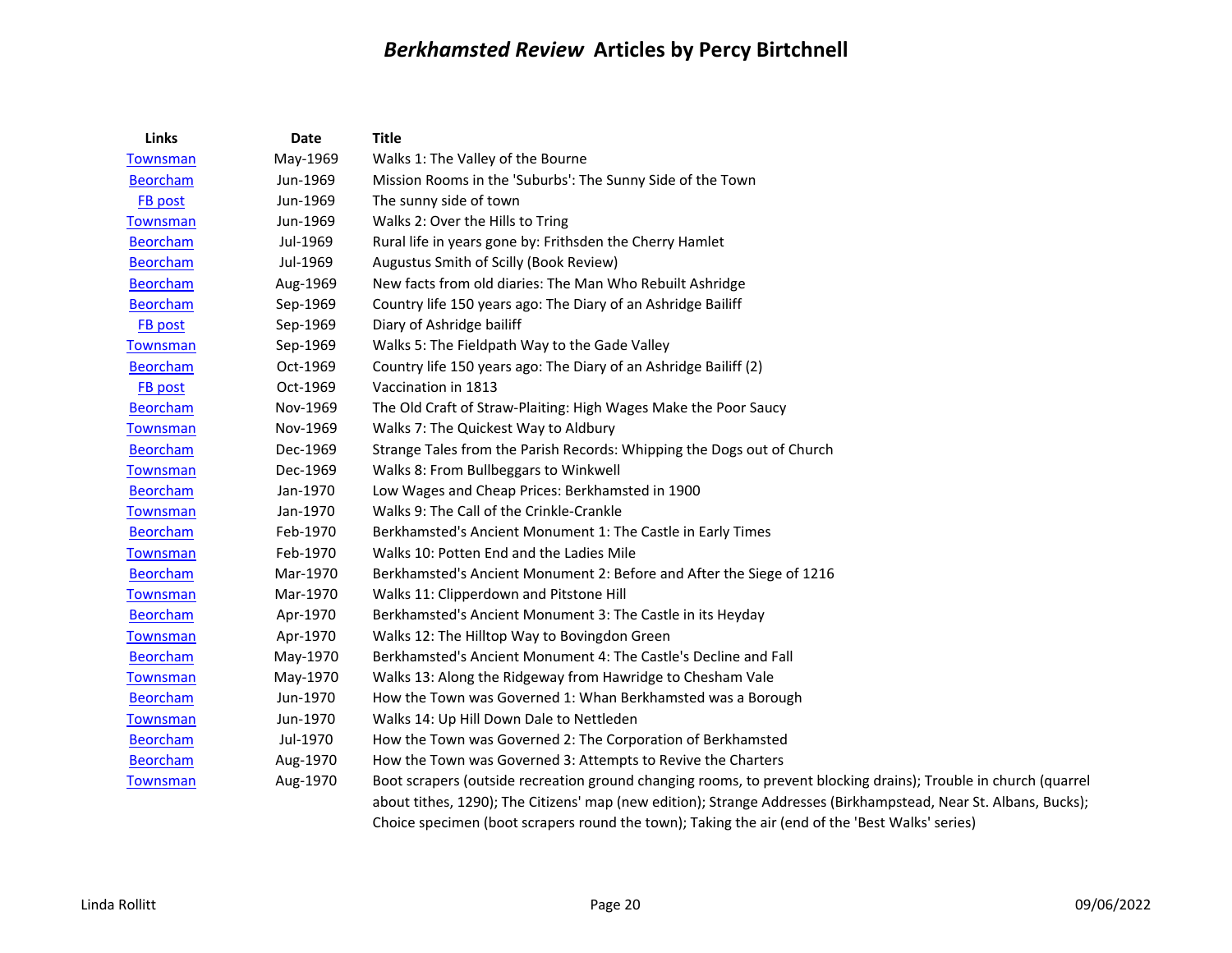| <b>Links</b>    | <b>Date</b> | <b>Title</b>                                                                                                           |
|-----------------|-------------|------------------------------------------------------------------------------------------------------------------------|
| <b>Beorcham</b> | Sep-1970    | How the Town was Governed 4: The Poor People of Ragged Row                                                             |
| <b>Townsman</b> | Sep-1970    | Co-op (demolition of house and adjoining shops to Cowper Road corner); Marlin Chapel (built 13th century by lord       |
|                 |             | of manor of Maudelyns; later Marlin Chapel Farm); Billy Roberts (fishmonger in shops near corner of Cowper             |
|                 |             | Road); News from Exmoor (Charles Whybrow); Coaches and coats (Hawkins & Co later Bulbourne Factory in Lower            |
|                 |             | King's Road, and others); Victorian postbox (replaced at top of Cross Oak Road); Late News (Prince Edward Coffee       |
|                 |             | Tavern opened in 1887, nearly opposite Town Hall); Man-made hill (earth from Northchurch tunnels between               |
|                 |             | Normandy Drive and railway)                                                                                            |
| FB post         | Sep-1970    | Prince Edward Coffee Tavern opened in 1887 (nearly opposite Town Hall)                                                 |
| FB post         | Sep-1970    | Victorian postbox                                                                                                      |
| <b>Beorcham</b> | Oct-1970    | How the Town was Governed 5: Free Gifts to Save the Rates                                                              |
| <b>Beorcham</b> | Nov-1970    | How the Town was Governed 6: Throwing Money Down the Drain                                                             |
| <b>Beorcham</b> | Dec-1970    | How the Town was Governed 7: The Council's Early Days                                                                  |
| <b>Beorcham</b> | Jan-1971    | Berkhamsted's first newspaper was Bucks, Beds & Herts Herald, 1793 (Berkhamsted Times 1875)                            |
| <b>Townsman</b> | Jan-1971    | Catastrophe in Church (Christmas story from Parish Magazine, Jan 1875); Holding one's breath (when fever cart          |
|                 |             | passed by); Local dialect (e.g. furze-cutting = fuzzen-stalking); By candlelight (power cuts in Dec 1971; bedtime      |
|                 |             | ceremony); Best walks (routes suggested, since Citizens' Association footpath map); Coming shortly (additional         |
|                 |             | walking routes); No sleighs (but boy saw lovely reindeer on the Common)                                                |
| <b>FB</b> post  | Jan-1971    | The power of gossip refers to catastrophe in church story                                                              |
| <b>Beorcham</b> | Feb-1971    | Local education since 1800 1: The Town's First Sunday Schools                                                          |
| FB post         | Feb-1971    | Children rescued from ignorance and vice in Sunday School                                                              |
| <b>Townsman</b> | Feb-1971    | Town's Oldest Shop (A.G. Fry's stationery shop); Local politics (interest declining?); Special subjects (Council's big |
|                 |             | business, little issues more interesting); Forthcoming centenary (Review); Thompson's Row (cottages demolished         |
|                 |             | near Holliday Street); Careless people (litter); Letter from America                                                   |
| <b>Beorcham</b> | Mar-1971    | Local education since 1800 2: British and National Schools (British school opened Jul 1834; 1870 called Board          |
|                 |             | school; 1912 Council School; later Park View School. C of E school adjoining Court House; called National School)      |
| <b>Townsman</b> | Mar-1971    | Gable Hall (built about 1955); Useful addition (for meetings, Gable Hall); Local directory (Round Table); In the       |
|                 |             | window (Evening School); Making alterations (Alteration to Young Wives [meeting] - Cosmetic Demonstration);            |
|                 |             | Slippery slope (Butts meadow)                                                                                          |
| FB post         | Mar-1971    | Gable Hall in Prince Edward Street                                                                                     |
| <b>Beorcham</b> | Apr-1971    | Local education since 1800 3: Royal Gifts to the Court House School                                                    |
| <b>Townsman</b> | Apr-1971    | Locke & Smith's brewery; Farthing on the bottle; Peter the Wild Boy's Home (Haxter's End Farm); Marlin Farm            |
|                 |             | (another landmark gone); Prince Edward Street; Snob's Alley (named after cobbler)                                      |
| FB post         | Apr-1971    | Snob's Alley (named after cobbler)                                                                                     |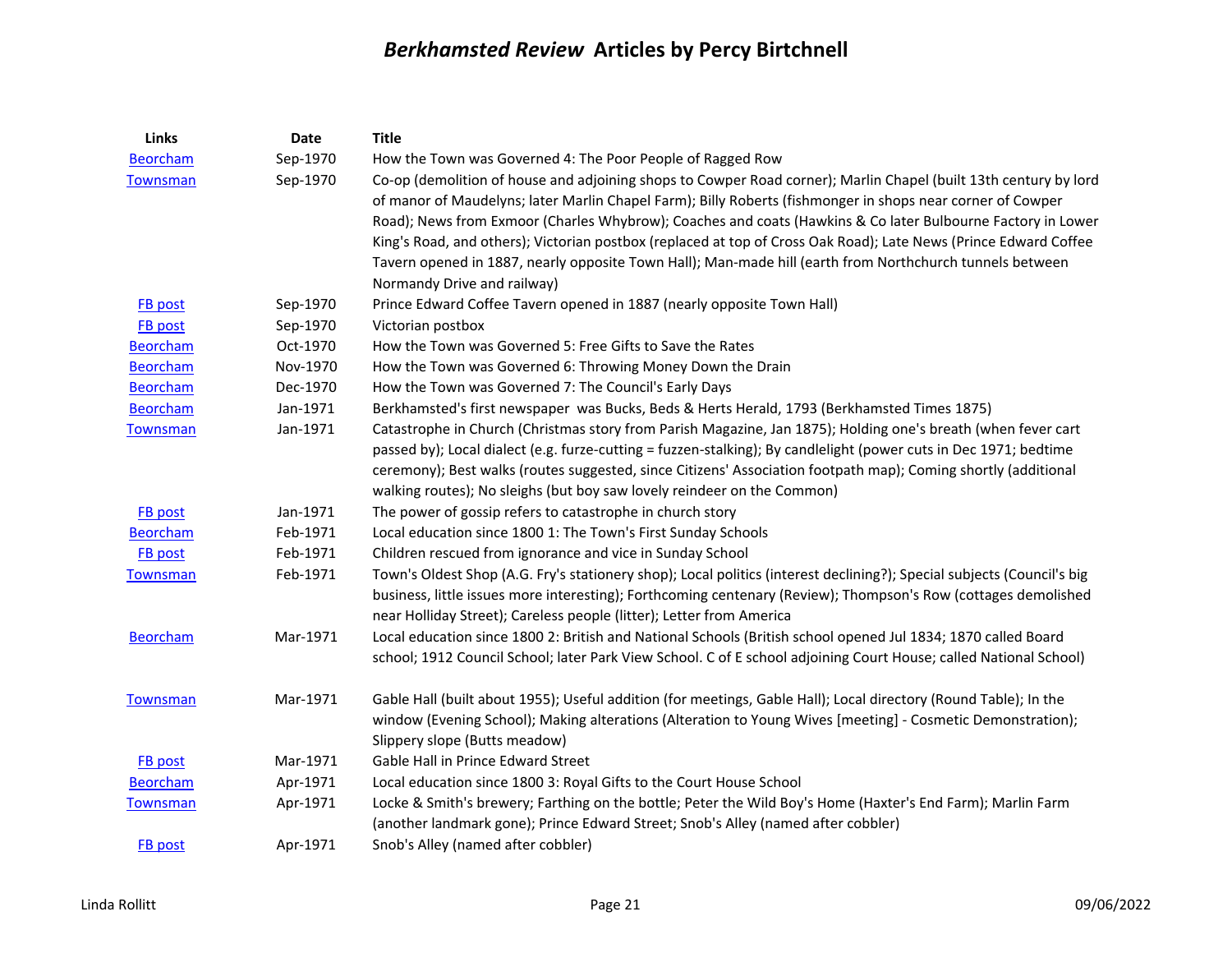| Links           | Date     | <b>Title</b>                                                                                                                                                                                                                                                                                                      |
|-----------------|----------|-------------------------------------------------------------------------------------------------------------------------------------------------------------------------------------------------------------------------------------------------------------------------------------------------------------------|
| <b>Beorcham</b> | May-1971 | Local education since 1800 4: When School Fees were Twopence a week                                                                                                                                                                                                                                               |
| <b>Townsman</b> | May-1971 | Bottle in Berkhamsted; Pitstone Windmill; Chesham Road; St Edmund's; Overhead system (telegraph poles over<br>canal)                                                                                                                                                                                              |
| <b>FB</b> post  | May-1971 | Everybody loves a windmill                                                                                                                                                                                                                                                                                        |
| <b>FB</b> post  | May-1971 | Overhead system (telegraph poles)                                                                                                                                                                                                                                                                                 |
| <b>Beorcham</b> | Jun-1971 | Local education since 1800 5: The Closing of the Bourne School                                                                                                                                                                                                                                                    |
| <b>Townsman</b> | Jun-1971 | All Saints architect (Noel Rew); Elephants and camels (Sanger's circus and menagerie); Town Hall clock; Viscount<br>Malvern (Godfrey M Huggins, died in Rhodesia); Bridge Street (Bulbourne at end of road behind high wall); Please<br>try later (phone)                                                         |
| <b>FB</b> post  | Jun-1971 | More about Sanger's Circus                                                                                                                                                                                                                                                                                        |
| <b>Beorcham</b> | Jul-1971 | Local education since 1800 6: New Schools for Old                                                                                                                                                                                                                                                                 |
| Townsman        | Jul-1971 | Smallest house (Aldbury); Hilltop villages (book by Hays); Dangerous curves (St Johns Well Lane); Sunnyside<br>playground (George Street); Daniel's trudge; Walker's choice; Canal mileposts                                                                                                                      |
| <b>Beorcham</b> | Aug-1971 | Peeps into an Old Ledger: Trade Secrets of 1861                                                                                                                                                                                                                                                                   |
| <b>Townsman</b> | Aug-1971 | Digging for history (Archaeology group); Half a crown a week; Jimmy (O'Connell) and Johnny (Rippon, Billy Collins,<br>Shiner); Odd characters (Ali Sloper, Freddy 'Dutter' Honour); Trucks and prams (obstruction of footway)                                                                                     |
| <b>Beorcham</b> | Sep-1971 | Villa on the Common: Roman Finds in Berkhamsted                                                                                                                                                                                                                                                                   |
| Townsman        | Sep-1971 | Found in the garden (farthing of George IV); Bucknall of Berkhamsted (clockmaker); From pubs to shops (One<br>Bell); Hazell's shop (International Stores); Closed shops (redevelopment, by-pass); Joseph North (furniture shop);<br>Tell your neighbour (about the Review); One t or two? (Kitsbury or Kittsbury) |
| <b>FB</b> post  | Sep-1971 | Hazell's folly (International Stores)                                                                                                                                                                                                                                                                             |
| Beorcham        | Oct-1971 | At the court of George III: A Turbulent Rector                                                                                                                                                                                                                                                                    |
| <b>Townsman</b> | Oct-1971 | Those dreadful doors (Post Office); Out of town (St Mary's Hemel); Court theatre; 'Silent' days (piano played by<br>Jack Bath); Counting sheep (Carmarthen system); The 'Gazette' (started 1904); What to see (several routes<br>suggested)                                                                       |
| <b>Beorcham</b> | Nov-1971 | Berkhamsted in 1607: 'One Redd Rose' for the Castle                                                                                                                                                                                                                                                               |
| <b>Townsman</b> | Nov-1971 | Middle of the road (squirrels); Old Court Green (in Potten End, named after Courtauld); Village life (Little<br>Gaddesden); On the table (booklet called Human Rights; not to be taken away, quite!); Stag Lane (Gossoms End);<br>Tourist attraction (the Chilterns)                                              |
| <b>Beorcham</b> | Dec-1971 | The Good Old Coaching Days: Seven Miles an Hour to London                                                                                                                                                                                                                                                         |
| <b>Beorcham</b> | Jan-1972 | Northchurch in Early Victorian Times: Free Cloaks for the Scholars                                                                                                                                                                                                                                                |
| Townsman        | Jan-1972 | Egerton House; No Sunday digging; Joyful Occasion (loyalty for Queen Caroline); Peter Pan; Local museum?; Cross<br>Oak; Berkhamsted in Canada; Link with Dacca (Paul Pechell)                                                                                                                                     |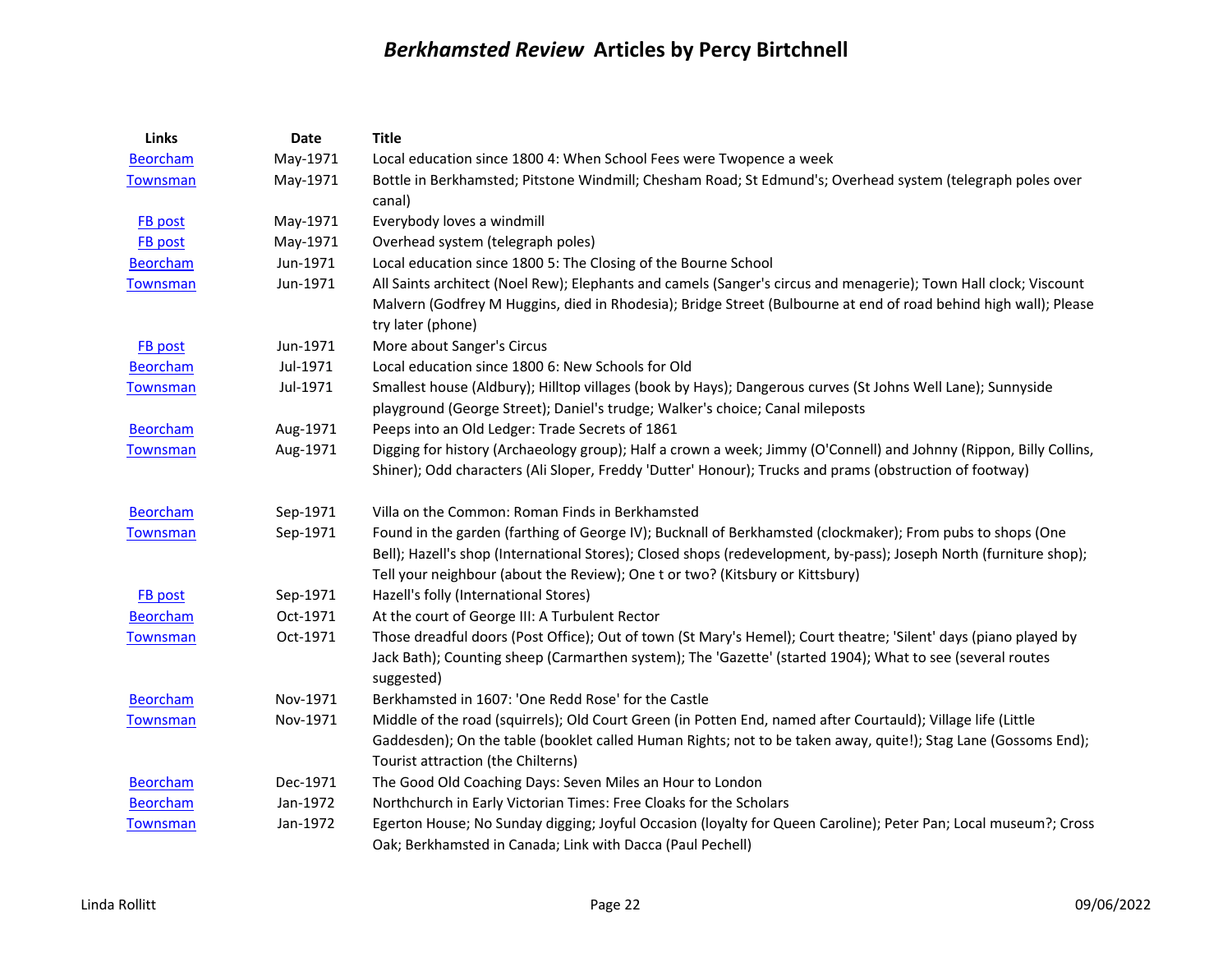| <b>Links</b>    | <b>Date</b> | <b>Title</b>                                                                                                                         |
|-----------------|-------------|--------------------------------------------------------------------------------------------------------------------------------------|
| <b>Beorcham</b> | Feb-1972    | A notable Victorian rector: John Cobb and his 'History'                                                                              |
| Townsman        | Feb-1972    | Watercress by the ton; Namesakes (street names in different places); Peter the Wild Boy; Garden sleepers;                            |
|                 |             | Dangerous roads; Graemesdyke Road; Wrong letter                                                                                      |
| <b>Beorcham</b> | Mar-1972    | The story of John Cobb (contd): A Victorian rector's travels                                                                         |
| <b>Townsman</b> | Mar-1972    | Whitehill Lodge; Bygone shops; Why 'Dacorum'?; Cross oak (tree in Shootersway); Down in the valley (Provident                        |
|                 |             | Place, Holliday Street); By candlelight (electricity cut)                                                                            |
| <b>FB</b> post  | Mar-1972    | Down in Foggy Bottom                                                                                                                 |
| <b>Beorcham</b> | Apr-1972    | When Chesham Road was 'Grubs Lane': The place names of Berkhamsted                                                                   |
| <b>Townsman</b> | Apr-1972    | Fresh finds at the castle; Looking for relics; New 'history' (Short History revised); Lonely walk; Bulbourne                         |
| FB post         | Apr-1972    | When Chesham Road was Grubs Lane                                                                                                     |
| <b>Beorcham</b> | May-1972    | Local Population Changes: How Berkhamsted has grown                                                                                  |
| Townsman        | May-1972    | New shops for old; Gossoms end changes; Round the town (Dell Field middle school, Three Close Lane, Ashlyns                          |
|                 |             | Estate developments); Bridewell; Berkhamswood; Axtell's descendants; Salter's Charity; Common pest (rubbish)                         |
| <b>Beorcham</b> | Jun-1972    | The Town's Oldest Society: Early days of the Institute                                                                               |
| <b>Townsman</b> | Jun-1972    | Floodlit church; Town sign (outside Civic Centre, in need of repair); Civic centre; Reading room; Town Hall                          |
|                 |             | (renovation); Long spring; From Alley to Street (Snob's Alley to Prince Edward Street)                                               |
| <b>FB</b> post  | Jun-1972    | A long spring                                                                                                                        |
| <b>Beorcham</b> | Jul-1972    | Born 1872 - still going strong!: The Review's 100th birthday                                                                         |
| <b>Townsman</b> | Jul-1972    | Iron age pottery; Berkhamsted bankers; Town Hall (not available until end of year); Eddy of Eddy Street (John                        |
|                 |             | Turpin Eddy); New edition (Short History book); Flashlight corner (traffic lights)                                                   |
| <b>Beorcham</b> | Aug-1972    | John Yeoman's visit in 1744                                                                                                          |
| <b>Townsman</b> | Aug-1972    | The White Hart; The Waterworks; Memorable Pageant; Best-Seller (Ashridge Nature Trail); A Question of Space;<br>'Bygone Berkhamsted' |
| FB post         | Aug-1972    | Steam baths and saunas                                                                                                               |
| <b>Beorcham</b> | Sep-1972    | The pleasures of local history                                                                                                       |
| <b>Townsman</b> | Sep-1972    | Information re Red house (building demolished behind the house); Oyez? Oh No! (Mr Elliott, town crier); Season                       |
|                 |             | ticket; Critical visitors; News from Canada; Straight from the wood (Hockeridge Wood)                                                |
| <b>Beorcham</b> | Oct-1972    | Book review: A short history of Berkhamsted by Percy Birtchnell                                                                      |
| <b>Beorcham</b> | Oct-1972    | Bowmen of Berkhamsted                                                                                                                |
| Townsman        | Oct-1972    | Nowhere to go (Town Hall meeting rooms); It's that name again; Local pride (Citizens' Association); Museum                           |
|                 |             | question; Back lane; Post code (Joyce Grenfell at Pavilion Hemel railed against it)                                                  |
| FB post         | Oct-1972    | Whiffy Back Lane                                                                                                                     |
| <b>Beorcham</b> | Nov-1972    | Echoes from an exhibition (Bygone Berkhamsted)                                                                                       |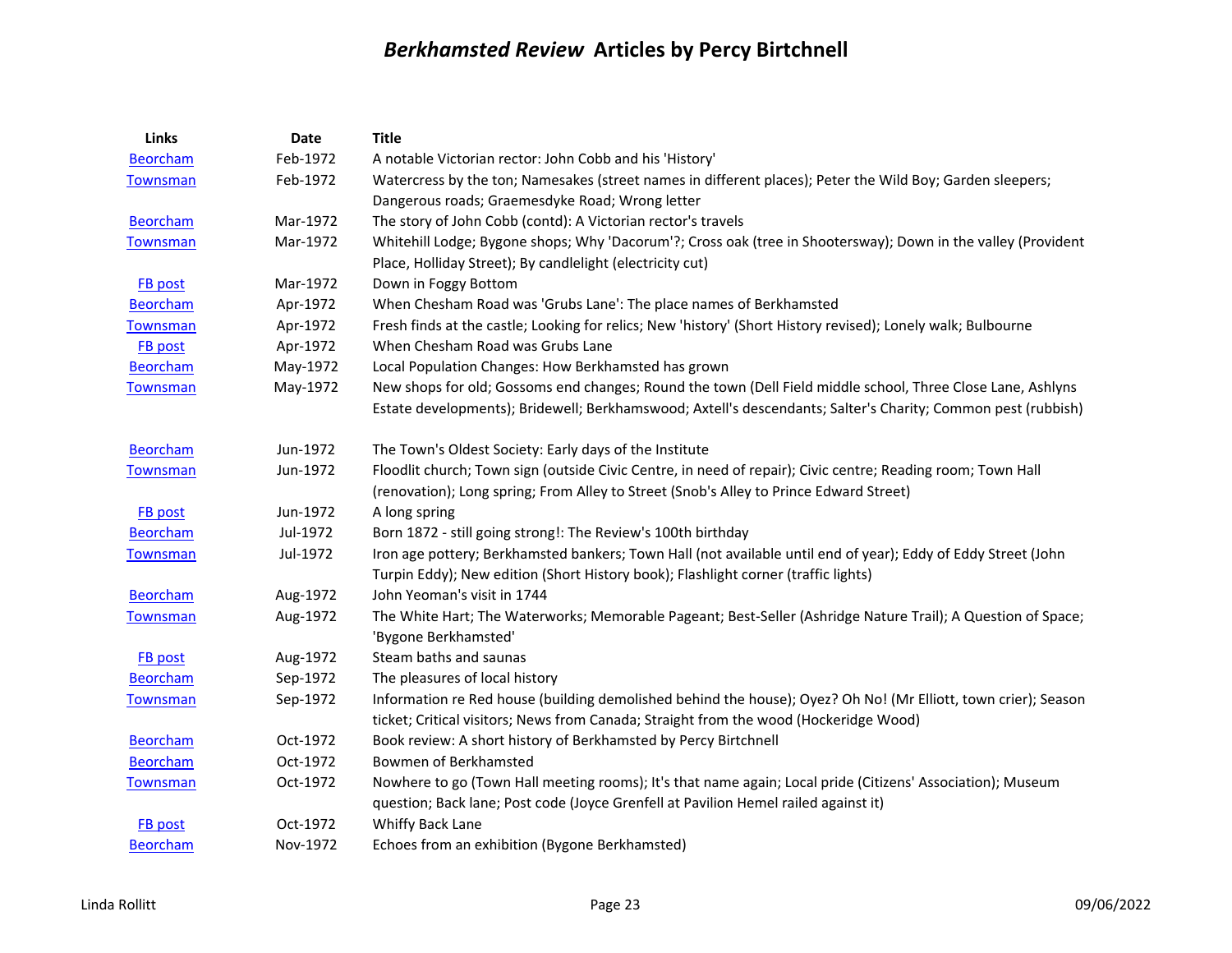| Links           | <b>Date</b> | <b>Title</b>                                                                                                        |
|-----------------|-------------|---------------------------------------------------------------------------------------------------------------------|
| <b>Townsman</b> | Nov-1972    | Red House; Lane's Prince Albert; Town hall; Alfred Williams (manager of W.H. Smiths); Big ideas (1946)              |
| <b>Beorcham</b> | Dec-1972    | Christmas in Victorian times (toys, skating, band, soup kitchens)                                                   |
| <b>FB</b> post  | Dec-1972    | Christmas at Rossway                                                                                                |
| <b>FB</b> post  | Dec-1972    | Victorian soup kitchens                                                                                             |
| <b>FB</b> post  | Dec-1972    | Post-Christmas festivities                                                                                          |
| <b>FB</b> post  | Dec-1972    | Goss Brothers & Temperance                                                                                          |
| FB post         | Dec-1972    | Skating galas on canal and Castle moat                                                                              |
| <b>Townsman</b> | Dec-1972    | Last post (field gate next to Sayer almshouses); Old fruit (jar of smelly gooseberries); Bygone industry            |
|                 |             | (brushmaking); Finding the way (Northbridge Road industrial estate); Big ideas in 1946; Local museum?               |
|                 |             | (discussion with Richard Harrison)                                                                                  |
| <b>Beorcham</b> | Jan-1973    | Gathering winter fuel (furze, chimney sweeps)                                                                       |
| Townsman        | Jan-1973    | Still going strong (Lane's Prince Albert apple); Bells of St Peter; Famous humorist (W.W. Jacobs); Epileptic piglet |
|                 |             | (trailer to Ruth Crauford's book); Our miniature railway (gas works); Bulbourne dries up                            |
| <b>Beorcham</b> | Feb-1973    | Town Hall teething problems                                                                                         |
| Townsman        | Feb-1973    | Curate's egg; Forward thinking (demise of Urban Council); Going electric (Town Hall clock); Local coachbuilders     |
|                 |             | (Pethybridge and King); Well done (Berkhamsted football club); Better late (postal delays)                          |
| <b>Beorcham</b> | Mar-1973    | How the Town lost a Central Park                                                                                    |
| <b>Townsman</b> | Mar-1973    | Winkwell bridge; Sale of a pulpit; Our neighbours; Memories of Ashridge (book by Clough Williams-Ellis, Architect   |
|                 |             | Errant); On the right lines (miniature railway at gas works); On tour? (dust carts)                                 |
| <b>Beorcham</b> | Apr-1973    | The Curate's Elopement (James Caufield Browne)                                                                      |
| <b>Townsman</b> | Apr-1973    | Changing Scenes (east of Town Hall); Wake up! (dreary winter, needing cheer); Old and new (ambulance appeal);       |
|                 |             | Grand junction                                                                                                      |
| <b>FB</b> post  | Apr-1973    | Changing scenes in the High Street                                                                                  |
| <b>Beorcham</b> | May-1973    | Watching for Wrongdoers (Neighbourhood Watch)                                                                       |
| Townsman        | May-1973    | Pilgrim's way (to Marlin Chapel); Uncommon spelling (Berkhampstead); Reunion in Berkhamsted (Browne family);        |
|                 |             | Costly project (local museum); Filling the gaps (redevelopment)                                                     |
| <b>Beorcham</b> | Jun-1973    | Berkhamsted in the Nineties (strike in 1894, Victorian police courts, etc)                                          |
| FB post         | Jun-1973    | Strike in George Street                                                                                             |
| Townsman        | Jun-1973    | Sessions Hall; Popular chess; Reading habits; What's in a name? (Ivinghoe / Ivanhoe); Rains and drains (High        |
|                 |             | Street); As others see us                                                                                           |
| <b>Beorcham</b> | Jul-1973    | Fined for not going to church                                                                                       |
| Townsman        | Jul-1973    | At the Pavilion (Hemel); Inside story (new police station); What's in a name? (boats); Our neighbours (History of   |
|                 |             | Hemel); Ten miles per hour (lollipop ladies / gents); Looking around (Canadian visitors)                            |
| <b>Beorcham</b> | Aug-1973    | Our historic court house                                                                                            |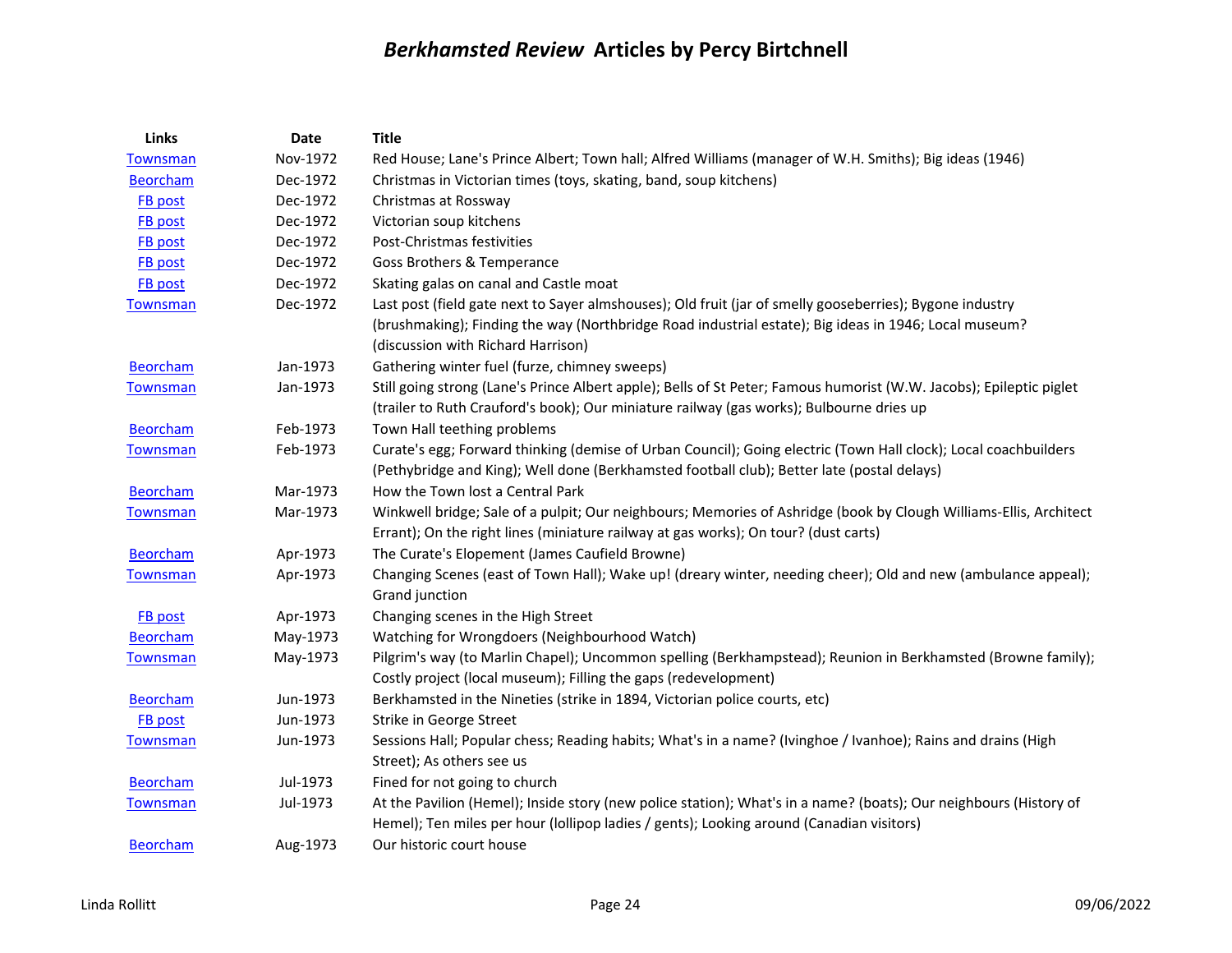| Links           | Date     | <b>Title</b>                                                                                                        |
|-----------------|----------|---------------------------------------------------------------------------------------------------------------------|
| <b>Townsman</b> | Aug-1973 | Brighter Berkhamsted (people moving in, livelier here); Worth keeping (mosaic tablet above fireplace in Town        |
|                 |          | Hall); Words words words (Anagrams); Sunken lane (Frithsden to Nettleden); Aeroplanes repaired (book The            |
|                 |          | Pictorial record); Chestnut corner (story from Loosley's Directory, 1896); On tour? (Society visits); Secret code?  |
|                 |          | (postcodes)                                                                                                         |
| <b>Beorcham</b> | Sep-1973 | When nurses were paid £22 a year                                                                                    |
| <b>Townsman</b> | Sep-1973 | Saxon origin (St Marys); Emery Mill; Churchyard cross (Mary Ann Smith-Dorrien); Delayed action (Temperance          |
|                 |          | joined after barrel consumed, 1880); Asking the way; Berkhamsted clock; Nice lot! (large books sold from            |
|                 |          | Institute)                                                                                                          |
| <b>FB</b> post  | Sep-1973 | Temperance meeting at Potten End                                                                                    |
| <b>Beorcham</b> | Oct-1973 | Summit meeting at Castle Hill? (guessing where William was offered the crown)                                       |
| Townsman        | Oct-1973 | An eye on the land (agriculture an essential industry); Out of pawn (pawnbroker William Chilton); Long and short    |
|                 |          | of it (Brickhill Green sign); More Anagrams; Nutting time; Accurate forecast (population projections, 1951); Postal |
|                 |          | tour (letter redirected); Canadian tribute                                                                          |
| <b>Beorcham</b> | Nov-1973 | Early days of the Urban Council                                                                                     |
| <b>Townsman</b> | Nov-1973 | Joseph North; Knowles Drewe (artist); Lock and key (not locking houses in the old days); Noisy High Street;         |
|                 |          | Broadwater; Outside opinion                                                                                         |
| <b>FB</b> post  | Nov-1973 | Why is North Street south of High Street?                                                                           |
| <b>Beorcham</b> | Dec-1973 | The Council's early days - II                                                                                       |
| Townsman        | Dec-1973 | Egerton House (site considered for Civic centre); On the board (E. Carlisle, fruit and potato merchant); All for 8  |
|                 |          | 1/2d a day (Militia recruits, 1908); Militia pay; Council chamber; Off-centre (siting Civic centre)                 |
| <b>Beorcham</b> | Jan-1974 | The Council's early days - III                                                                                      |
| <b>Townsman</b> | Jan-1974 | Happy new year!; King's Hall; Queen's Hall; Galloping to the fire; Period films                                     |
| <b>Beorcham</b> | Feb-1974 | The Council's early days - IV                                                                                       |
| Townsman        | Feb-1974 | Our constituency; On the level (canal); Jingle bells (Dorrien's sleigh); Cowper or Cooper?; 50 years ago (Herts &   |
|                 |          | Essex Trade Directory, 1922-23)                                                                                     |
| <b>Beorcham</b> | Mar-1974 | The Council's early days - V                                                                                        |
| <b>Townsman</b> | Mar-1974 | Not wanted (mayor); Benevolent landlord (rules for Brownlow's tenants); Level crossing; On the right lines          |
|                 |          | (railway centenary); More about 'Alice' (horse-drawn fire engine)                                                   |
| <b>Beorcham</b> | Apr-1974 | The Council's Pig Farms (started 1918, swine fever 1919)                                                            |
| FB post         | Apr-1974 | The Council's Pig Farms (started 1918, swine fever 1919)                                                            |
| <b>Townsman</b> | Apr-1974 | Demolition of Congregational church; Not taken for a ride (elderly ladies decide against it); Never mind the mud;   |
|                 |          | White cliffs of Berkhamsted (building on Chesham Road chalk); High Street changes (new police station,              |
|                 |          | International building demolished, Walklates)                                                                       |
| <b>Beorcham</b> | May-1974 | Every picture tells a story (portraits of local worthies in Civic Centre)                                           |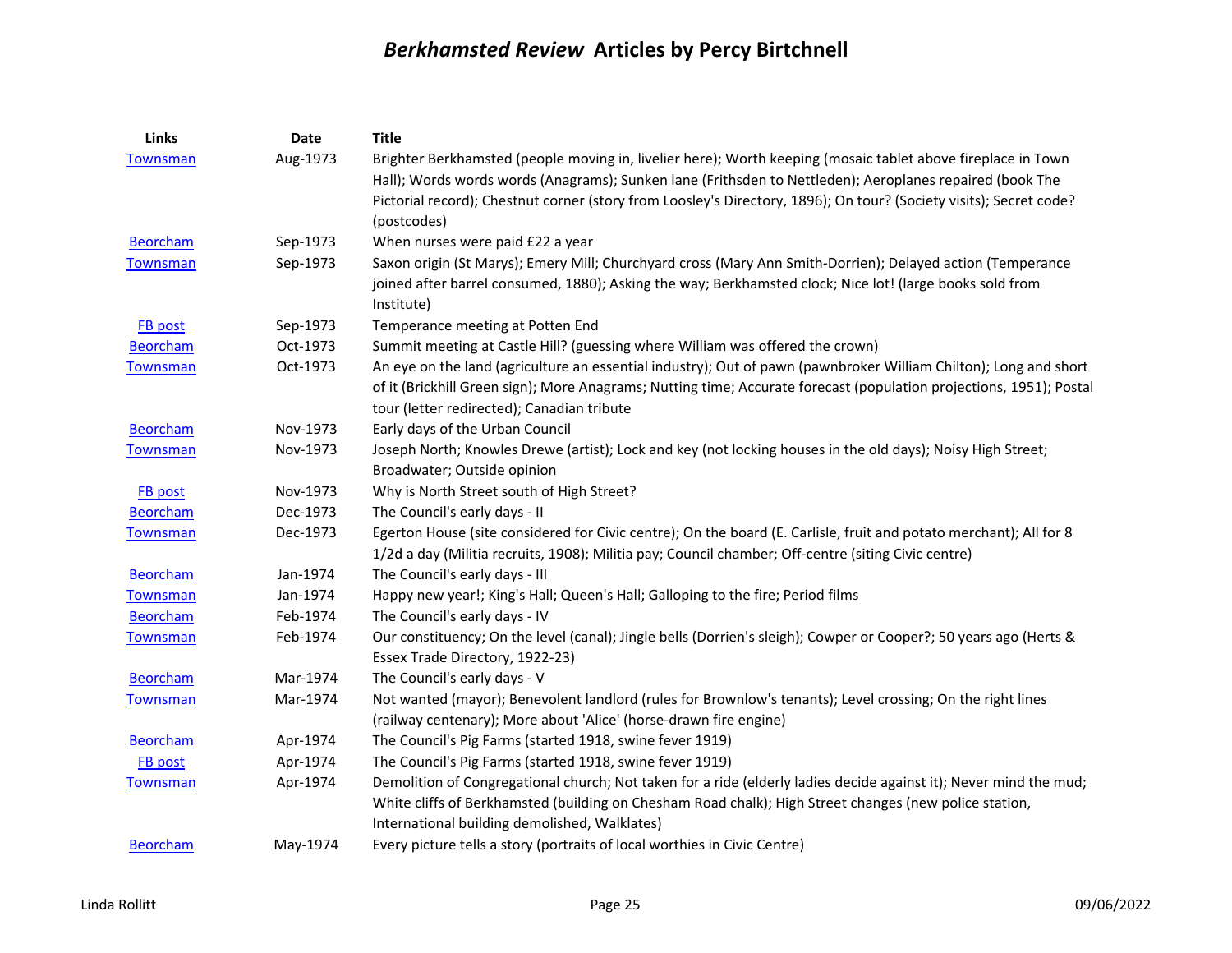| <b>Links</b>    | <b>Date</b> | <b>Title</b>                                                                                                        |
|-----------------|-------------|---------------------------------------------------------------------------------------------------------------------|
| <b>Townsman</b> | May-1974    | Cheap at the price (property); On and off the map; B. Hampsted (Bradshaw); Nature reserve (book by the Hays,        |
|                 |             | the Trees are Full of Song); Trains and bridges; Mudlarks (footpaths and bridle ways)                               |
| <b>Beorcham</b> | Jun-1974    | The Port of Berkhamsted                                                                                             |
| <b>FB</b> post  | Jun-1974    | The Port of Berkhamsted according to Beorcham                                                                       |
| <b>Townsman</b> | Jun-1974    | On the map (TH = dilapidated Town Hall); Beating the bounds; Those were the days (servant at Barncroft, errand      |
|                 |             | boy in Shootersway); Second time round (Review 1947; Through the tunnel; Industrial zone (North Bridge Road);       |
|                 |             | Down in the valley (Bulbourne rubbish)                                                                              |
| <b>Beorcham</b> | Jul-1974    | Changes at the crossroads                                                                                           |
| Townsman        | Jul-1974    | Weathercock; Showing the way; Last straw "refuse collection vehicle with town name blotted out); Grapevine          |
|                 |             | (opposite Chesham Road); Miss is as good (Ms); Railway bridge; The train now standing; Buses to Ashlyns             |
| <b>Beorcham</b> | Aug-1974    | <b>Berkhamsted's Famous Nurseries</b>                                                                               |
| <b>Townsman</b> | Aug-1974    | Elvyne Hall (Chesham Road); Changes at Gossoms End; Look west young man (views in High St); Local artists;          |
|                 |             | Breaking-up time (C of E school demolition); Gade Valley trail                                                      |
| <b>Beorcham</b> | Sep-1974    | The Streets of Berkhamsted                                                                                          |
| Townsman        | Sep-1974    | Butts Meadow (metal sleeper from light railway when levelling meadow); Healthy and nourishing (ads in old           |
|                 |             | mags); Anonymous Court House; Friday Street (Haresfoot Farm); High wall (name of road between castle and high       |
|                 |             | wall of railway); Information service (noticeboard at library); Next-day delivery (postal service between Watford & |
|                 |             | Berkhamsted); Timely visit (Lane family)                                                                            |
| <b>Beorcham</b> | Oct-1974    | Life in 1851 (census)                                                                                               |
| <b>Townsman</b> | Oct-1974    | Our changing town; Rector's rights; Neglected writer (W.W. Jacobs); Book about Tring (S. Richards, History of       |
|                 |             | Tring); Export orders (for Short History); Among so many (population studies); Straight and narrow (path under      |
|                 |             | railway bridge)                                                                                                     |
| <b>Beorcham</b> | Nov-1974    | The Berkhamstedian family Robinson                                                                                  |
| <b>Townsman</b> | Nov-1974    | Looking for the otter (signs at Old Mill led to shed with kettle); Round the villages (Potten End); Busy writers    |
|                 |             | (books on local places); New directory?; What's in a name? (street names)                                           |
| <b>Beorcham</b> | Dec-1974    | Railway's Early Days                                                                                                |
| <b>Townsman</b> | Dec-1974    | New bridge (canal bridge at Billet Lane); Rate for the job (ledger of building contractor); Old clock (Thomas       |
|                 |             | Sadler); Famous pianist (Benno Moiseiwitsch); Bygone berkhamsted; Down in the valley (Provident Place); In          |
|                 |             | darkest Berkhamsted (lighting)                                                                                      |
| <b>Beorcham</b> | Jan-1975    | Railway centenary                                                                                                   |
| Townsman        | Jan-1975    | Highfield Road Chapel; Sign of the times ; More time for reading; Still waiting (Civic centre meeting room);        |
|                 |             | Dangerous paths (Greenway); As dry as a Bourne                                                                      |
| <b>Beorcham</b> | Feb-1975    | In the Wilderness                                                                                                   |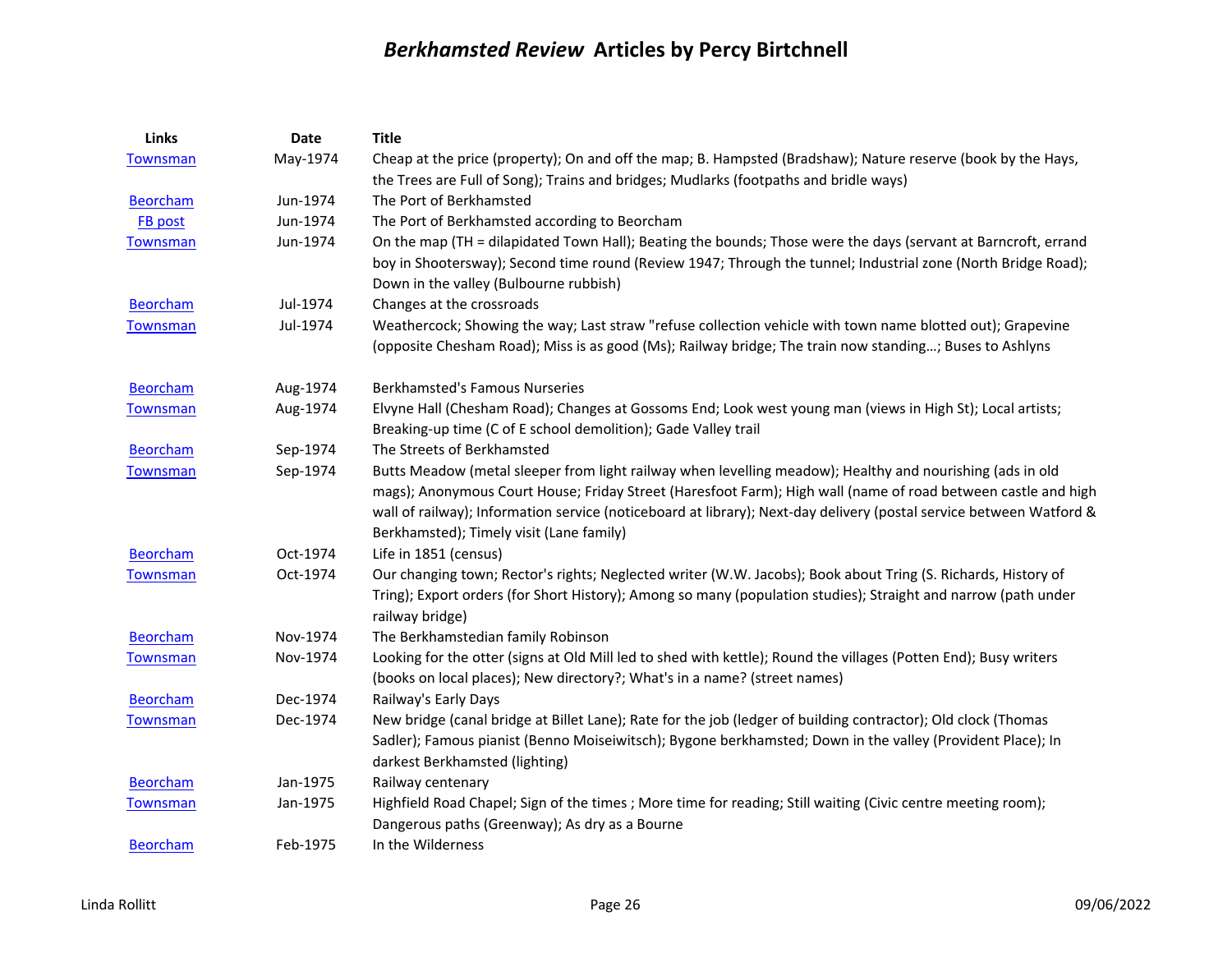| Links           | Date     | <b>Title</b>                                                                                                                                                                                                            |
|-----------------|----------|-------------------------------------------------------------------------------------------------------------------------------------------------------------------------------------------------------------------------|
| <b>Townsman</b> | Feb-1975 | Narrow view (of Berkhamsted through Les Mitchell's Victorian novelty); New crossword (Crossoak); Spring in the<br>air; Bygone Berkhamsted; On tour (ideas sought)                                                       |
| FB post         | Feb-1975 | Narrow view (of Berkhamsted through Les Mitchell's Victorian novelty)                                                                                                                                                   |
| FB post         | Feb-1975 | <b>Bubbling Bulbourne</b>                                                                                                                                                                                               |
| <b>Beorcham</b> | Mar-1975 | Townsman becomes Beorcham; Crested China; Beating the Bounds; War-time relic (Alsford's used by OTC); St<br>John's Well; Disgrace to the Town (drainage)                                                                |
| Sherwood        | Mar-1975 | Beaune - Berkhamsted A Historical Link (by Ken Sherwood)                                                                                                                                                                |
| <b>Beorcham</b> | Apr-1975 | Temporary lull (in building works); Beating the Bounds; Newspaper centenary; In the old blue box (papers in attic);<br>Credit where due (drainage improved)                                                             |
| <b>Beorcham</b> | May-1975 | Court House memories; Berkhamsted Times; In the picture (photos sent in); Slippery slope (Butts meadow);<br><b>Bourne Gutter</b>                                                                                        |
| <b>Beorcham</b> | May-1975 | Back Lane - and Back Again! Court House and its neighbours                                                                                                                                                              |
| <b>Beorcham</b> | Jun-1975 | Castle moats; Our changing town; St Margaret's Nunnery; Reader's comments; Larger audiences (local societies);<br>Northchurch Museum?                                                                                   |
| <b>Beorcham</b> | Jul-1975 | Where is it? (houses for sale); Town Hall architect (Lamb); Attractive Northchurch; On the cover (of Bygone<br>Berkhamsted); High and dry (towpath)                                                                     |
| <b>Beorcham</b> | Aug-1975 | Boxwell House (possible museum?); In the market (extra market day); 110th anniversary (Baptist church); Family<br>budget (schoolgirl's exercise); Mr Heber Mills (last furze cutter); Walks for motorists (new AA book) |
| <b>FB</b> post  | Aug-1975 | Baptist church opening                                                                                                                                                                                                  |
| <b>Beorcham</b> | Sep-1975 | 100 years ago (children's outing); Famous tree (behind Crooked Billet); Heber Mills (more information); Ashridge<br>observed (new book); On stony ground (cobbles in Back Lane); Outside views                          |
| <b>Beorcham</b> | Oct-1975 | On the air (Radio 4 'A Town Grows Up'); Cowper Hall? (Civic centre); Popular names (local names in Wembley);<br>Lofty Home (more about Heber Mills); Praise - and brickbats!                                            |
| <b>Beorcham</b> | Nov-1975 | Made in Berkhamsted (Southeys); Disgraceful scenes (railway navvies); Northchurch Tunnel; Too tired for school<br>(Potten End Maying)                                                                                   |
| <b>Beorcham</b> | Dec-1975 | Christmas Greetings (Harry Sheldon); School broadcasts (Radio 4); Long walk (Missenden story); Whitehill<br>Sleepers; Red Lion Yard (18 cottages, then Midland Bank); Walking in the road (top of New Road)             |
| FB post         | Dec-1975 | Court House by Harry Sheldon                                                                                                                                                                                            |
| <b>Beorcham</b> | Jan-1976 | New Year Resolution; Narrow View; Without a Mayor (Parish Council instead of Town Council); The Old Harness                                                                                                             |
|                 |          | Maker (Walklate); Coals to Berkhamsted (via narrow boat); All Together (Community Council); Unknown Novelist<br>(Annie Louisa Nash)                                                                                     |
| <b>Beorcham</b> | Feb-1976 | Just an idea (Back Lane); Upstairs, downstairs; Not the Crossroads; East and west (bad communications in<br>Hertfordshire); Where is it? (St Peter's Saxon doorway); The Workhouse (no photos of Nugent House)          |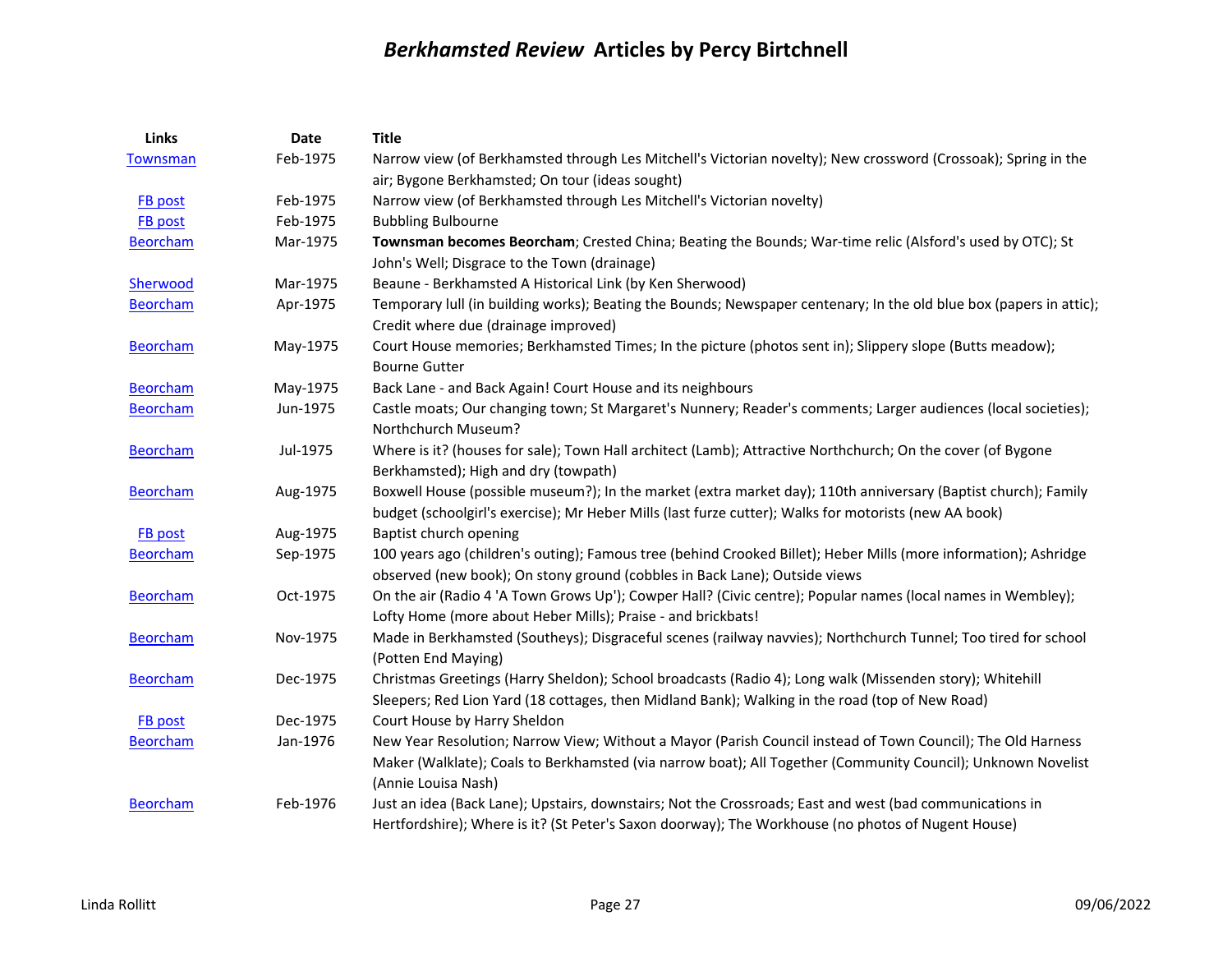| Links           | Date     | <b>Title</b>                                                                                                            |
|-----------------|----------|-------------------------------------------------------------------------------------------------------------------------|
| <b>Beorcham</b> | Mar-1976 | Musical note (fife given to Local History Society); Our changing town (Water Lane car park); Civic centre               |
|                 |          | (directions to); Lutes and Rifts (book by Louise Nash / Sahn); Recipes for All (book by E.M. Sworder)                   |
| <b>FB</b> post  | Mar-1976 | Recipes for all                                                                                                         |
| <b>Beorcham</b> | Apr-1976 | Churchyard (High St shifted back to widen road); American spellings (Barkhamsted); Northchurch nonsense (book           |
|                 |          | on Chilterns by Kevin Fitzgerald); Old Photographs (Dudswell Lock and Berkhamsted Steam Wagon 1910); Back to            |
|                 |          | Back Lane (changed to Church Lane); Hands across the sea (Beaune Society invited to town namesake in                    |
|                 |          | Connecticut)                                                                                                            |
| FB post         | Apr-1976 | Northchurch nonsense (book on Chilterns by Kevin Fitzgerald)                                                            |
| <b>Beorcham</b> | May-1976 | Family Tree (Stevens family); Ashridge Deer (84 crossing the road); Little Berkhamsted (no connection); Sunken          |
|                 |          | Lane (between Frithsden and Nettleden); As others see us (Book by E.W. Teale, Springtime in Britain); Tailpiece         |
|                 |          | (postal address with Dacorum); Just looking (guided tour of area, including Totem Pole)                                 |
| <b>Beorcham</b> | Jun-1976 | Prominent names (inscribed stones at Methodist Church, for sale); Where is Dacorum? (election results);                 |
|                 |          | Berkhamsted Express (published by Arthur D. King: local names, ads); Guided Tours (by Northchurch WI);                  |
|                 |          | Dangerous curves (Brownlow Road, used to be Zigzag)                                                                     |
| FB post         | Jun-1976 | Zigzag on the way to Berkhamsted Common                                                                                 |
| <b>Beorcham</b> | Jul-1976 | Change of name? (Parish council v Town council); Dacorum's fair name (District council); Houses and People              |
|                 |          | (population studies); Over to Belton (signatures of those prepared to sacrifice common rights); Off to America          |
|                 |          | (carving of coat of arms to Connecticut)                                                                                |
| <b>Beorcham</b> | Aug-1976 | Local museum? (Bourne School); Beulah Chapel; Flypaper man; Search party; Links with Chesham                            |
| FB post         | Aug-1976 | The old Homestead                                                                                                       |
| Beorcham        | Sep-1976 | St Peter's Hall; Dwight's Pheasantries; Bricks and Iron (Wesleyan Methodist Church, Cowper Road, relocated from         |
|                 |          | Hemel); Prominent site (St Peter's and yew tree); Corrections (bus fare and school date); On the front page (G.         |
|                 |          | Sills photo); In Low Water (canal)                                                                                      |
| <b>Beorcham</b> | Oct-1976 | In Darkest Berkhamsted; Exchange of Views; A Halfpenny Token; Vanishing Shops; Dry Subject; Peter the Wild              |
|                 |          | Boy; Bricks and Iron                                                                                                    |
| <b>Beorcham</b> | Nov-1976 | Printers to the fore (Clunbury); Roses all the way (in St Peter's churchyard); What's wrong with Berkhamsted?           |
|                 |          | (local government not so local any more); Cowper or Cooper?; Cheap labour (book by J.S. Hurt, Bringing Literacy         |
|                 |          | to Rural England); Peter the Wild Boy (book by C.M. Tennant)                                                            |
| FB post         | Nov-1976 | Printers to the fore (Clunbury)                                                                                         |
| <b>Beorcham</b> | Dec-1976 | As Others See Us; Architect and Historian; Local Apathy; Little Heath; Court Theatre; Kingshill crossing; A 'first' for |
|                 |          | Northchurch                                                                                                             |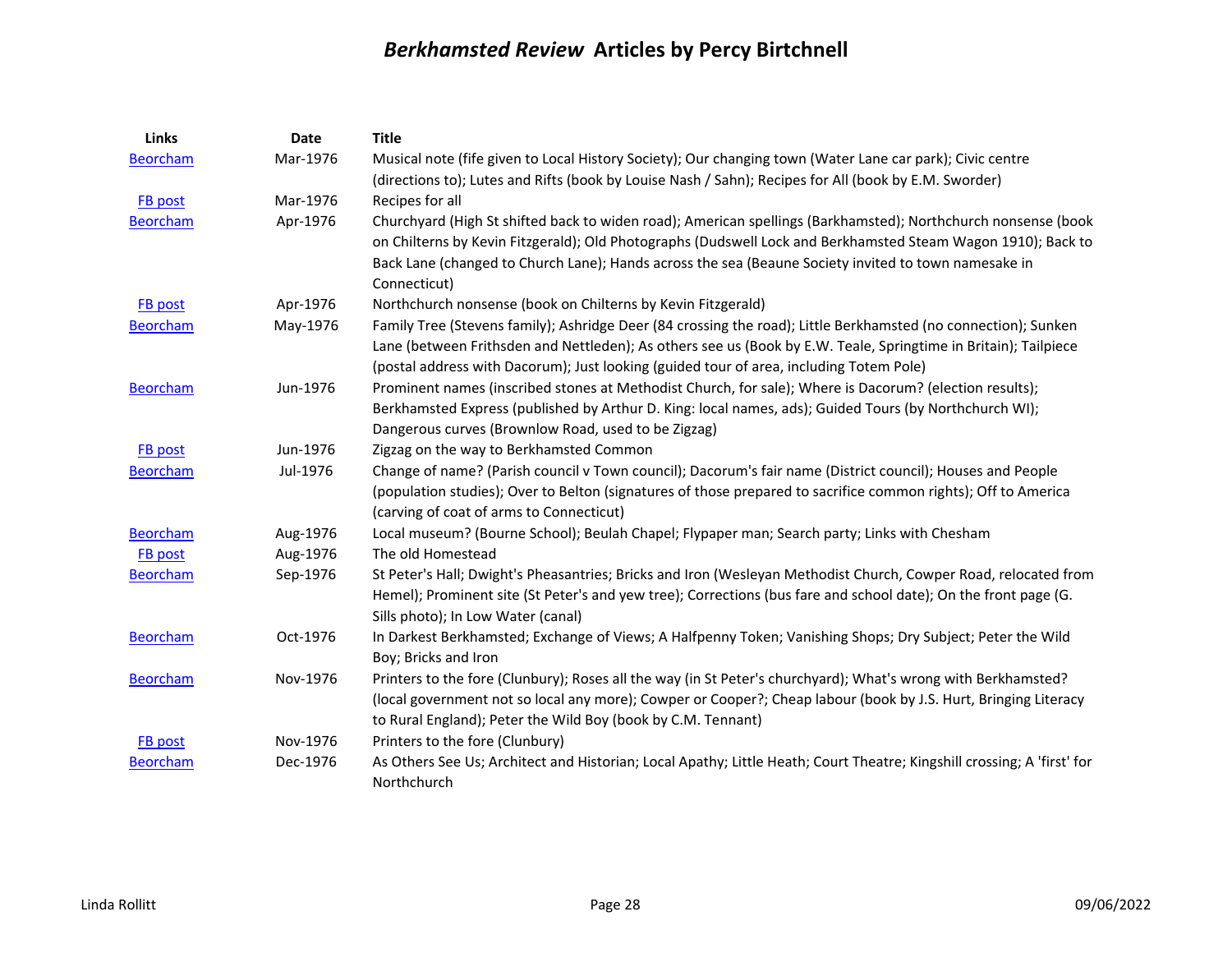| Links           | Date     | <b>Title</b>                                                                                                                                                                                                                                                                                                                                                              |
|-----------------|----------|---------------------------------------------------------------------------------------------------------------------------------------------------------------------------------------------------------------------------------------------------------------------------------------------------------------------------------------------------------------------------|
| <b>Beorcham</b> | Jan-1977 | Castle Street discovery (Tudor fireplace from cottages before Congregational chapel); Dwight's Pheasantries (200<br>years old); Timely suggestion (St Peter's church clock renovation for Silver Jubilee); Cab cleaner (John taylor &                                                                                                                                     |
|                 |          | Elizabeth Ryder in Northchurch); John Brown's body (book Barkhamsted Heritage, Connecticut); Picture books                                                                                                                                                                                                                                                                |
|                 |          | (book by B.W. Coe, The Birth of Photography); Breaking the ice (canal boats, skating)                                                                                                                                                                                                                                                                                     |
| <b>Beorcham</b> | Feb-1977 | In celebration; Royal visit in 1935; Narrow footpaths; Wrong number? (Review volumes); Hard winters;<br>Monumental mystery                                                                                                                                                                                                                                                |
| <b>Beorcham</b> | Mar-1977 | Another Pipeline (Berkhamsted Park); Cyclists in costume (1897 celebrations); Water - and watercress (industry at<br>an end); Casting a spell (old spelling of Berkhamsted); Family Bibles (George Margrave); Deer Soup (for Potten End<br>residents 1897); Our Railway Station                                                                                           |
| <b>Beorcham</b> | Apr-1977 | Fleeting Glimpse (of the castle from the train); In the Valley (west side rejuvenation); Poor substitutes (coffee &<br>tea); Pretended Marriage (booklet by Mrs Davis of Aldbury); Visiting reader (remembered in letter of 1939); Name<br>and number (house numbering)                                                                                                   |
| <b>Beorcham</b> | May-1977 | Twenty-five years ago; Moving a Memorial; At the Play; The Oaks; Monk's House; Child Labour                                                                                                                                                                                                                                                                               |
| FB post         | May-1977 | Child labour at Lane's Nurseries                                                                                                                                                                                                                                                                                                                                          |
| <b>Beorcham</b> | Jun-1977 | Isandula Villas (Charles Street; Zulu war defeat in 1879, day before Rorke's Drift); Monk's House (fish shop 1905);<br>Local artists (Sheldon, Sear, Fricker); Looking for Cowper (his birth place demolished); Over to Lincoln (Dr Fry was<br>dean at the cathedral); Chapel Street (telephone exchange, Bridge House built for use as pub)                              |
| <b>Beorcham</b> | Jul-1977 | Interrupted sermon (Lady Brownlow's hat caught fire); Very Old Bird (whistling weathercock); Moor (fairground<br>for Jubilee); Royal Agitation (Edward VII coronation celebrations postoned); Changing the name (Haxter's End<br>Lane -> Little Heath Lane)                                                                                                               |
| FB post         | Jul-1977 | Royal agitation                                                                                                                                                                                                                                                                                                                                                           |
| FB post         | Jul-1977 | Fire and brimstone preaching                                                                                                                                                                                                                                                                                                                                              |
| <b>Beorcham</b> | Aug-1977 | What's in a nickname? (Berko); Shepherd Boy (Book by D.A. Nixon, Walk Soft in the Fold); Lower King's Road;<br>American visitors (including Axtells); One Side or Another (towpath for horses)                                                                                                                                                                            |
| <b>Beorcham</b> | Sep-1977 | A Famous Headmaster (Dr Fry); Town and Gown; On the Right Lines?; A Cowper Discovery; No Mean City (Axtell);<br>A Village Museum?; Literary Link (D.H. Lawrence)                                                                                                                                                                                                          |
| <b>FB</b> post  | Sep-1977 | Dr Fry                                                                                                                                                                                                                                                                                                                                                                    |
| Beorcham        | Oct-1977 | Brighter Berkhamsted (improvements e.g. Monk's House); Hertfordshire Hedgehogs; Two former surveyors (J.R.<br>Hadfield and E.H. Adey); Hertfordshire landscape (book by L. Munby); A plaque for no. 222? (Bourne school);<br>Ancient bowling green (behind Swan, 1693); Athletic meeting 1902; Taking steps (ramps into canal for horses to<br>climb out if they fall in) |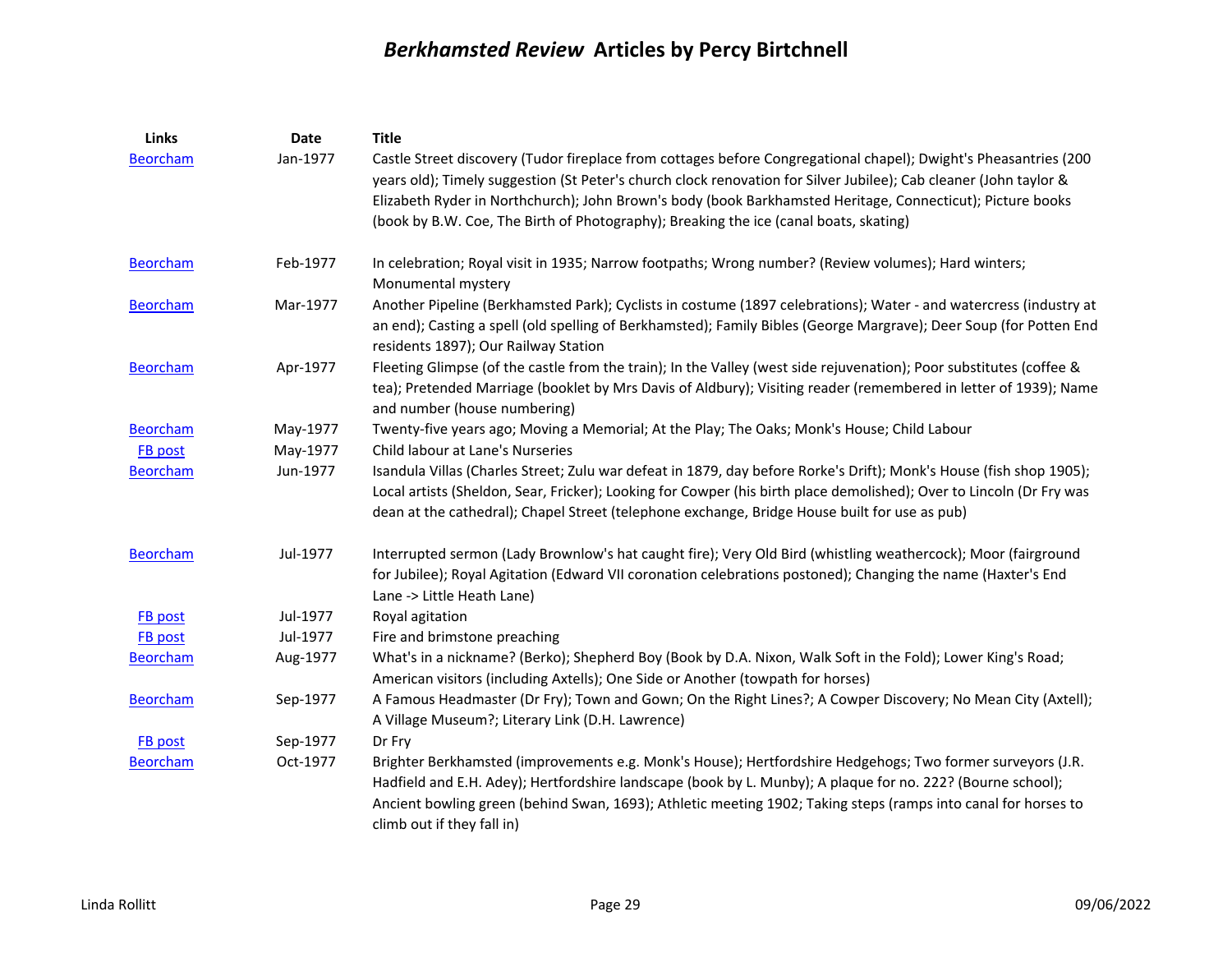| Links           | <b>Date</b> | <b>Title</b>                                                                                                                                                                              |
|-----------------|-------------|-------------------------------------------------------------------------------------------------------------------------------------------------------------------------------------------|
| <b>Beorcham</b> | Nov-1977    | Room at the Top (Civic Centre); Family History (John Jeffries); Country Cottage; Barking the Name (Barkhamsted);                                                                          |
|                 |             | On the Wall (dated tiles); The Showcase (museum costs); Dr. J.L. Wyn Griffith (lived in Berkhamsted)                                                                                      |
| <b>Beorcham</b> | Dec-1977    | Action at once (church social work); Ring the changes (nonsensical story about bells swapped between churches);                                                                           |
|                 |             | Dudswell Forge (Albert Pocock shod 100 barge horses per week); Local setting (book by G. Greene, Human                                                                                    |
|                 |             | Factor?, with local theme); Railway disaster (Northchurch, undated); Street names                                                                                                         |
| <b>Beorcham</b> | Jan-1978    | On the stage (Berkhamsted Repertory Company, 1939-40); Polly Page (musical play); 1066 and all that (claim by                                                                             |
|                 |             | Little Berkhamsted); Going the wrong way (Ashridge / Asheridge); Man's Job (lady district visitors except to slums,                                                                       |
|                 |             | 1914-18); Attention, please! (drainage)                                                                                                                                                   |
| <b>Beorcham</b> | Feb-1978    | Large and small (large houses replaced by small); Pointing the way (on the Common); What a party!                                                                                         |
|                 |             | (McCorquodale, Rossway, 1902); Broadly speaking (local accent countrified, Sir Bernard Miles); Famous resident<br>(Clementine Hozier);                                                    |
|                 |             | Mrs Edward Popple; Taking his ease (retired, made recumbent); Local Vineyard (Frithsden)                                                                                                  |
| FB post         | Feb-1978    | A novel use of gin                                                                                                                                                                        |
| <b>Beorcham</b> | Mar-1978    | Unlucky Dip? (premises of vets Wilson, worked with Cooper); Brighter outlook (things looking up in the High                                                                               |
|                 |             | Street); Found and Lost (Rev. George Spencer Cautley); Local Branch Line (Hemel Hempstead and Harpenden);<br>Happy Valley (cottages next to Boote)                                        |
| <b>Beorcham</b> | Apr-1978    | Lagley House (Duncombe family); Human Factor (book by G. Greene); Our historic county (book by Gwenna                                                                                     |
|                 |             | Robinson); Our Side Streets; Road up? (road works)                                                                                                                                        |
| <b>Beorcham</b> | May-1978    | Quick Change (from town to countryside); Question of size (St Peter's); Mobile Theatre (Magic Lantern                                                                                     |
|                 |             | Narrowboat); Local names (book by J. Field, Place names of Dacorum district); Side by side (north and south of<br>High Street); Back Lane (drainage problems); General post (misdirected) |
| <b>Beorcham</b> | Jun-1978    | High Time (church clock); Town or Village?; Berkhamsted Place; Looking Around (Gladstone); Guide for Visitors;                                                                            |
|                 |             | Here and There                                                                                                                                                                            |
| <b>Beorcham</b> | Jul-1978    | Our Grand Canal; Crossing the road (W.H. Smith); Civic centre changes; Progress Hall; A bit steep (Berkhamsted'                                                                           |
|                 |             | streets); Fishy story                                                                                                                                                                     |
| <b>FB</b> post  | Jul-1978    | Around town with W.H. Smith                                                                                                                                                               |
| <b>Beorcham</b> | Aug-1978    | A long, long wait (for a bypass); All spats and no socks!; Link with Normandy; Greenway 'suburb'; Cheap at the                                                                            |
|                 |             | price!; Angle Place; This amiable woman                                                                                                                                                   |
| <b>FB</b> post  | Aug-1978    | Berkhamsted all spats and no socks!                                                                                                                                                       |
| <b>Beorcham</b> | Sep-1978    | Anything to declare?; County Boundary; Sunshine - sometimes; Abraham of Berkhamsted; Eating Scot free; That's                                                                             |
|                 |             | the ticket!; Charles Whybrow (founder member of History Society)                                                                                                                          |
| FB post         | Sep-1978    | Eating Scot free                                                                                                                                                                          |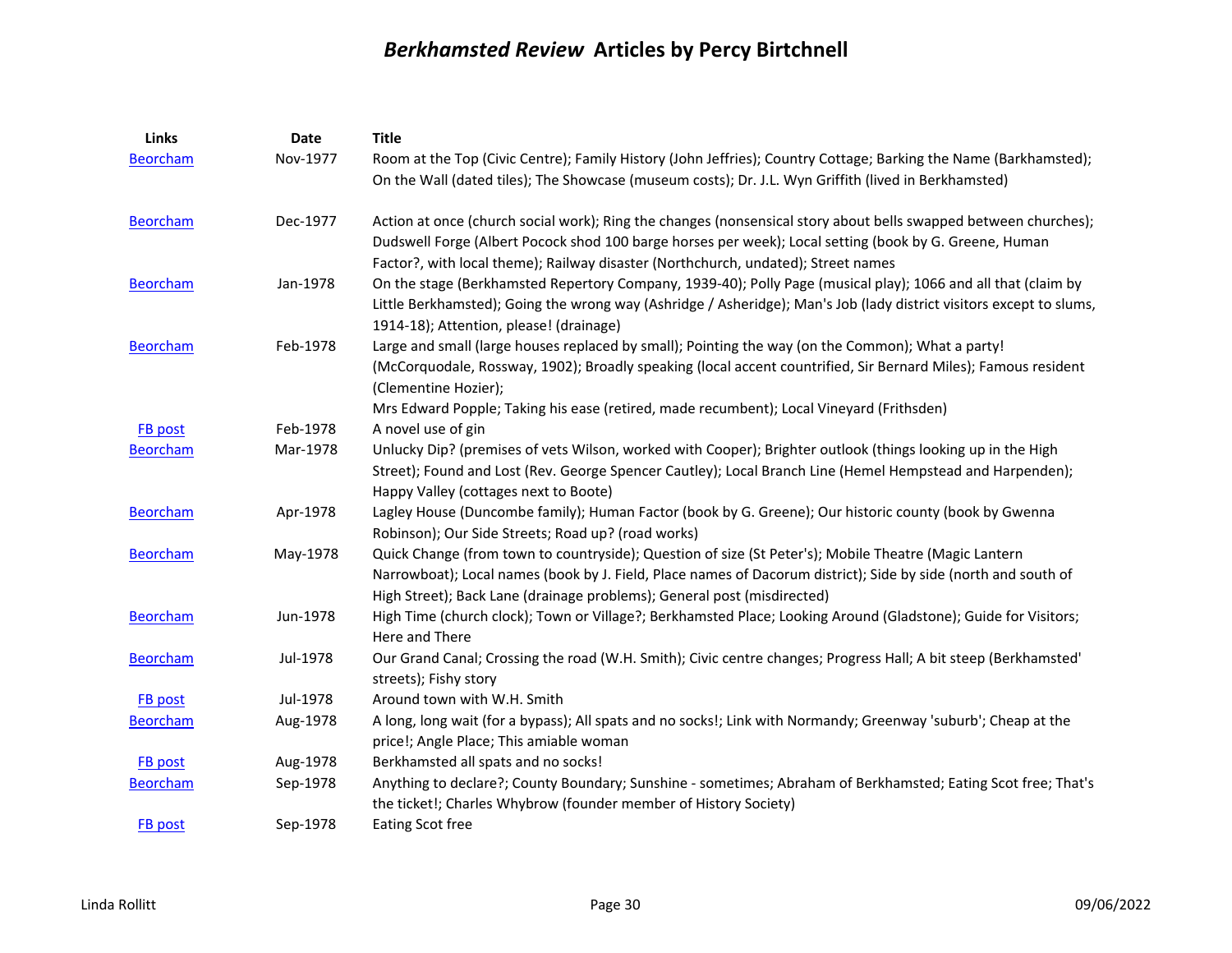| Links           | <b>Date</b> | <b>Title</b>                                                                                                                                                                                                                                                                                                                                                              |
|-----------------|-------------|---------------------------------------------------------------------------------------------------------------------------------------------------------------------------------------------------------------------------------------------------------------------------------------------------------------------------------------------------------------------------|
| <b>Beorcham</b> | Oct-1978    | The Great West window; Taking steps (part of Graemesdyke Road); Court House School; Queen's Hall; Looking<br>around                                                                                                                                                                                                                                                       |
| Beorcham        | Nov-1978    | Leisure Guide; Brighter Berkhamsted; "Master of One" (book); Over the border; Late deliveries; Temperate zone;<br>County pride                                                                                                                                                                                                                                            |
| <b>Beorcham</b> | Dec-1978    | Victorian Values (valuation of deceased ironmonger's stock); Shorter Hours, Higher Output! (library opening<br>hours); River Bulbourne (spelt 'Boobun' in 1818); Axtell family; Blood Relations (book by B.J. Bailey, Portrait of<br>Hertfordshire); Seeing Double (brochure, Herts' Delight); In darkest Berkhamsted (lighting); Over to Beaune (twin<br>town in France) |
| <b>Beorcham</b> | Jan-1979    | Prince Edward Street; Misleading the Motorist; Latitude and Longitude; Lower King's Road; Berkhamsted Castle                                                                                                                                                                                                                                                              |
| <b>Beorcham</b> | Feb-1979    | The Halsey Diaries; Pride and Prejudice (vestry meetings, sermons); Shooting Mishap; Staff Problems; Heavy<br>Expenses; Unusual Dinner; Lost at Sea                                                                                                                                                                                                                       |
| <b>FB</b> post  | Feb-1979    | Just can't get the staff (Halsey diaries)                                                                                                                                                                                                                                                                                                                                 |
| <b>Beorcham</b> | Mar-1979    | The Town's Halls; A Shootersway Railway!; New Versions (of town name); Gravel Path; People and Places; Over to<br>Freezeden; Henry Nash                                                                                                                                                                                                                                   |
| <b>Beorcham</b> | Apr-1979    | Rich and poor (Kitsbury church, All Saints); Local colour (film of G. Greene, The Human Factor); Songs of Praise;<br>General Election (Halsey Diaries, 1852); Halsey Diaries (lived at Hall 1845-54); Kitsbury Village (swallowed up by<br>the town)                                                                                                                      |
| <b>Beorcham</b> | May-1979    | May Day; A Castle Street Pre-Fab (St George's originally a temperance hotel); George Street Changes; Harry<br>Sterne (tailor and outfitter); Ashlyns Hall; Over to Olney                                                                                                                                                                                                  |
| <b>Beorcham</b> | Jun-1979    | Still Increasing (population); Sunnyside Up; 'Clementing Churchill' (book); Found in Hamburg (folder of local<br>scenes); Still popular! (Berkhamsted); Carriages at 10.15 (following performances of Berkhamsted Dramatic Club<br>at Town Hall)                                                                                                                          |
| <b>Beorcham</b> | Jul-1979    | The Town Hall; 'The Human Factor'; Bourne Gutter; Lake District; Cowper Museum; Barrie and Berkhamsted                                                                                                                                                                                                                                                                    |
| <b>Beorcham</b> | Aug-1979    | Remarkable Discovery; Local Industries; Tripping Along; Home with a History (Clementine Hosier's house); The<br>High Laid Low (fire-brigade's hose-tower behind Civic Centre demolished)                                                                                                                                                                                  |
| <b>Beorcham</b> | Sep-1979    | Recent Changes; Tall (and Short) Story; Compare our Prices!; Village History; Puzzled Visitor; Writing on the Wall;<br>Weather Forecast; Out of Print                                                                                                                                                                                                                     |
| <b>Beorcham</b> | Oct-1979    | Visitors from Abroad; This Month's Grumbles; Signs of the Times; Forgotten Street Names; End of an Era<br>(Clunbury Press); 64 Years On; Chesham Road Malthouse                                                                                                                                                                                                           |
| <b>Beorcham</b> | Nov-1979    | Hunter's Park (housing estate near top of Gravel Path); Transatlantic Compliment; Town's Name; Our High Street;<br>Pay it with Flowers; Londrina Terrace                                                                                                                                                                                                                  |
| <b>Beorcham</b> | Nov-1979    | Willet's gillyflowers                                                                                                                                                                                                                                                                                                                                                     |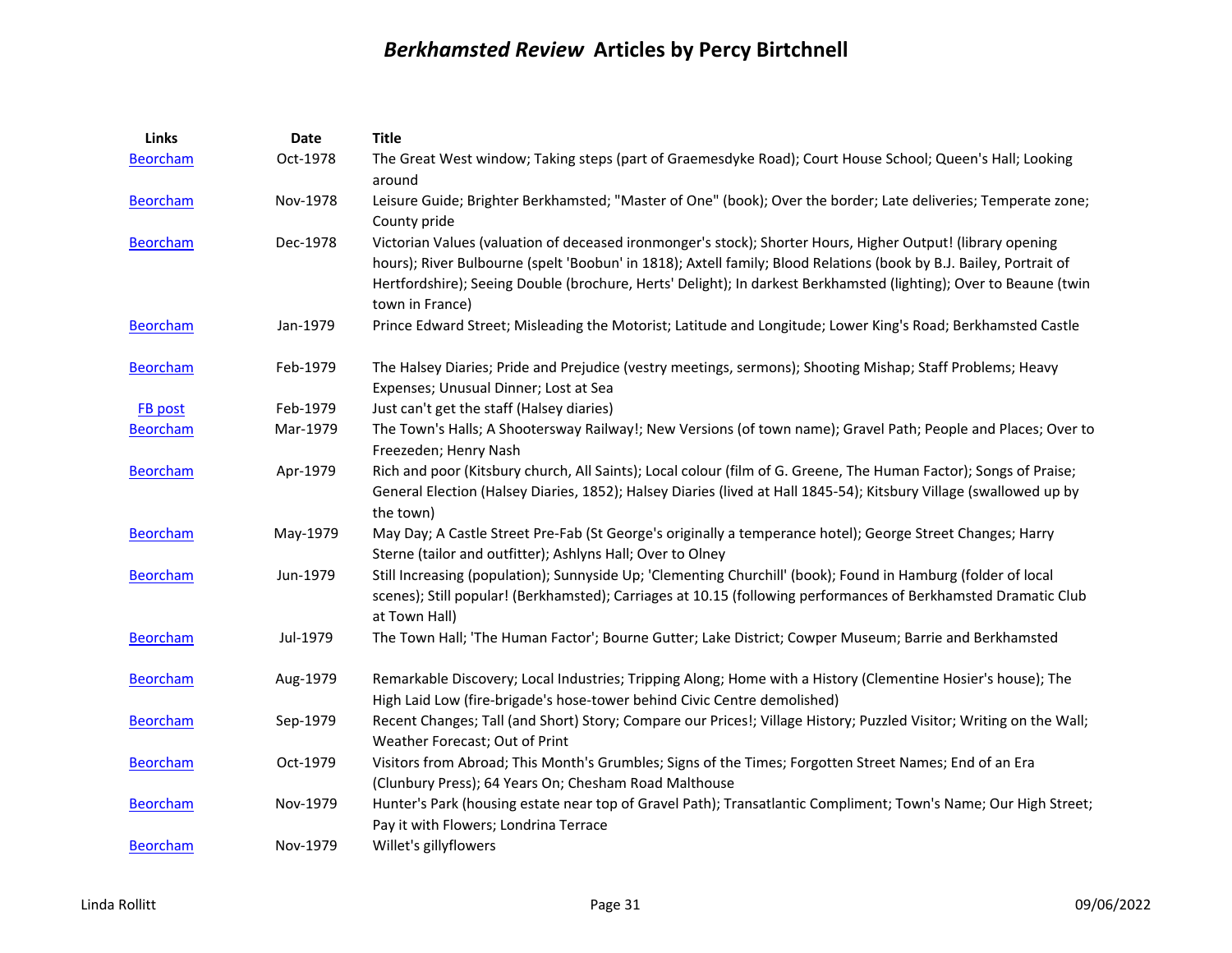| Links           | Date     | <b>Title</b>                                                                                                                                                                                                                                                                                                                                                                                                                                                                                                                       |
|-----------------|----------|------------------------------------------------------------------------------------------------------------------------------------------------------------------------------------------------------------------------------------------------------------------------------------------------------------------------------------------------------------------------------------------------------------------------------------------------------------------------------------------------------------------------------------|
|                 | Nov-1979 | Londrina Terrace                                                                                                                                                                                                                                                                                                                                                                                                                                                                                                                   |
| <b>Beorcham</b> | Dec-1979 | Back to Front (Back Lane); Tippling and Toppling; The Long Highway; To and Fro; A 'Mystery' Tomb (Sir John                                                                                                                                                                                                                                                                                                                                                                                                                         |
|                 |          | Cornwallis, probably empty); Village Life (Little Gaddesden); The Rich and the Poor; Catching the Birds                                                                                                                                                                                                                                                                                                                                                                                                                            |
| FB post         | Dec-1979 | Nostalgia for the backways of town (Back Lane)                                                                                                                                                                                                                                                                                                                                                                                                                                                                                     |
| <b>FB</b> post  | Dec-1979 | Tippling and toppling (Lady Blanche Hozier's driver)                                                                                                                                                                                                                                                                                                                                                                                                                                                                               |
| Aitchison       | Jan-1980 | Development of Berkhamsted, by R.J. Aitchison, F.R.I.C.S                                                                                                                                                                                                                                                                                                                                                                                                                                                                           |
| <b>Beorcham</b> | Jan-1980 | Hunting days; Changes in the valley; Ponder this (ponderous carriages on canal bridge); On the right lines<br>(railway); On dry land (flooding); Pillars of the church                                                                                                                                                                                                                                                                                                                                                             |
| <b>FB</b> post  | Jan-1980 | Ponder this (narrowboat called Slopalong Placidly)                                                                                                                                                                                                                                                                                                                                                                                                                                                                                 |
| <b>FB</b> post  | Jan-1980 | Nothing new under the sun                                                                                                                                                                                                                                                                                                                                                                                                                                                                                                          |
| <b>Beorcham</b> | Feb-1980 | Local Pride (Berkhamsted a snobbish town?); All steamed up (locomotive called County of Hertfordshire,<br>duplication since shire = county); Drovers' Way (from Hassell's Tour of the Grand Junction Canal, 1818); Fireside<br>stories (long sermons at the Baptist Chapel); Neglected Memorial (Inns of Court memorial on the Common)                                                                                                                                                                                             |
| <b>FB</b> post  | Feb-1980 | Berkhamsted snobbish?                                                                                                                                                                                                                                                                                                                                                                                                                                                                                                              |
| <b>Beorcham</b> | Mar-1980 | Kitchener's Field (four of first Kitchener battalions trained there shortly after outbreak of WWI); Petticoat Lane<br>(track to Coldharbour Farm from Kitchener's Field); Human Factor (film, Berkhamsted called a suburb & a place of<br>impeccable green-belt respectability); Swanning around (gulls harassing swans and ducks); Old Railway Station<br>(bricked-up entrances for subway); Famous family (Smith-Dorrien); Out of sight (Rev G.S Cautley fell off box<br>behind pulpit 'a little while and ye shall not see me') |
| FB post         | Mar-1980 | Out of sight                                                                                                                                                                                                                                                                                                                                                                                                                                                                                                                       |
| <b>Beorcham</b> | Apr-1980 | Local Museum? (Berkhamsted deemed best site; Dacorum Museum Advisory Committee formed); Much-travelled<br>clock (Rev E. Bartrum's retirement clock went to Bermuda with his son); Wild Man (pub in Norwich named after<br>Peter the Wild Boy); Two Notable Books (Col D. Coult on Ashridge; B. Garnons Williams on Berkhamsted school);<br>Berkhamsted is not snobbish!(comments from friendly residents); Our highest village (Wigginton, variously spelt);<br>Bone End (Bourne End; dry as a bone, or Bourne?)                   |
| <b>FB</b> post  | Apr-1980 | Berkhamsted is not snobbish!                                                                                                                                                                                                                                                                                                                                                                                                                                                                                                       |
| <b>Beorcham</b> | May-1980 | A guide for walkers; Tring dumplings; Taverns in the town; From the horse's mouth; A Prospect of Ashridge (book<br>review); Shah's visit to Ashridge; Starting a girls' school                                                                                                                                                                                                                                                                                                                                                     |
| Fitzjohn        | Jun-1980 | History of Archery in Berkhamsted, by M.F. Fitzjohn, Berkhamsted Bowmen                                                                                                                                                                                                                                                                                                                                                                                                                                                            |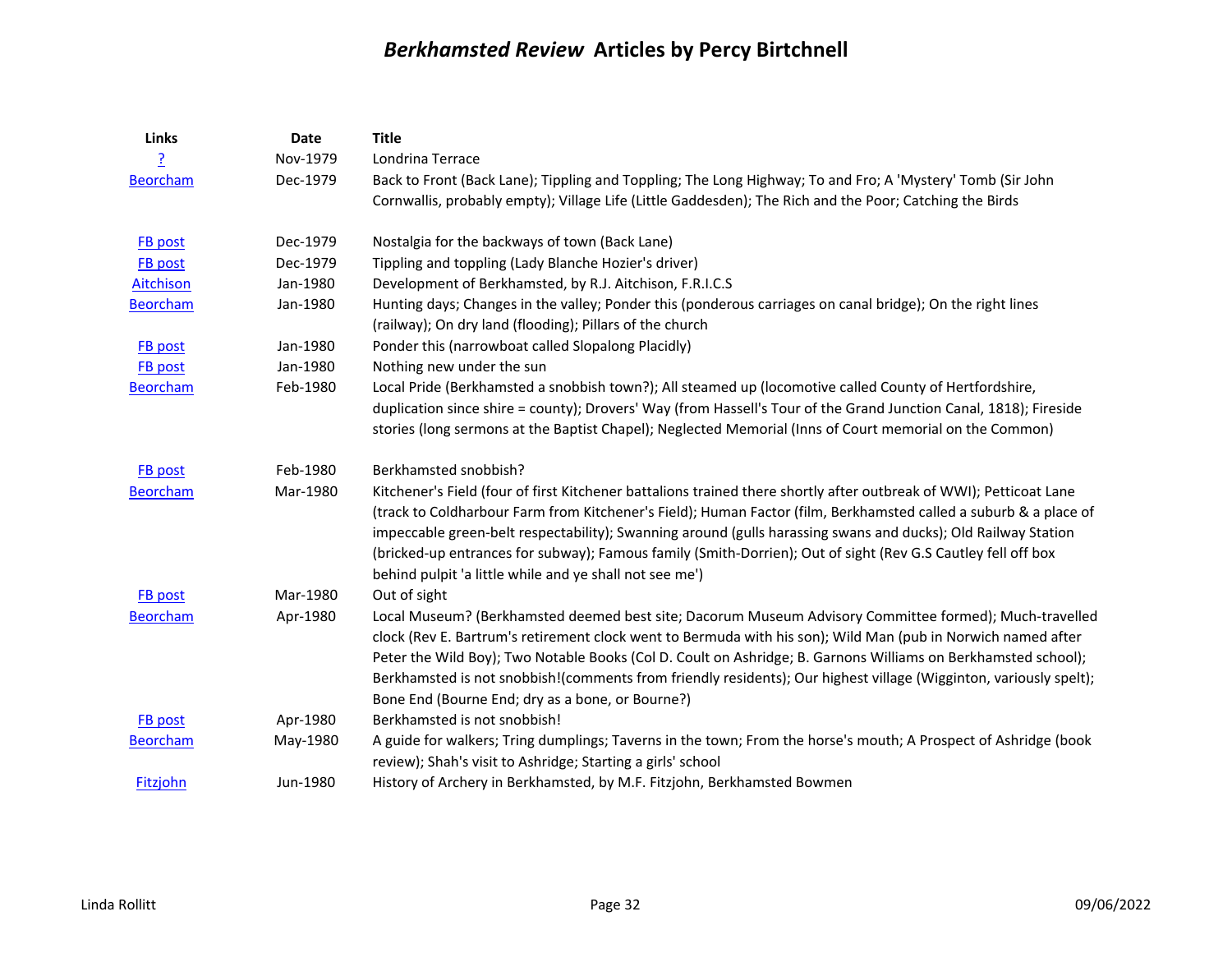| Links           | <b>Date</b> | <b>Title</b>                                                                                                                                                                                                                   |
|-----------------|-------------|--------------------------------------------------------------------------------------------------------------------------------------------------------------------------------------------------------------------------------|
| <b>Beorcham</b> | Jun-1980    | Town's Oldest Society (Institute should be dissolved; new museum?); Clown and Sausages (King Edward VI pub in<br>Mill Street); Two-in-one puddings (Tring dumpling); Compare these prices! (ads in newspapers Recorder, Times, |
|                 |             | Express & Independent); Cast Iron Compliment (street lamps outside St Peter's; gas lamp above Court House                                                                                                                      |
|                 |             | porch); George Macaulay Trevelyan (memoir by daughter Mary Moorman)                                                                                                                                                            |
| <b>King</b>     | Jul-1980    | Hockeridge Wood, by John Bolton King                                                                                                                                                                                           |
| <b>Beorcham</b> | Jul-1980    | Our first Sunday School (Baptist & Congregationalist, between 1789 and 1810); Balloon went up! (summer treats,                                                                                                                 |
|                 |             | balloon sent up from Rectory garden to signal home time); Who had the furniture? (from castle in 1495); Town<br>Hall (re-opening of Market House); Common ground (book by R. Mabey. 'The Common Ground'; naturalist);          |
|                 |             | Beating and Bumping (Beating the Bounds, 1903); Those were the days (houses and shops at top of Castle Street,                                                                                                                 |
|                 |             | plus corner house); Tailpiece (lots of trees in Berkhamsted, remarked chap who spent most of his time in Abu<br>Dhabi)                                                                                                         |
| FB post         | Jul-1980    | First Sunday School in Berkhamsted                                                                                                                                                                                             |
| <b>Beorcham</b> | Aug-1980    | As others see us (book, View of the Chilterns); Berkhamsted mean time; Brickhill Green; The first telephones; The<br>vicar of Bray; Summer outings                                                                             |
| <b>Beorcham</b> | Sep-1980    | Little and Great (summer outing to Little Berkhamsted); Hut with a history (Auction room in Middle Road, used for                                                                                                              |
|                 |             | Inns of Court training); 431 years on (book by B.H. Garnons Williams, A History of Berkhamsted School, 1541-                                                                                                                   |
|                 |             | 1972); Mighty Organ (cinema organ at the Court Theatre); Towpath walks (booklets on nature walks and history                                                                                                                   |
|                 |             | walks); Northchurch 'Tech' (in Bell Lane)                                                                                                                                                                                      |
| <b>Beorcham</b> | Oct-1980    | Barber's recollections (George Lyth started in W. Rickard's shop); Shop talk (George Lyth); First Impression (size of                                                                                                          |
|                 |             | Post Office); Link with Fiji (plaque of Berkhamsted Parish Church on cathedral wall in Fiji); Just like the ivy                                                                                                                |
|                 |             | (Berkhamsted Ivy C.C. - cycle club); Readers' Comments (signature tunes for Court Theatre; auction room in                                                                                                                     |
|                 |             | Middle Road); County Militia (exhibition of old documents at County Record Office Hertford)                                                                                                                                    |
| <b>Beorcham</b> | Nov-1980    | Impersonator (of Rudyard Kipling and Admiral Loder-Symonds); Asking the way (calls for a town map); Horse                                                                                                                      |
|                 |             | sense (Gossoms End dust-cart horse galloped to fire station on hearing horn; Alice); American visitors (including                                                                                                              |
|                 |             | Axtells); Hot news (fire destroyed Coopers's printing works in 1875; still able to print parish magazines); Near and                                                                                                           |
|                 |             | Far (book 'Mountbatten: Hero of Our Time mentions Locker's Park school in Hemel); John of Berkhamsted (abbot                                                                                                                   |
|                 |             | at St Albans 1291-1301); Town's Name (book by Mr J. Field, 'Place-Names of Great Britain and Ireland'); Right                                                                                                                  |
|                 |             | Number (telephone exchange in Chapel Street)                                                                                                                                                                                   |
| FB post         | Nov-1980    | Alice and horse sense - Gossoms End dust-cart horse galloped to fire station on hearing horn                                                                                                                                   |
| <b>Beorcham</b> | Dec-1980    | Strange Claim (book by Kevin Fitzgerald with dodgy facts); Henry Nash (book Reminiscences, 1890); Potten End                                                                                                                   |
|                 |             | 'Obstacle' (joining Temperance Society delayed until barrel of beer consumed, 1880); Christmas is coming                                                                                                                       |
|                 |             | (changes over the years: extension of mid-winter holiday, clubs for saving); Horse Bridge (Castle Street); Royal                                                                                                               |
|                 |             | Visitors (London statues evacuated to the castle); Coincidence in Canberra (Arthur Mayling meets David                                                                                                                         |
|                 |             | Alexander's father); Graham Greene (biographer collecting material)                                                                                                                                                            |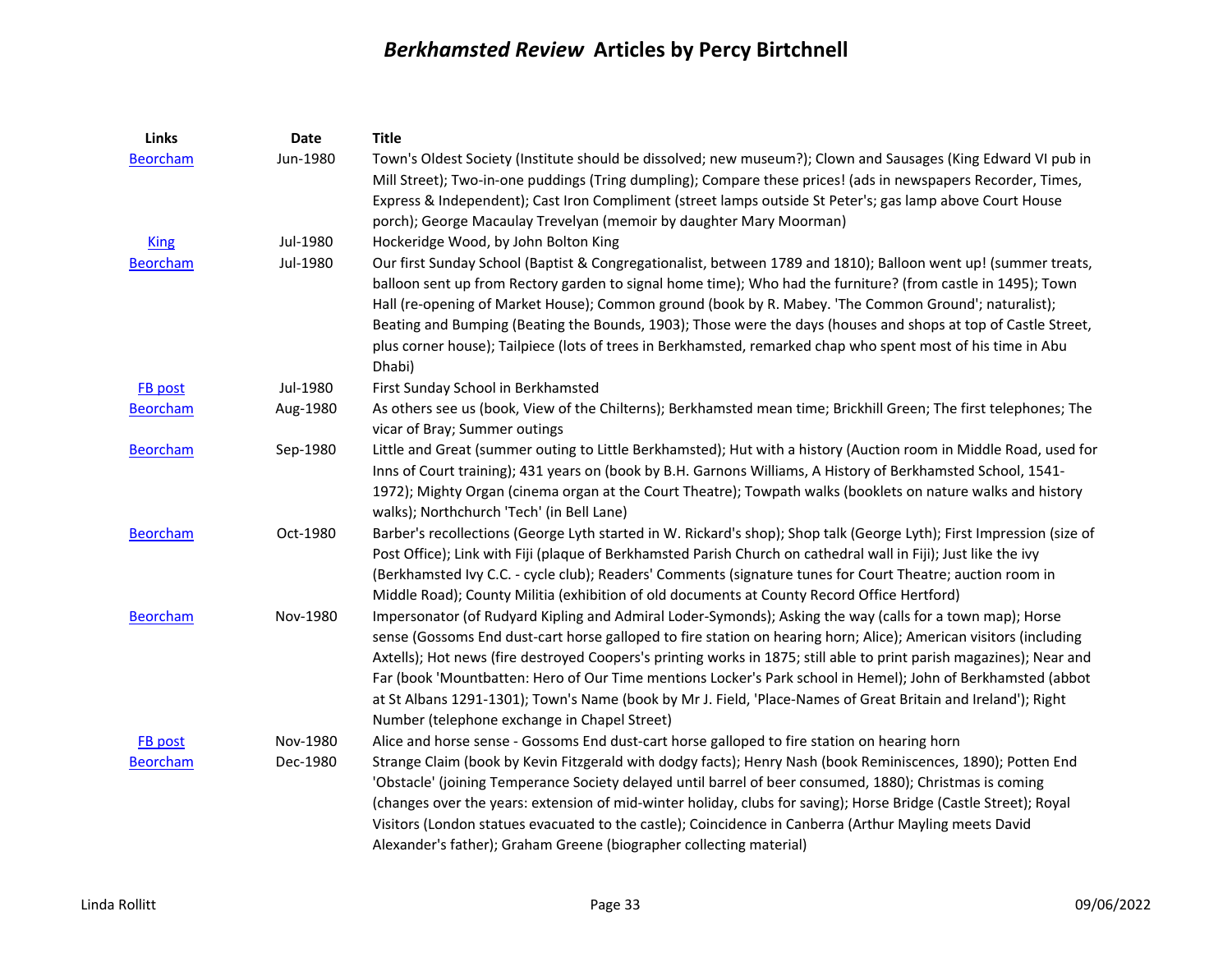| Links           | Date     | <b>Title</b>                                                                                                                                                                                                                                                                                                                                                                                                                                                                                                                                                                      |
|-----------------|----------|-----------------------------------------------------------------------------------------------------------------------------------------------------------------------------------------------------------------------------------------------------------------------------------------------------------------------------------------------------------------------------------------------------------------------------------------------------------------------------------------------------------------------------------------------------------------------------------|
| FB post         | Dec-1980 | Under the old yew tree                                                                                                                                                                                                                                                                                                                                                                                                                                                                                                                                                            |
| FB post         | Dec-1980 | Father Christmas is coming                                                                                                                                                                                                                                                                                                                                                                                                                                                                                                                                                        |
| <b>Beorcham</b> | Jan-1981 | Local Museum (collection growing; ideas for location); Five Bells (empty buildings on both sides of Civic Centre,<br>old PO 1891-1909 and Five Bells pub); Lost licence (at Five Bells as landlord unable to control navvies; used as Old<br>Tea House); On the Trail (connection with Fiji); Beautiful book (by R. Mabey 'The Flowering of Britain'); Ashlyns<br>Hall (photo of staff in 1887); What's in a name? (place names obliterated in war-time); Green Lane (right of way<br>from Chesham Road aka Elvyne Lane, to top of Rectory Lane)                                  |
| <b>Beorcham</b> | Feb-1981 | Canal Field (plans for lake, bowling green, play ground etc); News from China (Berkhamsted connections); Round<br>the town (new houses in Montague Road, Cross Oak Road, George Street); Broadway Church (St John the<br>Evangelist, Bourne End may be saved from closure); Gamble Hall (mis-spelling for Gable Hall); Signing on (Peter<br>Llewellyn Jones, son of vicar of Potten End, providing sign language on TV); Changing the time (meetings starting<br>earlier due to faster trains); Red Lion (ceased as an inn 1870, Sgt J. Seabrook took over and ran grocery store) |
| <b>Beorcham</b> | Mar-1981 | Town Hall (work in progress to make this a central social centre again); Change of address? (Penny & Thorne to<br>Dean Incent's); In the swim (threatened closure of open air swimming pool); Early library (parochial lending library<br>1842); Augustus Smith (Radio 4 programme of Scilly); Once in a Lifetime (Henry Nash comments on agricultural<br>labourers and their smocks, 1877)                                                                                                                                                                                       |
| FB post         | Mar-1981 | Penny & Thorne                                                                                                                                                                                                                                                                                                                                                                                                                                                                                                                                                                    |
| <b>Beorcham</b> | Apr-1981 | Kitsbury and Sunnyside (west end of town known as Kitsbury; Sunnyside at the other end); Lady Spencer's house<br>(in Berkhamsted Place, demolished 1967); Monk's House (Flambards receives Citizens' Association first<br>environment award [now Café Rouge]); Very Good Show (Berkhamsted Amateur Operatic and Dramatic Society<br>put on Mikado); Watford's new museum (in Benskins brewery); Not on the Level (footpaths); News from Fiji<br>(advertising to find news about their plaque of Berkhamsted Parish Church)                                                        |
| <b>Beorcham</b> | May-1981 | Our Growing Town (recent census);<br>Ashridge organ (restoration and Radio 3 recital); Town's Arms (brass plate outside Civic Centre); Book about Trees<br>(by Esmond and Jeanette Harris); Graham Greene (Paris mint struck medal with profile); Veering North (Joseph<br>North); Where was it? (First mission services in Kitsbury district)                                                                                                                                                                                                                                    |
| Beorcham        | Jun-1981 | 250th anniversary (Cowper's birth); Town Crier (W. Elliott 'Blowhard'); Where is Dennys Lane? (top of Cross Oak<br>Road, cross Shootersway, steep lane to Hockeridge Wood); Watercress Valley (used to be down St John's Well<br>Lane and over plank bridge to canal); Court Theatre (built 1916-7 to entertain soldiers; adapted for Tesco, but fire<br>in 1969); Victorian Prices (Champneys farm receipts)                                                                                                                                                                     |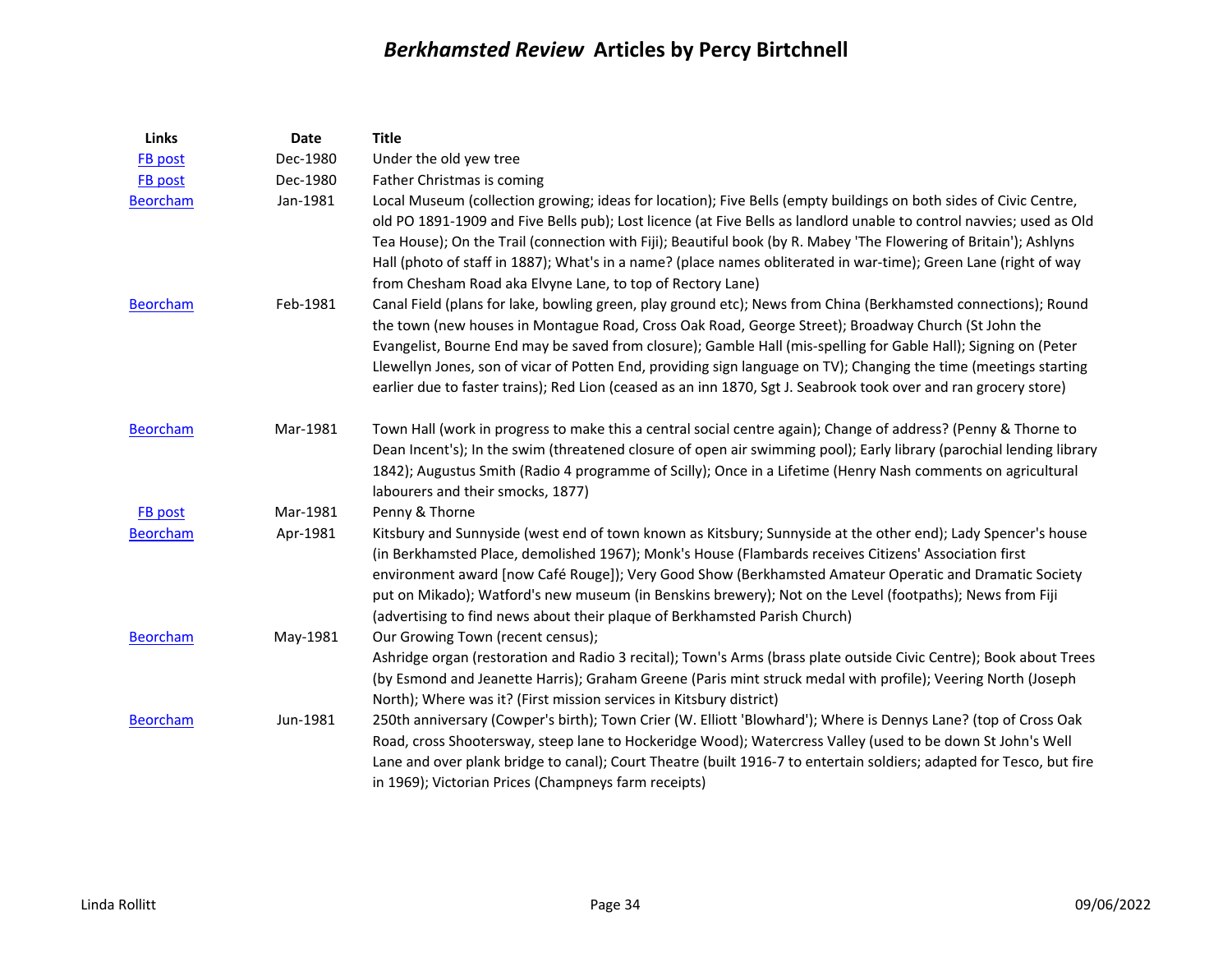| Links           | <b>Date</b> | <b>Title</b>                                                                                                                                                                                                                                                                                                                                                                                                                                                                                                                                                                                                                                                                                                |
|-----------------|-------------|-------------------------------------------------------------------------------------------------------------------------------------------------------------------------------------------------------------------------------------------------------------------------------------------------------------------------------------------------------------------------------------------------------------------------------------------------------------------------------------------------------------------------------------------------------------------------------------------------------------------------------------------------------------------------------------------------------------|
| <b>Beorcham</b> | Jul-1981    | Cowper tour (Berkhamsted, Olney, Huntingdon and E. Dereham, for 250th anniversary of birth); Victorian<br>squabble (opposition to St Peter's Cowper window, reported in Rev B. Armstrong's diary); American visitor (tour<br>of St Peter's and castle); Local Pride (Northchurch opposed extension of Berkhamsted boundary, which took place                                                                                                                                                                                                                                                                                                                                                                |
|                 |             | 1935); Moving Around (Co-op had many shops in Berkhamsted; built Progress Hall in Cowper Rd in 1888); Cab, Sir!<br>(Mr A.C. Meek livery and hunting stables in Lower Kings Road)                                                                                                                                                                                                                                                                                                                                                                                                                                                                                                                            |
| <b>Beorcham</b> | Aug-1981    | Grand old man (painting of Henry Nash); Do it yourselves! (paintings of Cowper, Gen. Finch; Nash suggested<br>schoolchildren should paint Finch); Little ducks (sign 'Slow: Ducklings Crossing' in Castle St); Cowper or Cooper? (A<br>riddle by Cowper, Made me swear like a trooper); Going for a trip? (Butts meadow slope); Differing distances (to /<br>from Aylesbury and London); Early days (Berkhamsted old boys' autobiographies including Greene and Cockburn)                                                                                                                                                                                                                                   |
| <b>Beorcham</b> | Sep-1981    | New Footbridge? (Castle St canal bridge); Busy spot (more on Castle St canal bridge); Seating capacity (St Peter's<br>church; Kelly's directory 1902 reported 1,100 sittings); On the trail (Ashridge Nature Trail); Ashlyns Hall<br>(restoration); Miss Ada Timson (obituary headmistress of Victoria School 1937-1957)                                                                                                                                                                                                                                                                                                                                                                                    |
| <b>Beorcham</b> | Oct-1981    | Shops and Houses (conversions in George St, Ellesmere Rd, Chapel St, Castle St, Cowper Rd); Doctors Common<br>(Milton House doctors' surgery, next door to surgeon G.M. Huggins, PM of Rhodesia); Eddy Street (after John<br>Turpin Eddy, banker, who gave magic lantern shows); Town Hall (Music Society looking forward to refurbishment);<br>Popular Tradesmen (Basil Leatherdale, blind chap whose shop now part of Barclays bank); On the level (new<br>pavement outside Sharlands in High St); Boxwell Estate (sale of Boxwell House and meadows, 1879); Berkenhead<br>(post still arrived)                                                                                                           |
| <b>Beorcham</b> | Nov-1981    | Forty Years On (Evacuees' entertainment over Christmas in 1940); Milky Way (no milk deliveries on Sunday; J.<br>Stupples creamies in Castle St and King's Road); Glum Humorist (Alec Waugh recalls his marriage to Barbara,<br>daughter of humorist W.W. Jacobs); Early Allotments (Sir John Hobart Culme-Seymour, rector of Northchurch,<br>provided 'garden ground'); Carving a name (Sir Colin Buchanan, thrashed by Charles Greene, Berkhamsted school<br>headmaster); Local Museum (exhibition at Civic Centre; hopes for museum in Town Hall reading room)                                                                                                                                            |
| <b>FB</b> post  | Nov-1981    | The Milky Way                                                                                                                                                                                                                                                                                                                                                                                                                                                                                                                                                                                                                                                                                               |
| <b>FB</b> post  | Nov-1981    | Festivities in 1940                                                                                                                                                                                                                                                                                                                                                                                                                                                                                                                                                                                                                                                                                         |
| <b>Beorcham</b> | Dec-1981    | Good deal (Hannah Deal born Northchurch in 1840, lady's maid to Lady Culme Seymour);<br>Brighter Berkhamsted (Dean Incent's House and Sayers almshouses re-painted; Bull refurbished); Common path<br>(overgrown path at the top of New Road); Information please ('Dryfoot' leather waterproofer Seal Products of<br>Berkhamsted); Ancient Sampler (by Ann Baskerfeild of Berkhamsted, 1759); Church and Castle (article by N.<br>Doggett, 'The Parish Churches of Dacorum'); At the Crossroads (one of first towns in Herts to have traffic lights;<br>Flashlight Corner); Greetings from Olney (from Gordon Osborn, local historian); Old Cottage Craft (book by Jean<br>Davis of Aldbury 'Straw Plait') |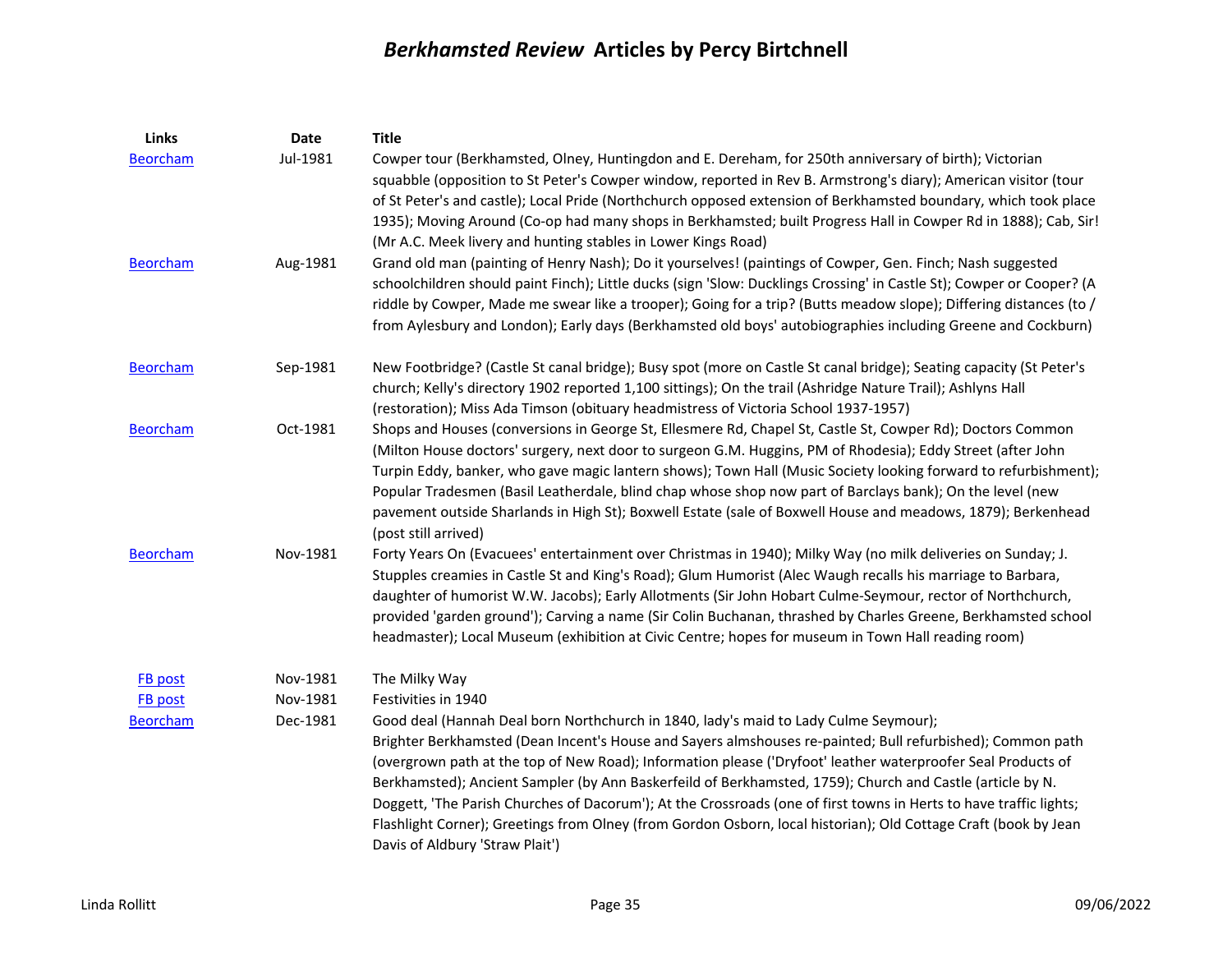| Links           | Date     | <b>Title</b>                                                                                                                                                                                                                                                                                                                                                                                                                                                                                                                                                                                                                                                              |
|-----------------|----------|---------------------------------------------------------------------------------------------------------------------------------------------------------------------------------------------------------------------------------------------------------------------------------------------------------------------------------------------------------------------------------------------------------------------------------------------------------------------------------------------------------------------------------------------------------------------------------------------------------------------------------------------------------------------------|
| <b>Beorcham</b> | Jan-1982 | Those were the days (good Christmas feasts in Berkhamsted); Fond Memories (evacuees; Victor Brown stayed<br>with George Ellis); Court House dinners (provided to evacuees by WRVS); Prompt replies ('Dryfoot' leather dubbin<br>manufactured in part of old brewery buildings in Water Lane); Women of straw (book contains photo of Potten<br>End plait school, built by Mr Gravestock); Clementine Hozier (certificates achieved at Girls' Grammar School in<br>1902); Village life (flourishing activities in Gaddesden, Potten End, Northchurch)                                                                                                                      |
| FB post         | Jan-1982 | Tudor feast at Harry Dancer's house                                                                                                                                                                                                                                                                                                                                                                                                                                                                                                                                                                                                                                       |
| <b>Beorcham</b> | Feb-1982 | Servant problems (registry offices to engage servants; country girls sought by gentry); Royal Requests (Heath<br>House, where George Sills photographer supplied prints to royalty); Carriage Days (E King & Sons, coachbuilders<br>until 1937; accounts book in BLH&MS); County Boundary (after war, debate about Berkhamsted & Tring<br>transferring to Bucks); Sir Hugh Greene (biography of BBC Director-General, brother of Graham); Cure for<br>Chilblains ('Dryfoot' made by P.D. Millen at shop with grapevine next to Brandon's, now Neil's)                                                                                                                     |
| <b>FB</b> post  | Feb-1982 | Dryfoot made at PD Millen's                                                                                                                                                                                                                                                                                                                                                                                                                                                                                                                                                                                                                                               |
| <b>Beorcham</b> | Mar-1982 | Sister towns(with Chesham; commuters used Chesham or Amersham during rail strike); Safe crossing (Castle St<br>footbridge replaced by one from Waltham Cross); Co-op changes (Grocery shop opened 1933, closed in High St,<br>fronting Progress Hall in Cowper Road); Country walks (15 walks to be published by Citizens' Association); Not<br>forgotten (Berkhamsted Common war memorial to be refurbished); Greatly exaggerated (Cooper's sheep dip<br>boxes have exaggerated illustrations of chemical works); Bewigged rector (Parish magazine entry, 1915)                                                                                                          |
| <b>Beorcham</b> | Apr-1982 | Not so plain (newly replaced memorials in the church); News from Africa (Simon Houghton, working with Baptist<br>Missionary Society); Town Hall architect (Michael Tollit talk about Edward Buckton Lamb); Worldwide fame<br>(Coopers sheep dip used in a 'dorp' - small village - in Cape Colony); Local Critics (busy road compared to fresh air<br>in Tring High Street); Town's Name (Berkhamsted spelling used by railway & post office); Die Fledermaus<br>(Operatic Society production audience limited in Civic Centre); Victorian Relics (chocolate tins from Boer War);<br>Hertfordshire Hedgehogs (prickly people in our county known as 'Arfersheer Edgeogs') |
| <b>FB</b> post  | Apr-1982 | World Famous Cooper's Sheep Dip                                                                                                                                                                                                                                                                                                                                                                                                                                                                                                                                                                                                                                           |
| <b>Beorcham</b> | May-1982 | Town Hall Clock (still slow a week after BST; memento of Thomas Reid); Thomas Bourne's Charity (exhibition of<br>documents from Bourne charity archive); Sayer and Salter (John Sayer's almshouses and land bequeathed by<br>Edward Salter); Kings Road (not Upper Kings Road, used to be Cockes Lane); American Caller (related to surgeons<br>Thomas, of Egerton House, and George Frederick Whately); Town's name (Dr Fry, headmaster Berkhamsted<br>School credited, but appears in Pipe Rolls of 1230)                                                                                                                                                               |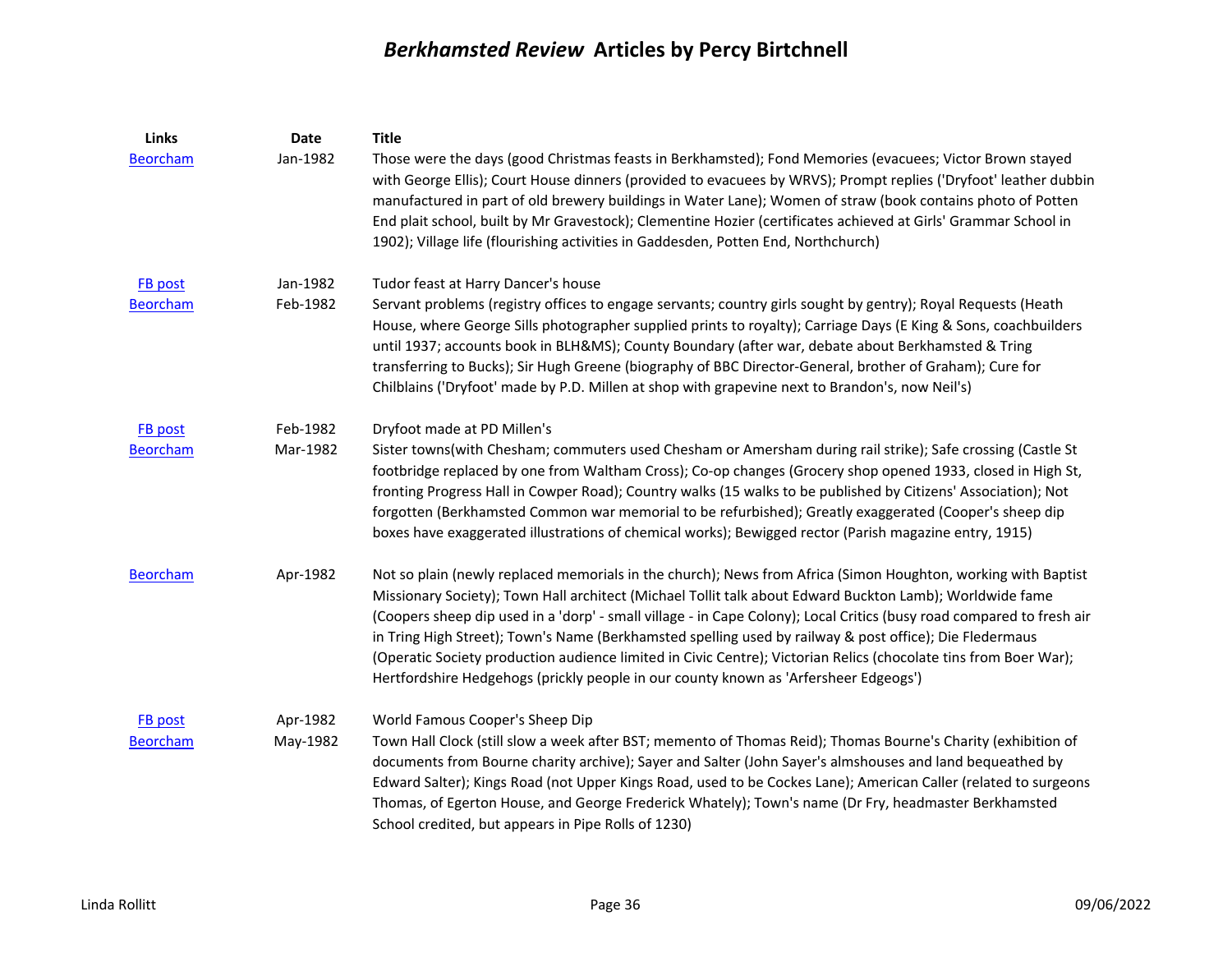| Links           | <b>Date</b> | <b>Title</b>                                                                                                                                                                                                                                                                                                                                                                                                                                                                                                                                                                                                          |
|-----------------|-------------|-----------------------------------------------------------------------------------------------------------------------------------------------------------------------------------------------------------------------------------------------------------------------------------------------------------------------------------------------------------------------------------------------------------------------------------------------------------------------------------------------------------------------------------------------------------------------------------------------------------------------|
| <b>Beorcham</b> | Jun-1982    | Antony Hopkins (autobiography 'Beating Time'); Six Little Pigs (Hawridge stained glass window at the church);<br>Happy Birthday! (Basil Cole 80; father licensee at White Hart pulled down in 1973); Printer's Ink (in building that<br>used to be printing press for Berkhamsted Times in Holliday Street); Those were the days (gentry used to allow<br>fetes in their grounds, later in Castle grounds); Down in the valley (development including George Street, Fiske<br>House in Chapel Street)                                                                                                                 |
| <b>Beorcham</b> | Jul-1982    | Shopping List (Kennett & Fox opposite St Peter's, le Shopperowe, Bailey's near top of Castle St etc); General's<br>House (Rodinghead, General de Gaulle's home for sale, near Berkhamsted Lodge); On the wing (birds flying into<br>church, dog whippers removed badly behaved dogs from church); Serial story (proposals for by-pass at Civic<br>Centre; increase of heavy traffic in High Street); Lifelong Choristers (Sidney Chappell 90, married Saltmarsh's<br>daughter)                                                                                                                                        |
| <b>Beorcham</b> | Aug-1982    | On the warpath (remedies for drains, potholes, footpaths slow to come); Red House (first occupant Rev. George<br>Nugent, contributed £1000 to building workhouse); Red and White (In 1841 Red House owned by quaker James<br>Field, John Tawell, Joseph Robinson); Hubert Figg (chemist; son of George Figg who kept toy shop near Monk's<br>House, died aged 92); Four Rivers? (proposed transfer of Berkhamsted to Three Rivers); Where can you go? (visit<br>to Olney with Local History Society); Little Berkhamsted (book by Gerald Millington); North Bridge Road (need<br>signpost at entrance to Billet Lane) |
| <b>Beorcham</b> | Sep-1982    | Stag Lane (takes its name from Stag public house, lost licence after WWI, demolished 1960s); Far East Callers (on<br>a cycling tour, including Graham Greene); Bulbourne Factory (H.G. Hughes, Hawkins & Co, ladies' wear, 1902, later<br>Corby, Palmer & Stewart); Sign of the times (school sign converted to Soho); Hands across the sea (Victoria School<br>with Barkhamsted, Connecticut)<br>Early Settlers (in Barkhamsted, from Berkhamsted?); Summer Visitors (Castle and church, Local History Society to<br>Olney and Little Gaddesden)                                                                     |
| <b>Beorcham</b> | Oct-1982    | River Bulbourne (source in field between Cow Roast and Dudswell, hamlet of Bulbourne); Echoes of the past<br>(Pictorial Record for Aylesbury, Berkhamsted and Tring, c1916); Local Windmill (in Millfield, shown in 'Prospect of<br>Berkhamsted, 1724, last miller blind Bening); Harvest Home (1901 - 100 farm workers, great reduction from<br>Victorian times); Local Lace-Maker (Mrs Dorothy Deacon, lived in Ravens Lane, earlier Haddenham); Welcome<br>Visitor (Major W. Ward, son of last licensee of Stag inn)                                                                                               |
| FB post         | Oct-1982    | Good old days of harvest home                                                                                                                                                                                                                                                                                                                                                                                                                                                                                                                                                                                         |
| <b>Beorcham</b> | Nov-1982    | Canadian Dudswell (forty miles south of Quebec, near Tring junction); Canal-side forge (Albert Pocock shod 100<br>boat horses a week at Dudswell Forge, Swan Inn by lock); Cowper's Well (photo by J.T. Newman, demolished in<br>1894); High Street changes (shop next to Town Hall: draper, Khaki Tea House, Lloyds bank, Boots); World-wide<br>interest (Whately family, Thomas Whately donated glass for window in St Peter's); Snob's Alley (between High<br>Street and Butts Meadow, named after bootmakers); Down Under (Berkhamsted accent recognised in Sydney<br>Australia)                                  |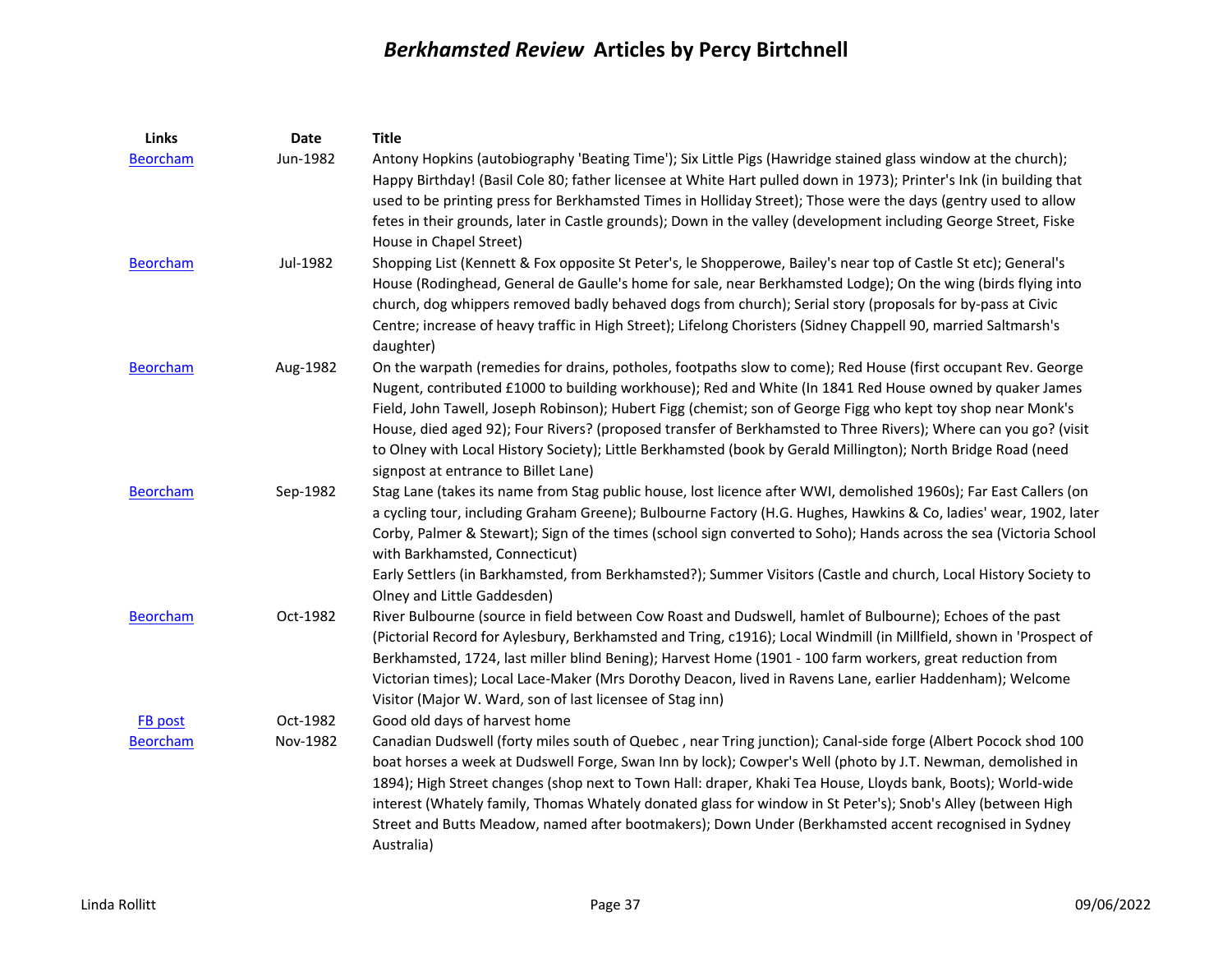| Links           | Date     | <b>Title</b>                                                                                                                                                                                                                                                                                                                                                                                                                                                                                                                                                                                                                                                                                                                                          |
|-----------------|----------|-------------------------------------------------------------------------------------------------------------------------------------------------------------------------------------------------------------------------------------------------------------------------------------------------------------------------------------------------------------------------------------------------------------------------------------------------------------------------------------------------------------------------------------------------------------------------------------------------------------------------------------------------------------------------------------------------------------------------------------------------------|
| <b>FB</b> post  | Nov-1982 | Khaki Tea House                                                                                                                                                                                                                                                                                                                                                                                                                                                                                                                                                                                                                                                                                                                                       |
| <b>Beorcham</b> | Dec-1982 | Christmas Recipe (objects purchased at antique shops, e.g. St Peter's moustache cup and recipe book); Wrong<br>Date (Swan Inn in Dudswell closed in 1890s, not 1980s); Chapels of Ease (for people a long way from parish<br>church, Marlin Chapel); Broadway Church (Open Day at St John's church); Welcome Restoration (Inns of Court<br>memorial, floral tributes to those who lost their lives in WWI); Early Motor Cycles (garage between Kings Road<br>and Elm Grove, started by C.E. Southey); William Penn's visit (tried to persuade local girl Gulielma Woodhouse to<br>go to his colony Pennsylvania); Tailpiece (order for book 'Begone Berkhamsted' - let begones be bygones!)                                                           |
| FB post         | Dec-1982 | Christmas Recipe                                                                                                                                                                                                                                                                                                                                                                                                                                                                                                                                                                                                                                                                                                                                      |
| <b>Beorcham</b> | Jan-1983 | Castle Street changes (Mrs Bishop's chitterlings house demolished for entrance to Manor Close); Too many names<br>(official guide with street plan, Haxter's End Lane renamed as Broadway Church Lane); In and around<br>Berkhamsted (complaint about renaming Haxter's End Lane); Friendly town (Americans visiting home town of<br>Axtell family); Compare these prices! (Hilda Kent, about 1910, exercise book of weekly income planning); Early<br>Motor Cycles (Southey's moto cycles no longer in existence); 100 years ago (events at St George's Temperance<br>Hotel, nursing home, Rectory, church, Court House); Rector's Travels (Cobb travelled to Alsace-Lorraine, Sedan,<br>Italy, Austria); Tailpiece (changes each side of Town Hall) |
| <b>Beorcham</b> | Feb-1983 | Spoilt walk? (trees cut down by towpath, rubbish dump and car park spoilt the view); What's in a name? (letter<br>delivered to Boxwell Road, Bokhuched, Herts); On the wall (plaque on 152 George St commemorating Victoria's<br>diamond jubilee); Gamma airship (landed at castle on 23 May 1913, soon after 6am, officer J.N. Fletcher);<br>Museum enthusiasts (proposals for Hemel museum in disused school, Berkhamsted in market hall); Rural rides<br>(book by William Cobbett, 1830, wrote of clean, fat, well-clad children in Herts); Feast at Tring (by William<br>Cobbett)                                                                                                                                                                 |
| <b>Beorcham</b> | Mar-1983 | As others see us (Shell County Guide by R.M. Healey); Writing on the wall (Home and Colonial Stores); Cut 'em<br>shorter (black puddings made by Tommy Janes, reported by Northchurch 'Hedgehog'); In the wilderness ('of evil<br>repute', Knowles Drew painting of tall house at end of Water Lane, 1907); Seating capacity (Civic Centre mail hall<br>to be extended to 260 seats, from 160); Musical Town (Hamish Milne biography 'Bartok, his Life and Times', other<br>famous names)                                                                                                                                                                                                                                                             |
| <b>FB</b> post  | Mar-1983 | Cut 'em shorter                                                                                                                                                                                                                                                                                                                                                                                                                                                                                                                                                                                                                                                                                                                                       |
| <b>FB</b> post  | Mar-1983 | Writing on the wall (Home and Colonial Stores)                                                                                                                                                                                                                                                                                                                                                                                                                                                                                                                                                                                                                                                                                                        |
| <b>Beorcham</b> | Apr-1983 | St John's Well Lane (proposal for bridge across canal to swimming pool); High and low (variety at roof level of<br>buildings between PO and Lower King's Road); Happy Band (Bernard Kempster of Charles Street, bandsman);<br>Music in the air (bells of St Peter's and St Mary's); Marlin Chapel (built 13th century, directions to get there)                                                                                                                                                                                                                                                                                                                                                                                                       |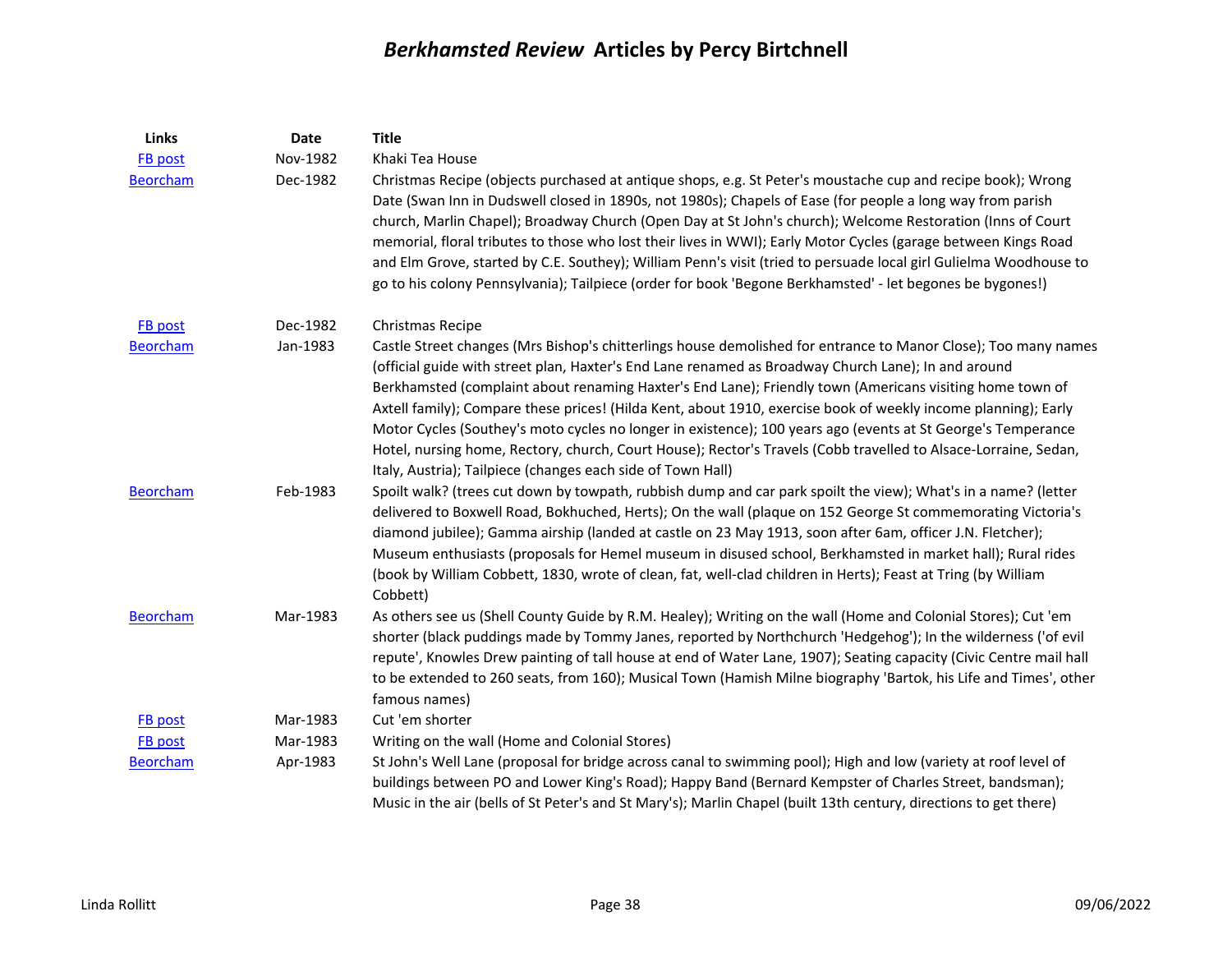| Links           | <b>Date</b> | <b>Title</b>                                                                                                                                                                                                                                                                                                                                                                                                                                                                                                                                                                                          |
|-----------------|-------------|-------------------------------------------------------------------------------------------------------------------------------------------------------------------------------------------------------------------------------------------------------------------------------------------------------------------------------------------------------------------------------------------------------------------------------------------------------------------------------------------------------------------------------------------------------------------------------------------------------|
| <b>Beorcham</b> | May-1983    | Sayer Almshouses (built 1684, 300th anniversary); Henry Nash (building at Girls' School dedicated to Nash, leather<br>merchant); Grand Old Man (founder of Mechanics' Institute); Ashridge Park (Thames and Chiltern Region report<br>on wildlife at Ashridge); Old, Old Stories (Gallows Lane off Shootersway, story goes a Civil War soldier was hanged<br>for treason); Old School Relic (James Wood's exercise book, Commercial School, 1854, the son in J. Wood & Son);<br>Compliment (Shropshire man who spends all his holidays on canals says Berkhamsted port is best)                       |
| <b>Beorcham</b> | Jun-1983    | Off the Rails (gasworks tramway); Brownlow Estates (Ashridge sold off to pay mortgages and expenses in 1920s);<br>In Greenland (Graham Greene's books); Lower Kings Road (widening in 1883); Lowering the name! (subscriptions<br>raised for Lower Kings Road, but the name is lowering)                                                                                                                                                                                                                                                                                                              |
| FB post         | Jun-1983    | Off the rails                                                                                                                                                                                                                                                                                                                                                                                                                                                                                                                                                                                         |
| <b>Beorcham</b> | Jul-1983    | Broadwater Lock (canal lock near Lower Kings Road bridge); Two Unlucky Black Eyes (Theodore Kitching, cadet at<br>training garrison, bullied by roughs); 101 years ago (Kelly's Directory 1882, population, private residents, trades);<br>Over to Northchurch (Kelly's Directory 1882, population, private residents, trades); Deanery Magazine (appeal for<br>copies 1934-1946); Boisterous times (before general election, years ago used to be hecklers 'chuck him in the<br>horse trough'); In the right direction (call for street map outside police station)                                  |
| <b>Beorcham</b> | Aug-1983    | Sports Ground (near station; first used for cricket 1875, YMCA huts in Lower Kings Road); On the level (towpath<br>improvements); On the right lines (exhibition on railways, line might have followed Gade but for local<br>landowners); Iron Age Fort (Local History Society visit to Hawridge and Cholesbury); 1984 and all that (George<br>Orwell's novel, 'Autobiography of an English Gamekeeper', John Wilkins, 1892); Little Gaddesden ( and Ashridge,<br>book by Canon H. Senar); Happy Valley (name for a little group of cottages off Castle Street)                                       |
| <b>Beorcham</b> | Sep-1983    | Little Gaddesden (Canon H. Senar's book, Gen. Kitchener at Ashridge Sunday before WWI); Visitors (Northchurch<br>WI folder useful for visitors); Forgotten Branch Line (Lord Brownlow refused railway line on his land, had private<br>waiting room at station); Milky Way (R.M. Tutt milkman, sold dairy to Stupples in 1905, cows walked from<br>Millfield to Castle St); Over the Bridge (wooden footbridge over Bulbourne from Park St to canal towpath); One<br>hundred years ago (Sunday school treat, invited to Kingshill by Mrs Lucas, 1883)                                                 |
| <b>Beorcham</b> | Oct-1983    | Sessions Hall (named after Petty Sessions, moved to Civic Centre 1938); Potten End's Loss (Mrs Viviane Bryant<br>died, was writing a history of Potten End, member of Local History Soc); Our Noisy Highway (work in High Street,<br>need for by-pass); Thirty years on (Death of Sir Nikolaus Pevsner, passages from his county book); Changing shops<br>(ads in Parish Magazine: Sainsbury, Co-op, Bailey & Son watch & clock maker, etc); Mind where you go (Butts<br>Meadow to Kingshill footpath); Old Offenders (road users' offences in 1869, riding without reins and obstructing<br>highway) |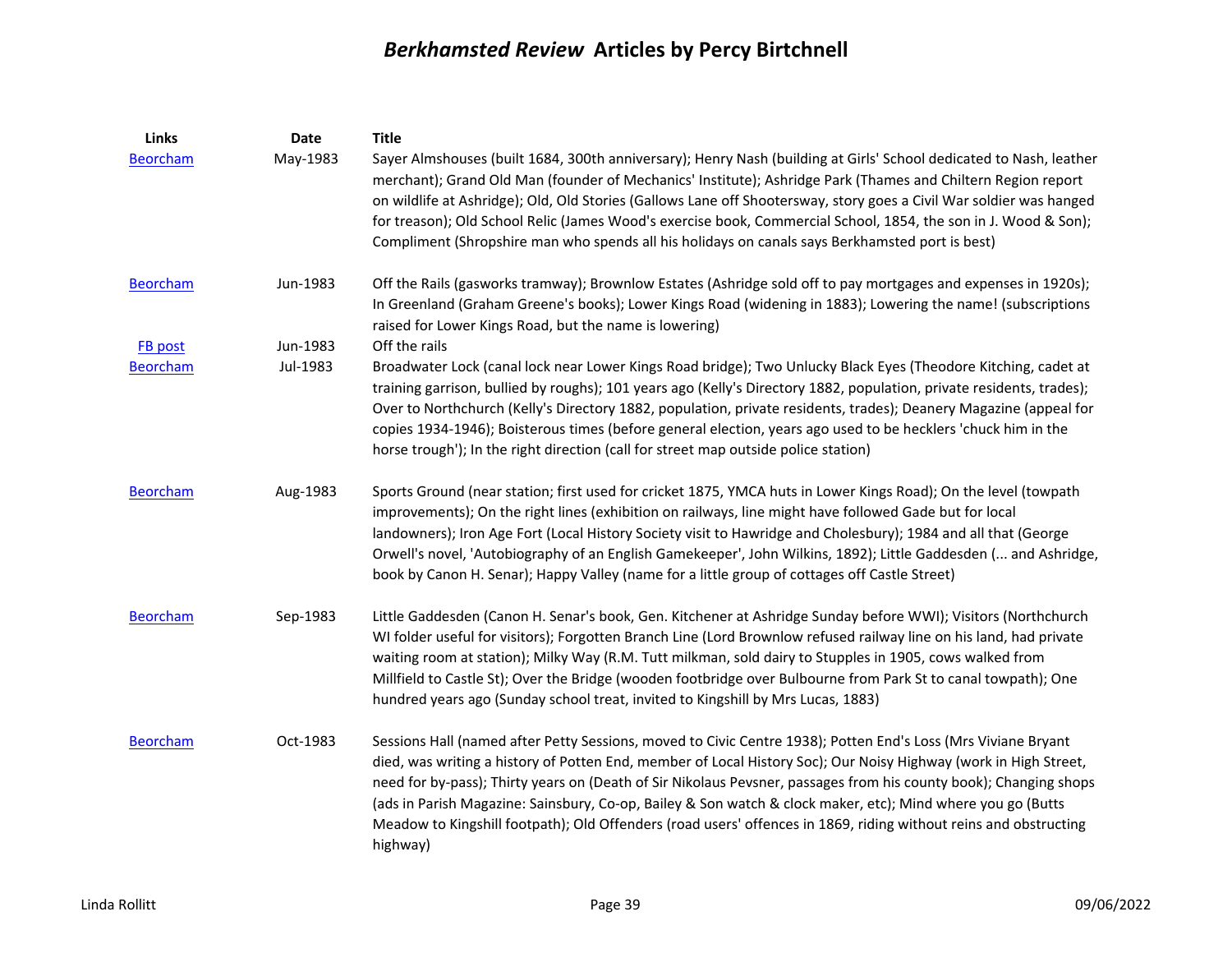| Links           | Date     | <b>Title</b>                                                                                                                                                                                                                                                                                                                                                                                                                                                                                                                                                                                                                                                      |
|-----------------|----------|-------------------------------------------------------------------------------------------------------------------------------------------------------------------------------------------------------------------------------------------------------------------------------------------------------------------------------------------------------------------------------------------------------------------------------------------------------------------------------------------------------------------------------------------------------------------------------------------------------------------------------------------------------------------|
| <b>Beorcham</b> | Nov-1983 | Our changing High Street (Waitrose to take over Woolworth, shops in that row 1934); Town's nickname (Berko -<br>who started it? Don't know, but the posh version is Berk-ho!); Sir Hugh Greene (biography, 'A Variety of Lives' by<br>Michael Tracey); One of the Old Brigade (Tom Cox, Bert Nash, hon. Capt. Frank H. Shaw, Berkhamsted &                                                                                                                                                                                                                                                                                                                        |
|                 |          | Northchurch Fire Brigade); Bygone craft (Luton Museum talk at Local History Society, straw plaiters for Luton hat<br>makers); Water Sports (book by Keith Jary, 'Water Sports for the Disabled'); Long Green (with splendid views over<br>the Bourne Valley)                                                                                                                                                                                                                                                                                                                                                                                                      |
| <b>FB</b> post  | Nov-1983 | Town's nickname                                                                                                                                                                                                                                                                                                                                                                                                                                                                                                                                                                                                                                                   |
| <b>Beorcham</b> | Dec-1983 | Travelling Talesman (H.E. Todd, writer, collaborated with artist Val Biro 'The Scruffy Scruffy Dog); Midnight March<br>(St Peter's Drum & Fife Band, carol singing, out-relief and the workhouse, prices in 1887); Bourne's Day (1886<br>annual service at Christmas, dinner at King's Arms for Bourne scholars); Christmas Tale (people in Gossom's End in<br>1890s who prayed for snow - his livelihood was snow-sweeping); On the right lines (Railway exhibition at the Civic<br>Centre); Northchurch wedding (Daniel Winter and Sally Johnson, 1887)                                                                                                         |
| <b>FB</b> post  | Dec-1983 | Praying for a white Christmas                                                                                                                                                                                                                                                                                                                                                                                                                                                                                                                                                                                                                                     |
| <b>FB</b> post  | Dec-1983 | Midnight march                                                                                                                                                                                                                                                                                                                                                                                                                                                                                                                                                                                                                                                    |
| FB post         | Dec-1983 | Christmas not happy in every home                                                                                                                                                                                                                                                                                                                                                                                                                                                                                                                                                                                                                                 |
| <b>FB</b> post  | Dec-1983 | A Northchurch wedding                                                                                                                                                                                                                                                                                                                                                                                                                                                                                                                                                                                                                                             |
| <b>Beorcham</b> | Jan-1984 | Happy New Year (Town hall with interesting shopping arcade, lake in St John's Well Lane, sports ground etc); Hard<br>winters (Lane & Son supplied 5s tickets for food, collections, soup, Primitive Methodist dinners); Petticoat Lane<br>(track to Coldharbour Farm from Kitchener's Field); Common Roads (railway bridges across to the common);<br>Graball Row (demolition of this encroachment suggested many times to open up prospect of the church);<br>Axtells Again (Thomas Axtell sailed to America 20 years after the Pilgrim Fathers)                                                                                                                 |
| FB post         | Jan-1984 | Looking back at 1983 Town Hall & shopping arcade                                                                                                                                                                                                                                                                                                                                                                                                                                                                                                                                                                                                                  |
| <b>FB</b> post  | Jan-1984 | Petticoat Lane                                                                                                                                                                                                                                                                                                                                                                                                                                                                                                                                                                                                                                                    |
| <b>Beorcham</b> | Feb-1984 | Pest House (Moor Cottage the home of Col. Derek Webster and wife Molly, who moved to Ivy House Lane); St<br>Edmund's (the name of several acres south of the rectory, possibly a religious foundation);<br>Post Haste? (letters with Berkhamsted address posted pre-10am bear Berkhamsted postmark, otherwise Hemel);<br>Coaching Days (Post boy John Stevens made to 'stand and deliver' mailbags to Robert Snooks); Moving Around<br>(James Abbey tailor / postmaster next to Post Alley, PO moved next to Civic Centre 1891); What's in a name?<br>(Ravings Lane, Grovel Path, Birkenstead); William Beament, B.E.M. (British Empire Medal, Godden's butcher's |
| FB post         | Feb-1984 | shop); Great Expectations (disappointment that the castle is only a ruin, Norman earthworks the best of their<br>kind)<br>William Beament, B.E.M. (British Empire Medal, Godden's butcher's shop)                                                                                                                                                                                                                                                                                                                                                                                                                                                                 |
|                 |          |                                                                                                                                                                                                                                                                                                                                                                                                                                                                                                                                                                                                                                                                   |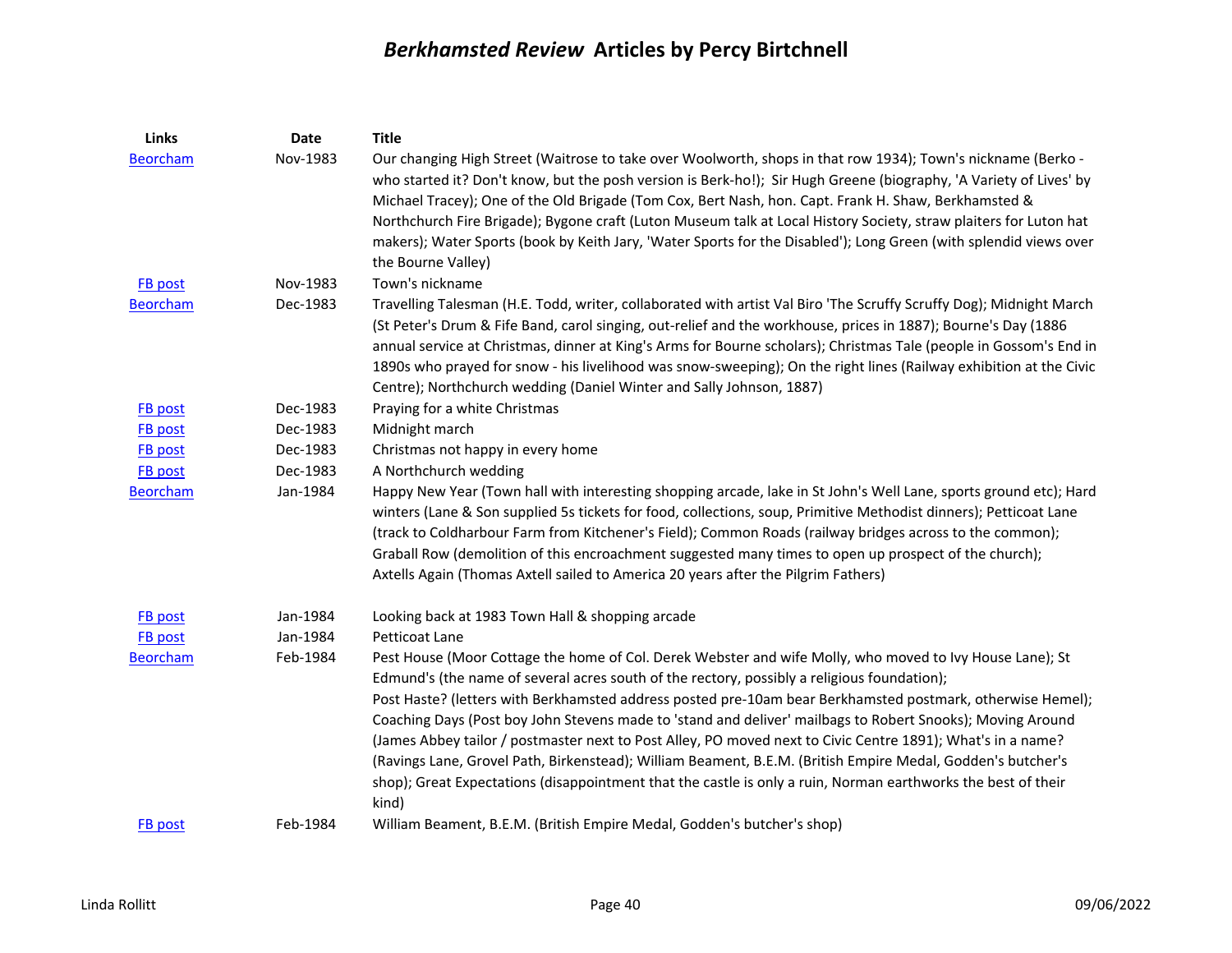| Links           | Date     | <b>Title</b>                                                                                                                                                                                                                                                                                                                                                                                                                                                                                                                                                                                                                                                                         |
|-----------------|----------|--------------------------------------------------------------------------------------------------------------------------------------------------------------------------------------------------------------------------------------------------------------------------------------------------------------------------------------------------------------------------------------------------------------------------------------------------------------------------------------------------------------------------------------------------------------------------------------------------------------------------------------------------------------------------------------|
| <b>Beorcham</b> | Mar-1984 | Town's Cinemas (Aug 1948 programme for Rex and Court, each seating 1000 people, popular); Not quite a gem!<br>(Gem cinema opened in Cowper Road in about 1910, Picture Playhouse in Prince Edward St 1912); Beyond the<br>reservoirs (Long Marston, Puttenham and Wilstone); Cross Oak (cure for the ague); Court Theatre (built 1916-7 to<br>entertain soldiers, Egerton House demolished for the Rex cinema); Small world (Rev. Horace Spence,<br>Berkhamsted rector met in Samaria, 1966)                                                                                                                                                                                         |
| <b>Beorcham</b> | Apr-1984 | Sayer Almshouses (John Sayer, Charles II's cook, lived Berkhamsted Place); Mary Sayer (survived John by nearly 30<br>years, augmented the bequest by several hundred pounds); Watch your step! (pavement in need of repair, action<br>was swift when local government was truly local); On the right lines (metal and rope frame erected in which post<br>pouches would be dropped at 3:30am); High Street changes (Park View School 1834 first elementary school,<br>infants added 1894, now demolished); Chalk School (Augustus Smith 1834, British School, Board School in 1870,<br>Council school 1912, Park View school)                                                        |
| <b>Beorcham</b> | May-1984 | Article on Sayer's almshouses<br>Our changing town (Lane's Nurseries started 1777, Prince Albert apples); Woolworth building (purchased shortly<br>before WWI, boarded up during the war then started trading); What a card! (misprinted menu - tomato soap -<br>Clunbury Press in the soup); Dig for Victory (Urban District Council leaflet in WWI, allotments); May days of long<br>ago (dancing round the maypole, 1617 churchwardens' accounts 8d for taking down of the pole); Postscript<br>(Birkcombstead)                                                                                                                                                                   |
| FB post         | May-1984 | May Day celebrations                                                                                                                                                                                                                                                                                                                                                                                                                                                                                                                                                                                                                                                                 |
| FB post         | May-1984 | May Day garlands                                                                                                                                                                                                                                                                                                                                                                                                                                                                                                                                                                                                                                                                     |
| <b>Beorcham</b> | Jun-1984 | First night (souvenir programme for Court Theatre 1934); Journey of long ago ('The journeys of Celia Fiennes',<br>1685-1703 - Barkminstead, a good market town, good inns); Our changing town (building in Park View Road;<br>workhouse mentioned in Nash's Reminiscences); Edward Salter (little known of charitable Salter; surveys of 1607<br>& 1616 mention Salter's Heath and Salter's Croft); Cherry Ripe (Potten End and Frithsden had many cherry trees;<br>known as Cherry Bounce); More Vandalism (huge heap of rubbish at the entrance to Long Green); Town's best<br>viewpoint? (from St Peter's tower, Edward Popple took boys up the tower, relieved to get them down) |
| FB post         | Jun-1984 | The view from St Peter's tower                                                                                                                                                                                                                                                                                                                                                                                                                                                                                                                                                                                                                                                       |
| <b>Beorcham</b> | Jul-1984 | United we stand? ('Impossible dream of united Dacorum', Berkhamsted the best town. So there!); Brighter<br>Berkhamsted (Amateur Operatic and Dramatic Society at Civic Centre); Roses all the way (Mr Mawley won prizes,<br>president of National Rose Society, window in Sunnyside church); New footbridge (Broadwater, Park Street, also<br>one from High Street to George Street); Kingshill developments (National Film Archive, ex-home of Dorriens, Mrs<br>Lucas who gifted Butts Meadow); Initial justice (at back of Civic Centre, actors' changing rooms used to be charge<br>rooms for petty sessions); White and Blue (Hockeridge wood bluebells and whitebells)          |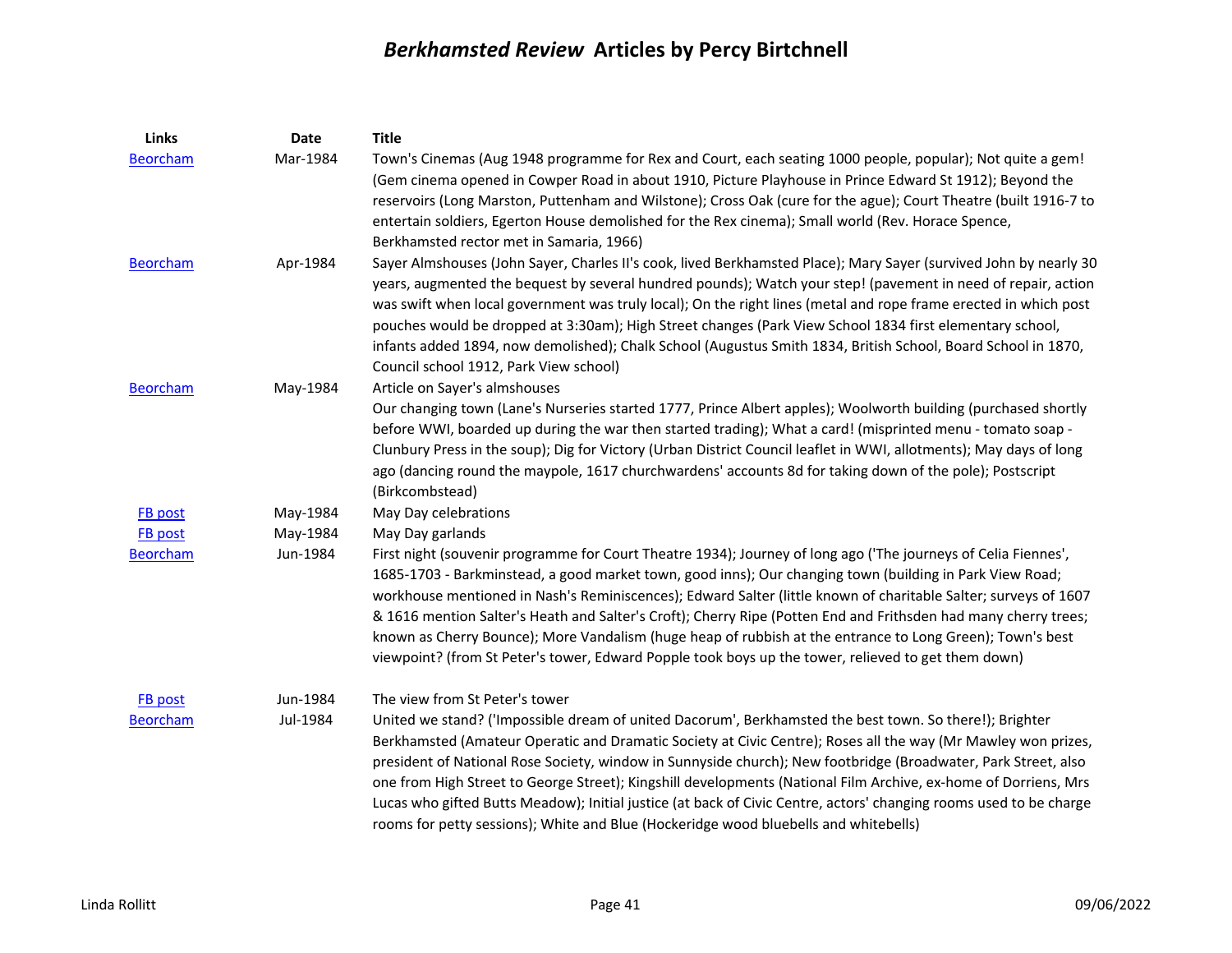| <b>Links</b>               | <b>Date</b>          | <b>Title</b>                                                                                                      |
|----------------------------|----------------------|-------------------------------------------------------------------------------------------------------------------|
| <b>Beorcham</b>            | Aug-1984             | Charlie Pendleton (GI, trying to find the house in which he was billeted in 1944, not Rothesay); Over There       |
|                            |                      | (Berkhamsted Farm in Red Deer, halfway between Calgary and Edmonton, Canada); Found in the debris (cheque         |
|                            |                      | found under floorboards while demolishing Progress Hall, built 1888); Round the villages (Local History Society   |
|                            |                      | visit to Wilstone, Long Marston and Puttenham); A song of Berkhamsted (composed for pageant 1922); Rents and      |
|                            |                      | Scents ('My Garden's Bedside Book, compiled by T.A. Stephens; gillyflower rent)                                   |
| <b>Beorcham</b>            | Sep-1984             | Local Press (Berkhamsted Express, 1895, short-lived); Dangerous corner (Park View Road with High Street, Lower    |
|                            |                      | Kings Road); My mistake! (Rothesay at the corner of Cross Oak Road and Shrublands Road); Slower Deliveries        |
|                            |                      | (post erratic now that sorting is at Hemel); Some unusual people (chap selling chalk for whitening doorsteps, Ali |
|                            |                      | Sloper made windmills, Dutter and Shiner); Some old sayings (Johnny Ripon announced football results, Curly       |
|                            |                      | noted for unusual remarks)                                                                                        |
| <b>Beorcham</b>            | Oct-1984             | The Elms (Lloyds Bank replaced what Nash described as the old house of forbidding aspect, used to be Dr           |
|                            |                      | Steele's); Cowper window (obscured east window in St Peter's; west window mentioned in book 'Painted              |
|                            |                      | Windows', 1869); Sports Ground (plans of the northern portion of Ashridge estate, Sep 1923, Lower Kings Road);    |
|                            |                      | Famous soldiers (Berkhamsted boys George R Pearkes, V.C. and L.F. Page in Canada); 100 years ago (Parish          |
|                            |                      | magazine Oct 1884, Rev Marsden had no house at Potten End so moved to Wilstone)                                   |
| <b>Beorcham</b>            | Nov-1984             | Changes at Haresfoot (home of Dorriens from 1720; seven outbreaks of fire, Tollit family, then kindergarten);     |
|                            |                      | Busy House (Dorrien's large family, Horace born 1859, Boer War and WWI, staff in 1851, Mardell's whiskers);       |
|                            |                      | Royal visit (butler told the Prince of Wales would be calling for lunch - he said 'Tell it to the Marines'); The  |
|                            |                      | Blackwells (at Haresfoot, Crosse and Blackwell fame, trespass on their preserves you would be in the soup);       |
|                            |                      | Readers' Comments (west window at St Peter's at Paris exhibition of 1867); Life in a Lock-House (Mr Short at no.  |
|                            |                      | 53, 2-up 2-down, damp cellar, his father's duties as lock keeper); News from Cornwall (Sidney Chappell, 92,       |
|                            |                      | shopkeeper and chorister); Tailpiece (schoolboy: why was the town called Great Berkhamsted when it was much       |
|                            |                      | smaller than it is today?)<br>Dorrien's butler Mardell loses his whiskers                                         |
| <b>FB</b> post             | Nov-1984<br>Nov-1984 | Unusual local character, Johnny Collins costermonger                                                              |
| FB post<br><b>Beorcham</b> | Dec-1984             | 1066 and all that (book by Dorian Williams, 'Between the Lines', wrote script for 1966 pageant); Wrong Direction  |
|                            |                      | (cyclist asking for Berkhamsted Avenue in Wembley); Namesakes (GI visitors, Barkhamsted namesake in               |
|                            |                      | Connecticut); Doctors Commons (named after a few acres of grassland south of Charles Street; gift from John       |
|                            |                      | Incent, lawyer); Different County? (Strong feeling at Tring that it should transfer to Bucks, nearer to a county  |
|                            |                      | town); Music and Fun (Edwin Winter entertainer and his troupe, popular at local dances)                           |
|                            |                      |                                                                                                                   |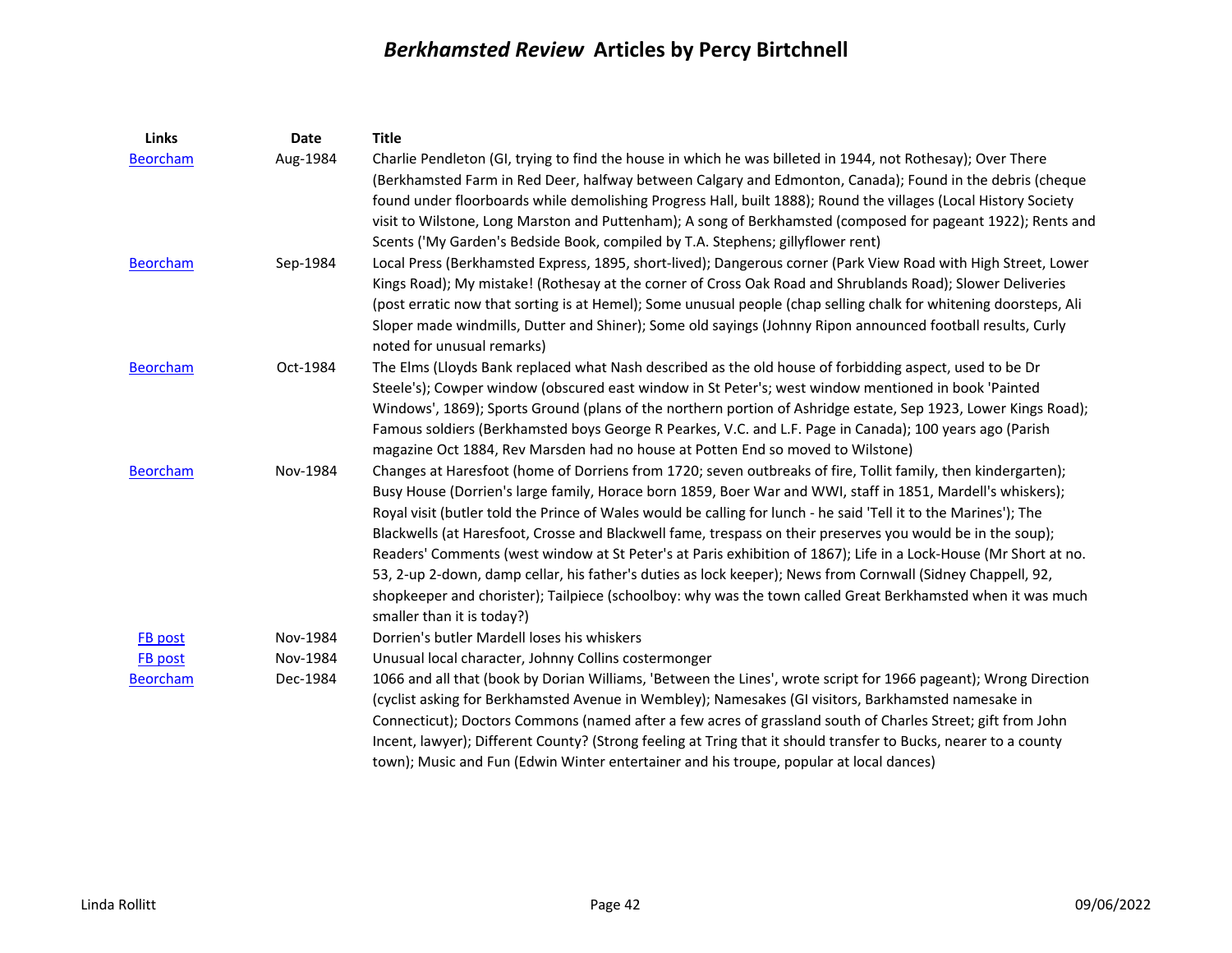| Links           | Date     | <b>Title</b>                                                                                                                                                                                                                       |
|-----------------|----------|------------------------------------------------------------------------------------------------------------------------------------------------------------------------------------------------------------------------------------|
| <b>Beorcham</b> | Jan-1985 | 100 years old (completion of Lower Kings Road, cost £3,097 raised by donations but 'shoddily made'); Hard Times<br>in 1885 (22 children among 83 paupers at workhouse, wages counted in shillings, 4 policemen); Watersplash (raft |
|                 |          | needed for crossing road from Barclays to Sharlands); Ancient Horse Trough (outside Goat Inn, date unknown);                                                                                                                       |
|                 |          | Welcome Book ('History of Hertfordshire' by Tony Rook); Unusual Tenants (Autobiography by actress Hermione                                                                                                                         |
|                 |          | Baddeley, mother lived in Hawridge Lane)                                                                                                                                                                                           |
| <b>FB</b> post  | Jan-1985 | Ancient Horse Trough (outside Goat Inn, date unknown)                                                                                                                                                                              |
| <b>FB</b> post  | Jan-1985 | Completion of Lower Kings Road                                                                                                                                                                                                     |
| <b>Beorcham</b> | Feb-1985 | Sunnyside Up (named after Sunnyside House, once situated between Gravel Path and Ivy House Lane); Our First                                                                                                                        |
|                 |          | Newspaper (Buckinghamshire, Bedfordshire and Hertfordshire Journal, printed by W. McDowell); Mudlarks                                                                                                                              |
|                 |          | (towpath under new footbridge); Our Changing Town (Cowper Road car parks on site of cinema and Co-op                                                                                                                               |
|                 |          | buildings, formerly Unity Cottages); In Years Gone By (In 1898, Dr Bontor reported that the crossing by Mr Pike's                                                                                                                  |
|                 |          | shop was nothing but a quagmire)                                                                                                                                                                                                   |
| <b>FB</b> post  | Feb-1985 | Ashes in the bath                                                                                                                                                                                                                  |
| <b>Beorcham</b> | Mar-1985 | Famous Cyclist (Thomas Stevens rode from west to east US, arriving in Boston after 104 days); Round the World                                                                                                                      |
|                 |          | (cycling trip by Tom Stevens, 5ft 6in 'compressed giant'); By Numbers (street numbers applied in 1894 to the 36                                                                                                                    |
|                 |          | roads; High Street renumbered after WWII); Local Artist (Merry-go-round on the ice by Robert Barnes, A.R.W.G.,                                                                                                                     |
|                 |          | 1940-95 who also illustrated 'Mayor of Casterbridge'); Looking Up (quiz - which building has date in largest figures                                                                                                               |
|                 |          | -> Colebrook House opposite Goat Inn); Peter the Wild Boy (200th anniversary of death commemorated at                                                                                                                              |
|                 |          | Northchurch Society meeting)                                                                                                                                                                                                       |
| Beorcham        | Apr-1985 | Short Stories (Reginald Short's recollections of his life as son of lock-keeper west of Lower Kings Road bridge);                                                                                                                  |
|                 |          | Turning Turtle (Thames barges turned round opposite railway station; one turned turtle); By Numbers (Alma Road                                                                                                                     |
|                 |          | in Northchurch was once known as Number Row, first road with numbered houses); Long Memories (toy shop run<br>by Mrs Figg, mother of Hubert Figg the chemist, barrister and member of UDC); Visitor's Views (complimentary         |
|                 |          | comments about canal, surrounding countryside and view of castle from New Road); Garden Suburb (Cross Oak                                                                                                                          |
|                 |          | and Greenways in 1912); Hidden Mug (bricklayer buried mug in a building in Manor Street which had been                                                                                                                             |
|                 |          | delivered to him with flat beer)                                                                                                                                                                                                   |
| <b>FB</b> post  | Apr-1985 | Hidden mug                                                                                                                                                                                                                         |
| <b>FB</b> post  | Apr-1985 | Short Stories (Reginald Short's recollections of his life as son of lock-keeper west of Lower Kings Road bridge)                                                                                                                   |
|                 |          |                                                                                                                                                                                                                                    |
| <b>Beorcham</b> | May-1985 | Long Distance Call (Australians plan trip to see Little Heath Farm, home of ancestor Cornelius Flower); Snob's Alley                                                                                                               |
|                 |          | (former name of Prince Edward Street, named after bootmaker); High Street changes (between Elm Grove and                                                                                                                           |
|                 |          | Cowper Road, former Co-operative store alterations); Over to Nettleden ('History of Nettleden Church', by Jean                                                                                                                     |
|                 |          | Simson); Happy Memories (early years in Sunnyside, Sunday school outings, canal a great attraction, people)                                                                                                                        |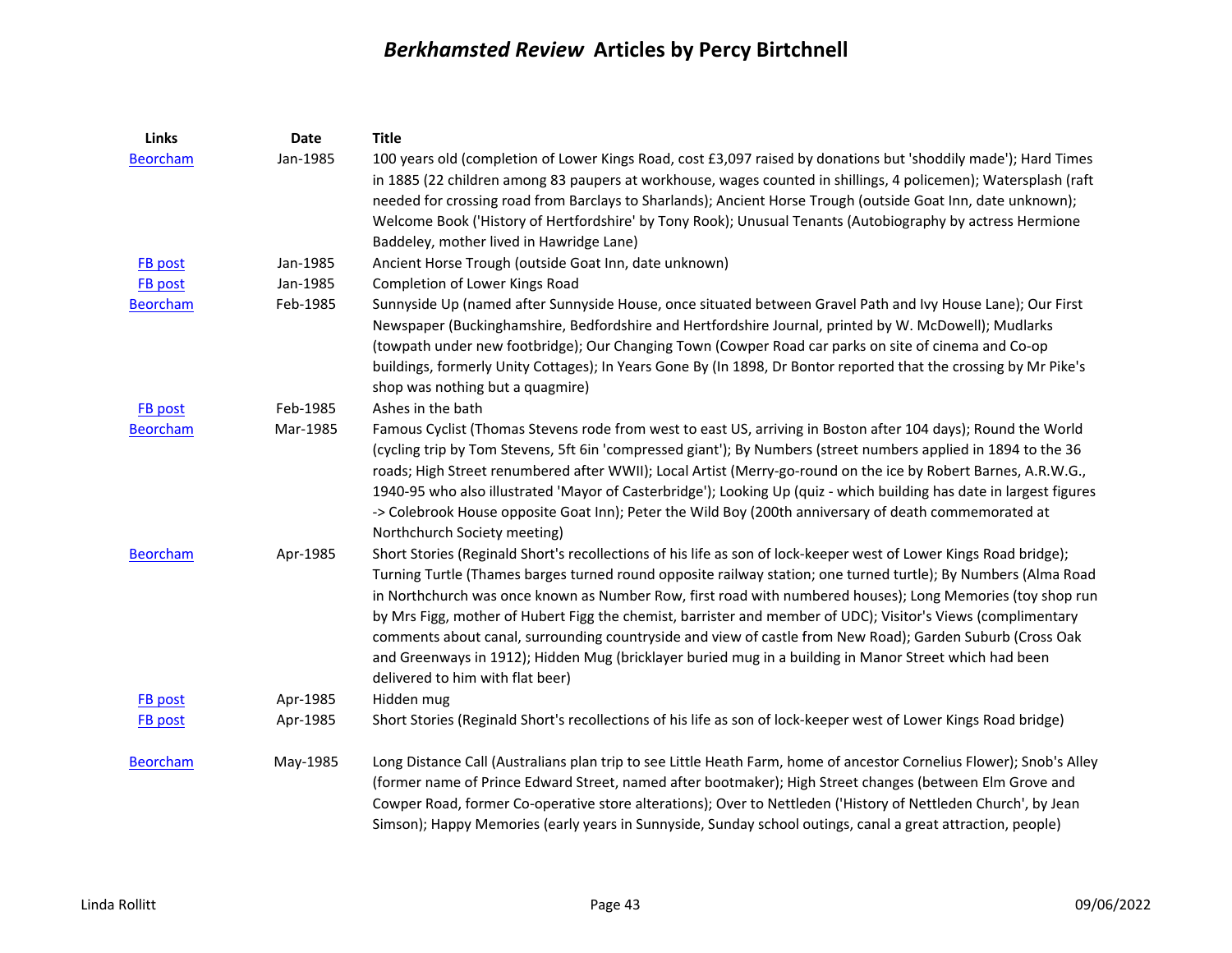| Links           | Date     | <b>Title</b>                                                                                                        |
|-----------------|----------|---------------------------------------------------------------------------------------------------------------------|
| FB post         | May-1985 | Happy memories of Sunnyside Sunday school outings                                                                   |
| <b>Beorcham</b> | Jun-1985 | Midsummer Fetes (Whitsuntide fair on Berkhamsted Common, traditional rural character); Unfamiliar names             |
|                 |          | (Happy Valley, Petticoat Lane, Foggy Bottom, Pightle, Squire's Lane, Cavendish now Clarence Road); Cherry Ripe      |
|                 |          | (cherry turnover invented in Frithsden, or Potten End)                                                              |
| <b>FB</b> post  | Jun-1985 | Whitsuntide fair on Berkhamsted Common                                                                              |
| <b>FB</b> post  | Jun-1985 | Cherry ripe in Frithsden                                                                                            |
| <b>Beorcham</b> | Jul-1985 | Out of Bounds (Ashley Green in Buckinghamshire); Ancient Pillar (in St John's Chapel in the parish church, a timber |
|                 |          | pillar); Our Popular Library (opened about 1930 in the committee room of Town Hall, then Prince Edward Street &     |
|                 |          | King's Road); Best Sellers ('Frampton Flora' by Richard Mabey); Looking Around (visit by Local History Society to   |
|                 |          | Nettleden church); Change of Light (Court House porch light probably retained in 1963, street lighting changed      |
|                 |          | from gas to electrity)                                                                                              |
| <b>Beorcham</b> | Aug-1985 | No Mean City! (Citizens' Association marked diamond jubilee with book); Changing Town ('Footpaths around            |
|                 |          | Berkhamsted', by Citizens' Association, 1949); Local Politics (interest waned when power shifted from UDC to        |
|                 |          | Dacorum District Council); Fish Street (Middle Road was known as Fish Street because Mr Griffin smoked kippers      |
|                 |          | there for Monk's House); Beware of Drag ('Here be Dragons', by Ralph Whitlock refers to St Paul banishing snakes    |
|                 |          | etc from Berkhamsted); Are You a Batchelor? (Miss Anne Batchelor's family research); King's Hall (Prince Edward     |
|                 |          | Street, replaced King's Arms stables in 1912, became cinema Picture Playhouse)                                      |
| <b>Beorcham</b> | Sep-1985 | Great Gaddesden (compact valley village, large church, lively parish magazine); Dorian Williams (pageant master     |
|                 |          | in 1966, wrote book 'Between the Lines'); Furze Cutters (ban on cutting furze in summer months, claims staked at    |
|                 |          | nightfall on last day of August, cutting at midnight); Wilderness (broken down cottages and small cemetery, new     |
|                 |          | Mission Room built in 1874)                                                                                         |
| <b>FB</b> post  | Sep-1985 | King's Hall (Prince Edward Street, replaced King's Arms stables in 1912, became cinema Picture Playhouse)           |
| <b>Beorcham</b> | Oct-1985 | Bowls Club (green constructed on Canal Fields); Waterways Bridge (in Lower Kings Road, repainted from faded         |
|                 |          | blue to black, red and gold, reminiscent of narrowboat colours); Get 'Em In (refusal by Dacorum to planting of      |
|                 |          | daffodil bulbs on banks around canal footbridge in St John's Well Lane); Holidays at Home (bad weather boosts       |
|                 |          | tour operator's business; wash-out fetes and fairs); Diamond missed? ('Berkhamsted Citizens' Association - a        |
|                 |          | Diamond Jubilee History 1924-1984); Another Dudswell (in Quebec, Canada near another place called Tring             |
|                 |          | Junction); Telling the Time (Town Hall clock missed when taken down for a few weeks; memorial clock for Thomas      |
|                 |          | Read); Fun and Games (posters for fetes gifted to Local History Society, need a local museum to store them);        |
|                 |          | Changing Names (Ivy House Lane named after Ivy House, Pheasantries Cottage, Sharpes Lane in Bourne End);            |
|                 |          | What's in a Name? (Was Lower Kings Road named after Richard the Second, Berko in newspapers, posh version           |
|                 |          | Berkeau); At the Crossroads (no sign to the station in the centre of town)                                          |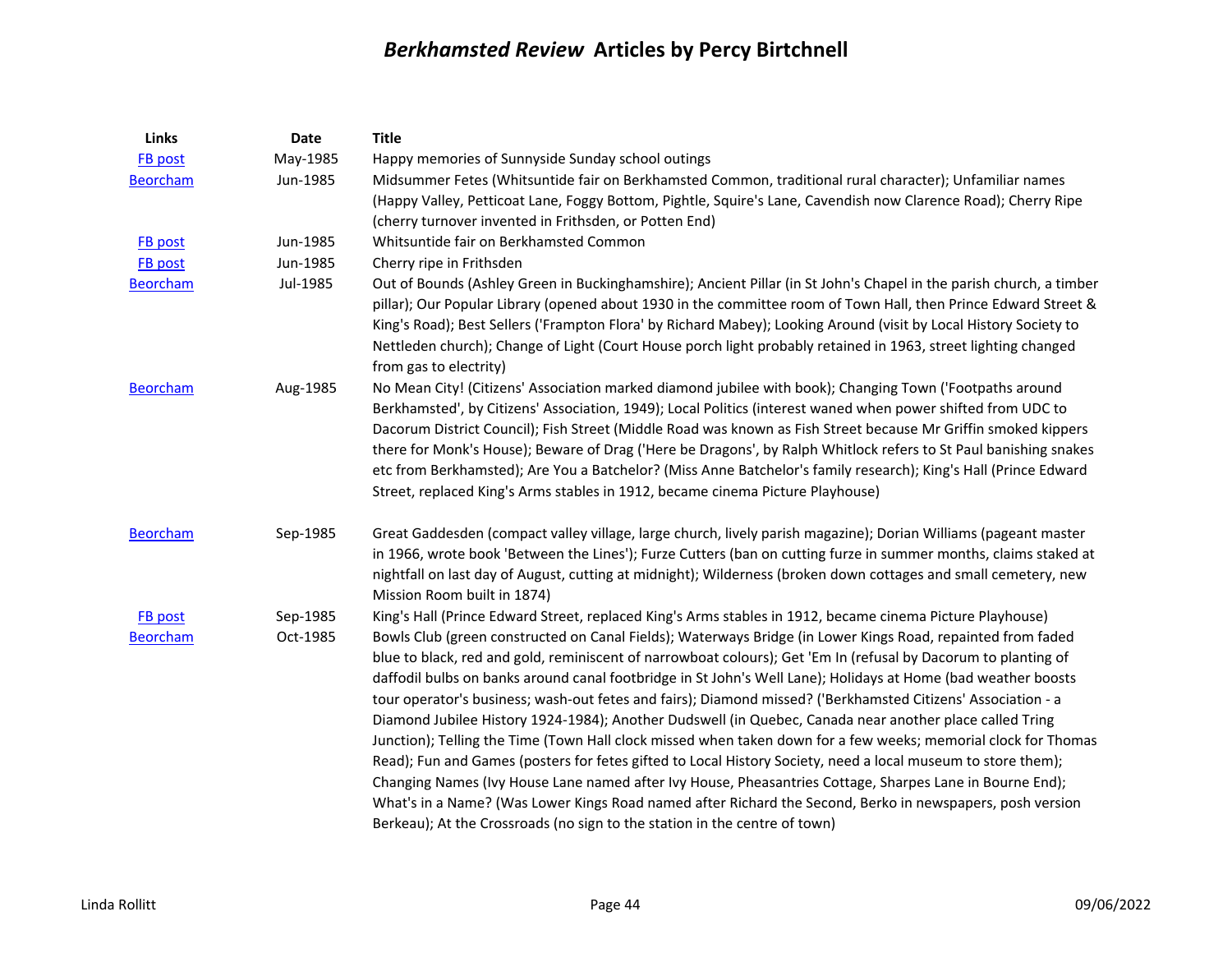| Links           | <b>Date</b> | <b>Title</b>                                                                                                                                                                                                                                                                                                                                                                                                                                                                                                                      |
|-----------------|-------------|-----------------------------------------------------------------------------------------------------------------------------------------------------------------------------------------------------------------------------------------------------------------------------------------------------------------------------------------------------------------------------------------------------------------------------------------------------------------------------------------------------------------------------------|
| <b>Beorcham</b> | Nov-1985    | Historic Ashlyns Hall; Historic Bourne End (book by Miss Ethel Salisbury, edited by Joan Hands); Interior Changes<br>(at Sayer almshouses, now for 4 ladies, not 6 as in years gone by); Useful Guide (to St Peter's church, different<br>from last edition in 1961); Hertfordshire Hedgehogs (what people born in Hertfordshire are called); No End of<br>Ends (21 Ends recorded in footpath map)                                                                                                                                |
| <b>Beorcham</b> | Dec-1985    | Highways and Byways (exhibition by Dacorum Museum Advisory Committee at Civic Centre); Turnpike Days (toll<br>gate at New Ground, Park Street post marks ancient boundary between Berkhamsted and Northchurch); Fleet<br>Street? (Gazette moved to Church Lane while High Street office renovated; Review next to Court House); More<br>Light on the Subject (Peter Medway bought gas lantern from Rectory Lane, with hook for tethering horses); Slow<br>Progress (Berkhamsted postmark only on letters posted early in the day) |
| <b>Beorcham</b> | Jan-1986    | On the Screen ('Cinemas of Hertfordshire' by Allen Eyles, includes the Gem in Cowper Road); Court and Rex (Court<br>had seats for over 700; Rex replaced Egerton House with seats for 1,100); Soup Kitchens (Balshaw's charity in the<br>Castle grounds in 1887); List of rectors (parish magazine reported brass delivered and fixed on wall behind rector's<br>stall)                                                                                                                                                           |
| <b>Beorcham</b> | Feb-1986    | Cowper's Well (photo by J.T. Newman, demolished in 1894); High Points (in Chilterns - Ivingoe Beacon 802ft or<br>Coombe Hill near Wendover 852ft); Sad Humorist (W.W. Jacobs described in 'A Little Learning', by Evelyn Waugh);<br>Watch your step! (uneven paving stones; complaints about road in 1758)                                                                                                                                                                                                                        |
| <b>Beorcham</b> | Mar-1986    | Chalk School (Augustus Smith 1834, British School, Board School in 1870, Council school 1912, Park View school);<br>School Pence (parents' contributions of 1-3 pence a week, some could not afford this); Work and Play (Board<br>school log books from 1869, including visit by Matthew Arnold); Gathering Nuts (A.F. Wakelin headmaster<br>comments that despite truancy, full attendances at summer treats and teas); At the Turnpike (highway called<br>Berkhamsted St Peter's Turnpike in 1817)                             |
| <b>Beorcham</b> | Apr-1986    | Chapel Street School (fire spread from plumber's shed to school in Aug 1886; immediately rebuilt by Matthew<br>Brothers); Graham Greene, O.M. ('Human Factor' made into film set in Berkhamsted; autobiography 'A Sort of<br>Life'); Familiar Names (letter sent from Netherlands to Berkham Ted); Full House (Sessions Hall in Town Hall,<br>opened in 1890); Looking Around (gift of 'History of the Foundling Hospital', hefty tome - sites considered e.g.<br>Ashridge, Claremont, Stowe); In Memoriam: 'Beorcham' on 12-Mar. |
| FB post         | Apr-1986    | <b>Chapel Street School</b>                                                                                                                                                                                                                                                                                                                                                                                                                                                                                                       |